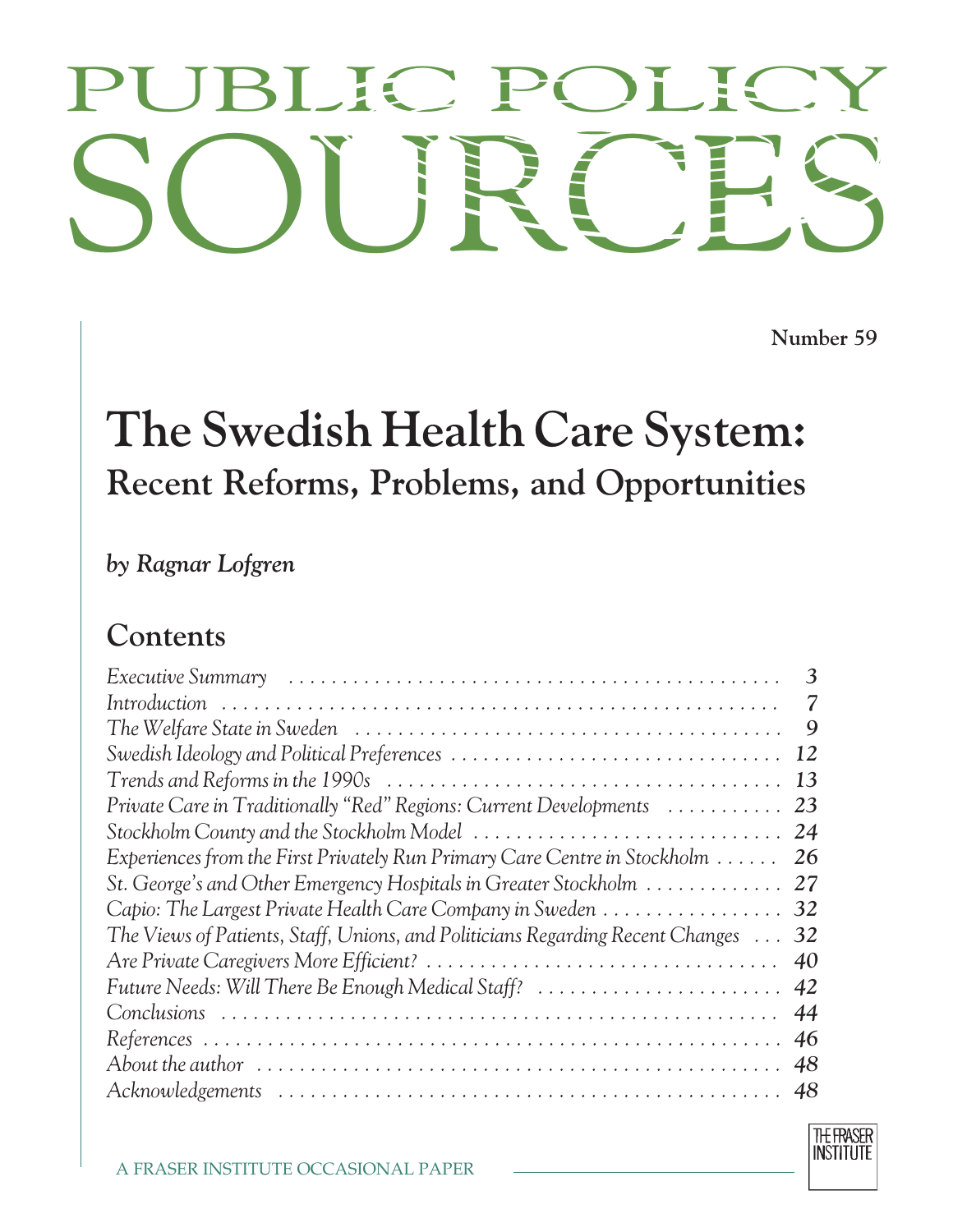**Public Policy Sources** is published periodically throughout the year by The Fraser Institute, Vancouver, B.C., Canada.

The Fraser Institute is an independent Canadian economic and social research and educational organization. It has as its objective the redirection of public attention to the role of competitive markets in providing for the well-being of Canadians. Where markets work, the Institute's interest lies in trying to discover prospects for improvement. Where markets do not work, its interest lies in finding the reasons. Where competitive markets have been replaced by government control, the interest of the Institute lies in documenting objectively the nature of the improvement or deterioration resulting from government intervention. The work of the Institute is assisted by an Editorial Advisory Board of internationally renowned economists. The Fraser Institute is a national, federally chartered non-profit organization financed by the sale of its publications and the tax-deductible contributions of its members, foundations, and other supporters; it receives no government funding.

For information about Fraser Institute membership, please call the Development Department in Vancouver at (604) 688-0221, or from Toronto: (416) 363-6575, or from Calgary: (403) 216-7175.

Editor & Designer: *Kristin McCahon*

For media information, please contact Suzanne Walters, Director of Communications, (604) 688-0221, ext. 582, or from Toronto: (416) 363-6575, ext. 582.

To order additional copies, write or call The Fraser Institute, 4th Floor, 1770 Burrard Street, Vancouver, B.C., V6J 3G7 *Toll-free order line:* 1-800-665-3558; *Telephone:* (604) 688-0221, ext. 580; *Fax*: (604) 688-8539 In Toronto, call (416) 363-6575, ext. 580; *Fax:* (416) 601-7322 In Calgary, call (403) 216-7175; *Fax*: (403) 234-9010

Visit our Web site at *http://www.fraserinstitute.ca*

Copyright *8* 2002 The Fraser Institute. All rights reserved. No part of this monograph may be reproduced in any manner whatsoever without written permission except in the case of brief quotations embodied in critical articles and reviews.

The author of this study has worked independently and opinions expressed by him are, therefore, his own, and do not necessarily reflect the opinions of the members or trustees of The Fraser Institute.

Printed and bound in Canada. ISSN 1206-6257

Date of issue: July 2002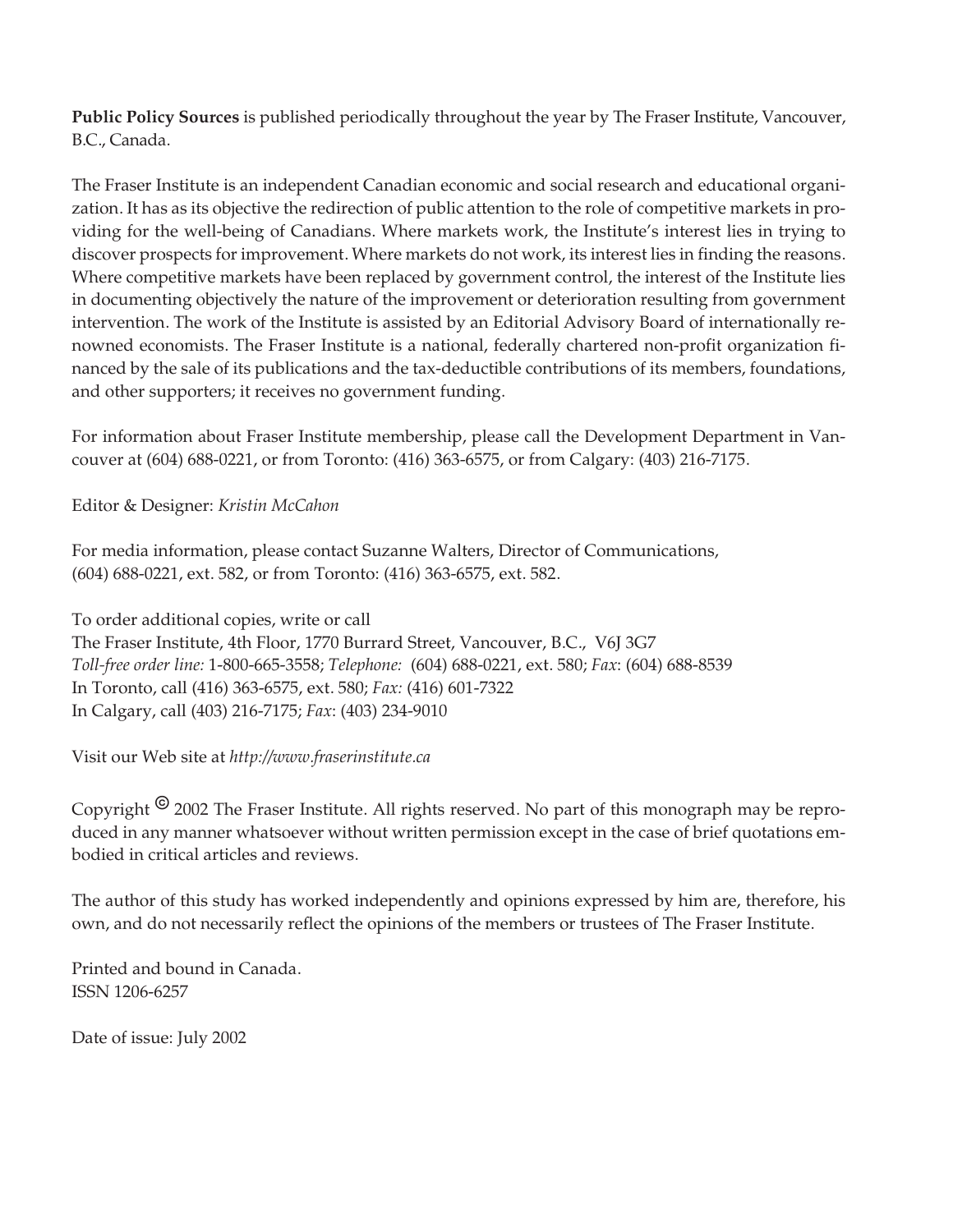#### **Executive Summary**

The Swedish health care sector expanded **1** rapidly during the 1960s and 1970s. In the 1980s, the nation experienced budget deficits and increasing problems with long line-ups. It became evident that global budgets and a lack of incentives to be efficient caused problems that needed to be addressed. Although the health care system continues to be publicly financed, the views regarding who should provide health care are shifting in favour of private caregivers. This shift started with patients outraged by poor treatment and long line-ups, as well as with hospital staff frustrated with low wages and poor working conditions. Swedish taxpayers, who pay the highest taxes in the world, were not impressed with rising health care costs and the possibility of increases in taxes to cover these costs. By the early 1990s, it was time for a major restructuring of the system. This report focuses on Greater Stockholm, where most of the restructuring initiatives have been implemented to increase accessibility, competition, and patient choice.

#### **The patient choice and care guarantee**

The public outrage over long line-ups led to the Patient Choice and Care Guarantee in 1992. With this guarantee, patients were promised treatment within three months of being diagnosed and were given the right to go to another hospital, even in another county, if they did not receive elective care at the hospital of their choice within that time frame.

At the same time, to guarantee prompt treatment for certain procedures with long waiting lists, the central government granted the county councils extra money. Between 1992 and 1993, waiting lists were reduced by 22 percent and ceased to be a political issue.

This reform laid the foundation for limited competition between hospitals. The competition centred on access to care and to a lesser degree on the perceived quality of medical care, not on price. Since there was also a need to reduce costs, more reforms were necessary.

#### **The purchaser-provider split**

Traditionally, the public health care system in Sweden provided most of the country's medical care. Global budgets, where hospitals receive a fixed sum to produce all care, were eventually deemed inefficient for containing costs, and there was a belief that competition would lead to decreased costs and increased efficiency. Of all the reforms, the requirement that hospitals get paid according to the services provided increased efficiency the most. Implemented in the early 1990s by a number of county councils, including Stockholm, it introduced competition for contracts between traditional public providers and private ones. Often the cheapest bid was accepted, and care was provided at a lower cost.

To calculate the cost, the DRG (Diagnosis Related Group) points system was used. Some 1,000 medical procedures were analyzed to determine their cost, and then a list of all the procedures and their DRG points was compiled. The compensation for the hospital was calculated on the basis of the total cost of the treatment for the hospital. The purchaser then buys a certain medical procedure, which may cost, for example, two DRG points. The hospital is then paid based on how much it costs that specific hospital to produce two DRG points. This approach means that the most efficient hospital, with lower costs and therefore lower DRG points, receives less revenue for each point. Stockholm County uses the most efficient hospital, St. George's (St. Gorans), as its benchmark and partly bases the money it gives to less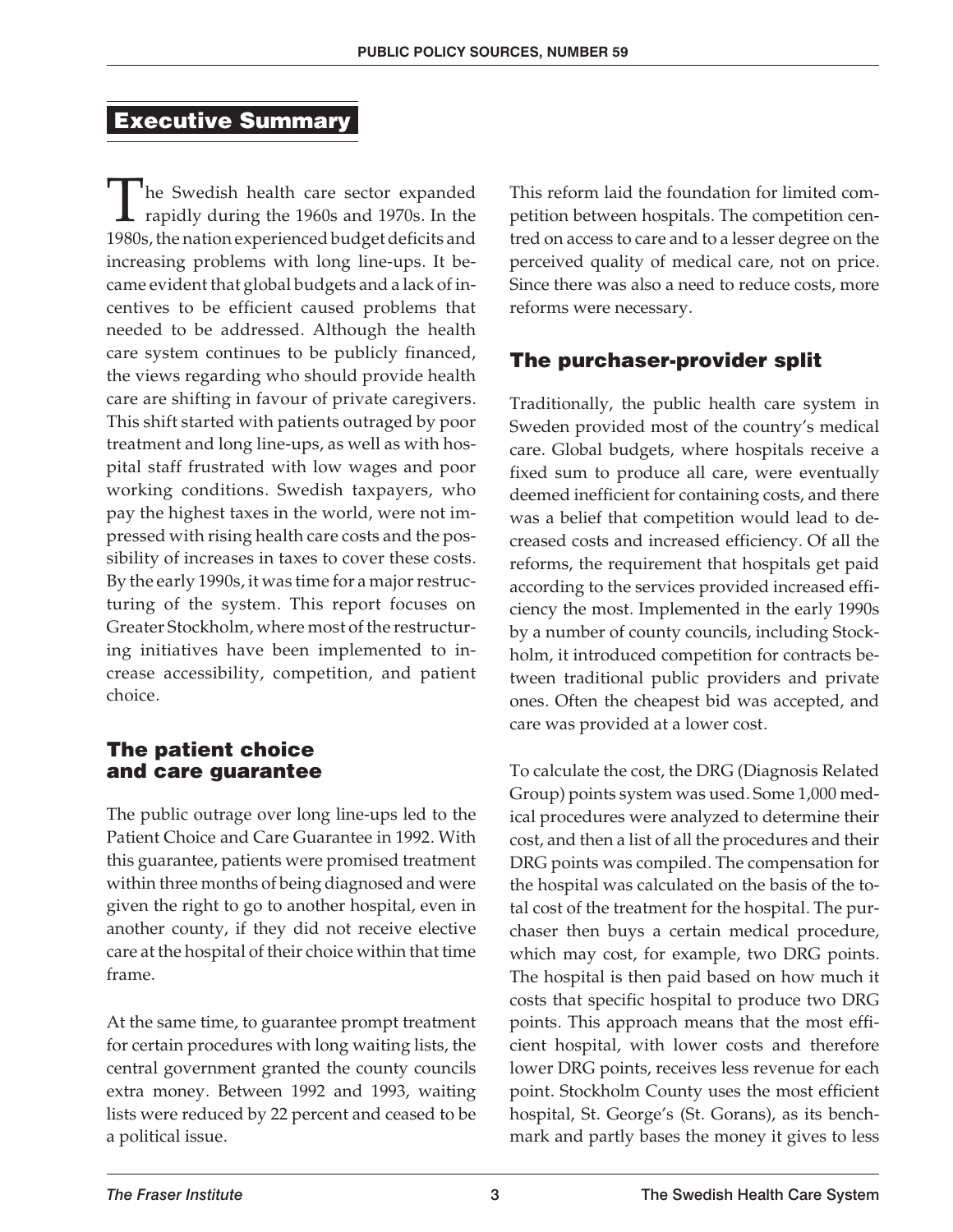efficient hospitals on St. George's DRG points. This forces the less efficient hospitals to increase efficiency in order to get revenue that matches their costs.

St. George's was the first emergency hospital in Sweden run (since 1994) as a company, which since 1999 has been run as a publicly-traded company. It is the most efficient hospital in Greater Stockholm. The difference in efficiency between St. George's and Södertälje Hospital, an emergency hospital still run by the county council, was 19 percent in 1994 and 11 percent in 1998. These results indicate that revenue based on the specific hospital and partly based on the benchmark hospital has indeed reduced the difference and increased efficiency at the less efficient hospital.

A study by Gerdtham et al. (1997) shows that county councils with budget-based allocation save a potential 13 percent by introducing a purchaser-provider split. There are still a large number of such counties.

A study by Svalander and Lindqvist (1998) shows that St. George's is 10 to 20 percent more efficient than the hospitals run by the Stockholm County Council.

A study by Svalander et al. (1997) shows that private primary health care centres run by Praktikertjänst AB (Plc) are about 20 percent cheaper than those run by municipalities or county councils. The study also shows that salaries for doctors in the privately run centres are higher. Due to differences in administration and the use of the nurses' time, the overall cost is nevertheless lower, according to Söderström and Lundbäck (2000).

The purchaser-provider split focuses on cost and, to a lesser extent, quality. Since quality of care for the elderly has long been a problem, more reforms are needed.

#### **The Ädel Reform**

Care and after-care for the elderly has long been a problem in Sweden. In 1992, the Ädel reform was implemented. It aimed to increase the quality of care for the elderly. Since home-care of the elderly is the responsibility of the municipalities, the idea was to extend that responsibility to the care of the elderly in institutions as well. As a result, a patient ready to leave the hospital became the municipality's financial responsibility. If the municipality failed to find home care or care in a home for the elderly patient, it had to pay the expensive hospital bill. Before the reform, patients who did not need to be in the hospital occupied 20 percent of all acute care beds. One effect of the reform was to free up hospital beds, and it dramatically reduced the average number of days patients stayed in the hospital. In 1992, the average number of days was 10.1; in 1998, it was reduced to 6.6. This reduction resulted not only from the reform but also from technological advances that allowed day surgery (for example cataract operations) as well as the introduction of new drugs that reduced the need for surgery (for example ulcer medication).

There were initial problems with the reform. The municipalities often lacked the experience to take care of these patients, and they often awarded contracts to low bidding private health care providers. The quality of care was seldom part of the contract, and there were incidents of mistreated elderly patients reported in the media. Today, contracts include measurements of quality.

#### **The prescription drug reform**

During the 1990s, the cost of drugs increased rapidly. The central government implemented a prescription drug reform in 1996/97 to shift costs to the patient and the county councils. In 1996, the patient paid 21.1 percent of the total cost of prescription drugs; in 1997, that increased to 27.8 percent. A high use protection system ensures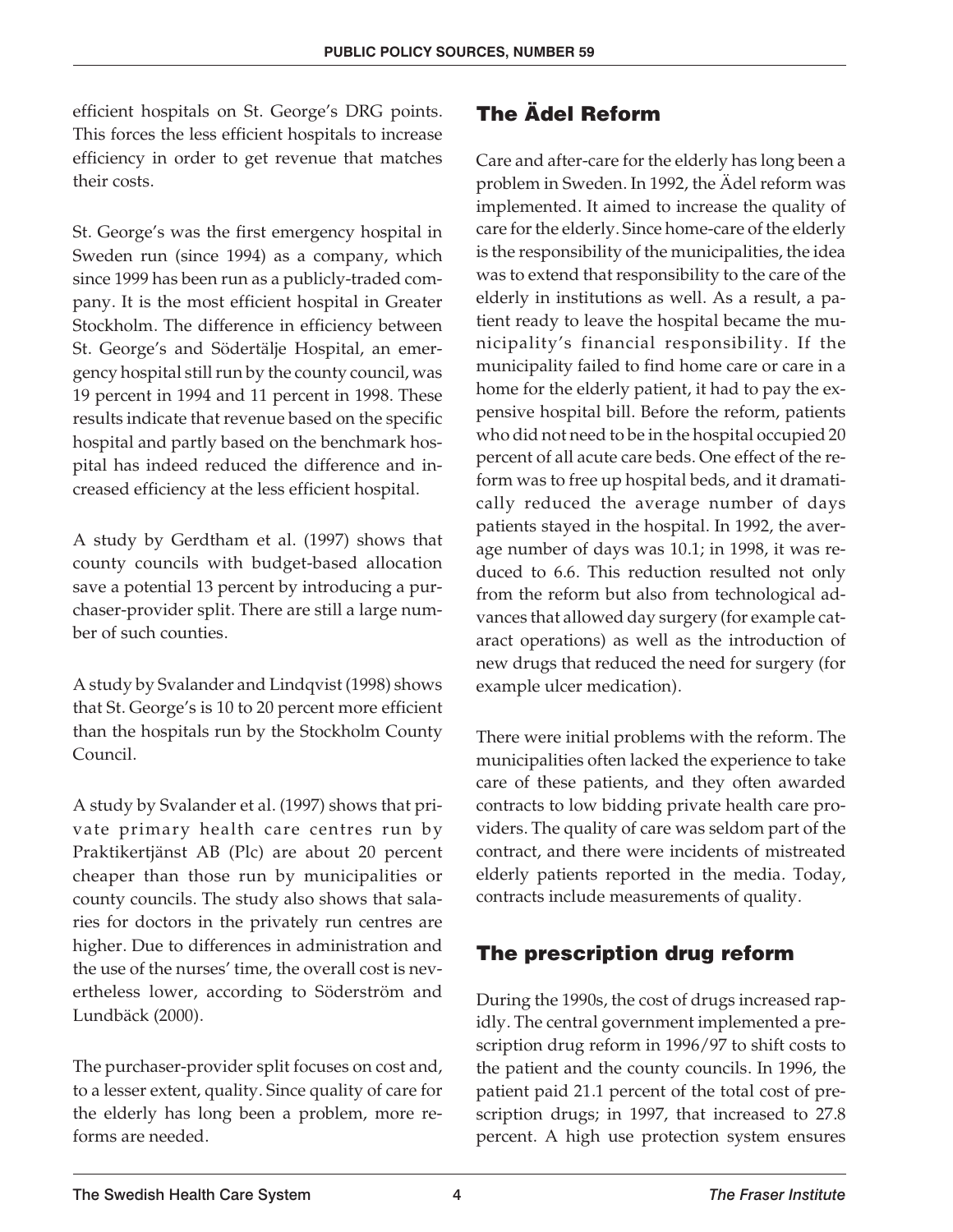that no patient has to pay more than 270 dollars a year for prescription drugs. In addition, the government will reimburse patients unable to pay the 270 dollars.

Since the county councils are in charge of hospital health care, the central government's reform also shifted the responsibility for the cost of drugs to the county councils. This new responsibility increases the overall understanding of the total health care cost and reduces the rapidly increasing cost of drugs. Before the reform, the cost of drugs increased by some 10 percent per year. After the reform, the increase fell to about 5 percent per year. The county councils relied increasingly on generic drugs, which explains part of the decrease in costs.

#### **Effects of the changes: the views of patients, staff, unions, and politicians**

A survey of quality of care at emergency hospitals in Greater Stockholm shows that the privately operated hospital St. George's is rated the highest among all hospitals on issues relating to information. It was rated second on accessibility, treatment, care, the physical environment, the working environment, and the overall level of the quality of care.

All the staff I interviewed at St. George's clearly prefer working for a private company rather than the county council. Gunilla Granath, a budget holder at the hospital, says,

The leadership is much clearer. It is possible to speak to the President and address problems. Before, it was almost impossible to talk to the democratically elected politicians in the county council.

She also says that the purchaser-provider split means that both she and her staff get a much clearer picture of what things cost and how much revenue different procedures generate. The bonus system, now in place, also stimulates her efficiency and that of the rest of the staff. Also, today most employees are hired full-time, whereas part-time hiring was very common when the county council ran the hospital. Since many employees fought hard to work full-time, they are very pleased with the private employer.

Kevin Thompson, assistant nurse and the local chairman of the union Kommunal, also prefers working for Capio, a private health care company that owns St. George's hospital. The company offers staff training not offered by the county council. He points out that many on the left are against private health care, but he only cares about how the health unit is run, not by whom. Even though there have been reports of private caregivers mistreating the elderly, such reports also occur in publicly operated units. As long as the county council monitors the provision of care in both private and public units and uses contracts that include quality measurements, lower costs and higher quality can be achieved with competition.

Lars-Åke Almqvist, vice chairman of Kommunal (the largest union in Scandinavia), says, "We're not afraid of private companies in the health care sector.... competition creates the driving forces for development."

Elisabeth Brolin, health expert at Kommunal, writes:

Our members were sceptical at first, working for a private company. Today, they say that they wouldn't want to go back to work for the county council. They feel they are close to the boss, they get answers, they have the opportunity to influence the work, and they are allowed greater responsibilities.

Eva Fernvall, head of the nurses' union, believes that "Health care should be produced in different forms and by different caregivers... This gives us the opportunity to try different methods and to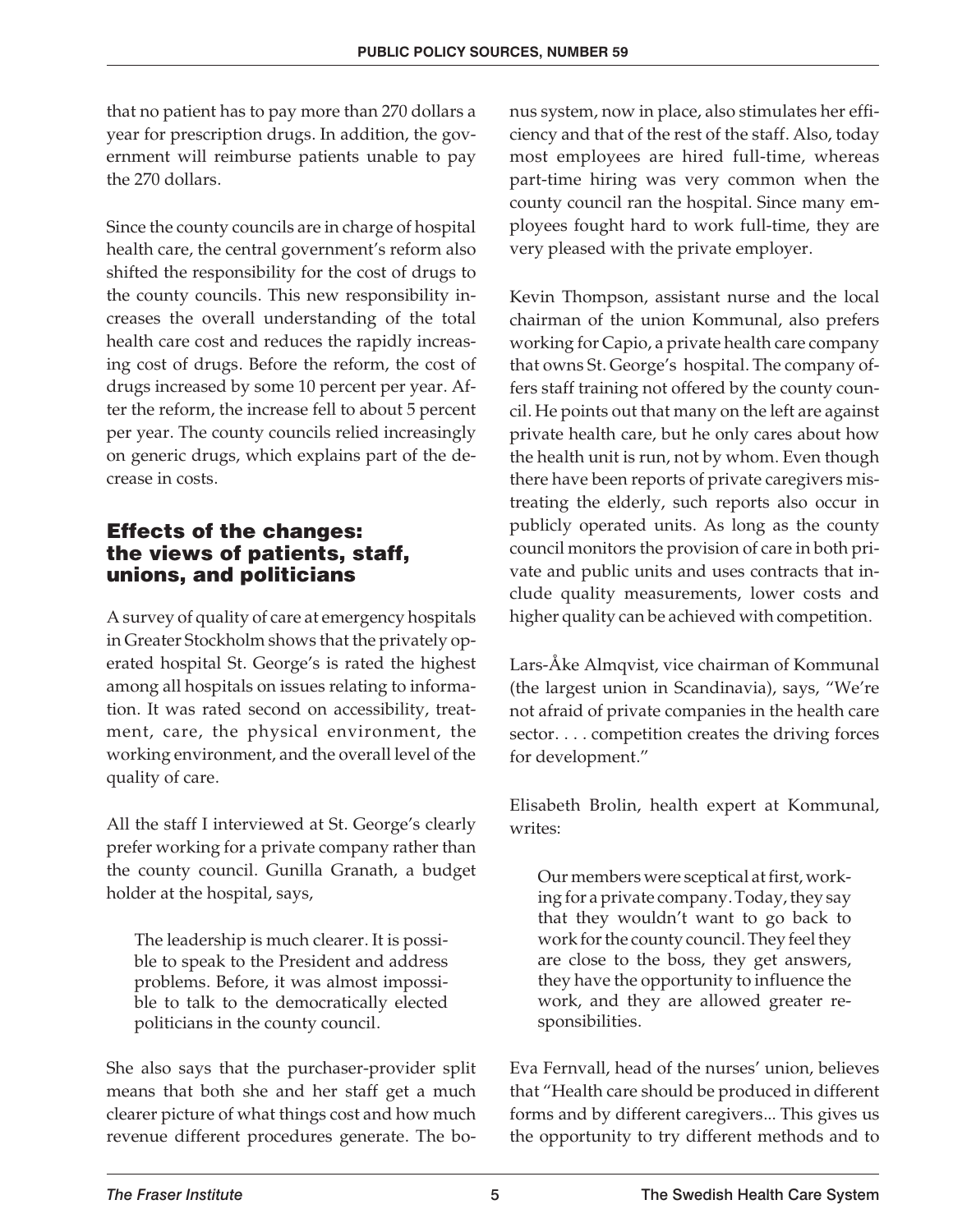compare. Thereby we learn more about how to operate health care units, while at the same time it enables us to meet the needs of the individual patient."

Robert Wahren from the doctors' union writes:

It is pivotal that the union try to capture and talk about the changes necessary to better use the skills of the medical profession... All the health care unions have expressed their interest to act together and facilitate alternative ways of running health care units.

The conservative political parties are all in favour of private health care. They have been the driving force behind the efforts to make health care in Greater Stockholm more efficient. Ralph Ledel of the Conservative Party notes,

The agreement between the Stockholm County Council and the emergency hospital St. George's is very agreeable. The purchaser was able to buy the production of health care services for 30 percent less than the County Council could it provide themselves.

The Left Party writes,

It is important for the Left Party to continue the ideological struggle against the market as well as against the privatization of health care... at the same time, our alternative cannot be a return to the old top-down bureaucracy.

The Social Democrats have been very reluctant to embrace private health care, but a number of county councils run by the Social Democrats have nevertheless opened private units in the past. At the national level there is still confusion over whether to stick to ideology or to embrace a system favoured by hospital staff and patients, who are ultimately voters.

The lesson for Canada is that private, for-profit hospitals can be a source of increased efficiency within a publicly financed health care system. Competition between different kinds of providers for contracts that include specific measures of quality produces lower cost, more responsive care delivery. Most importantly, these results are accompanied by greater staff satisfaction, to the point that health care unions prefer the private hospital model.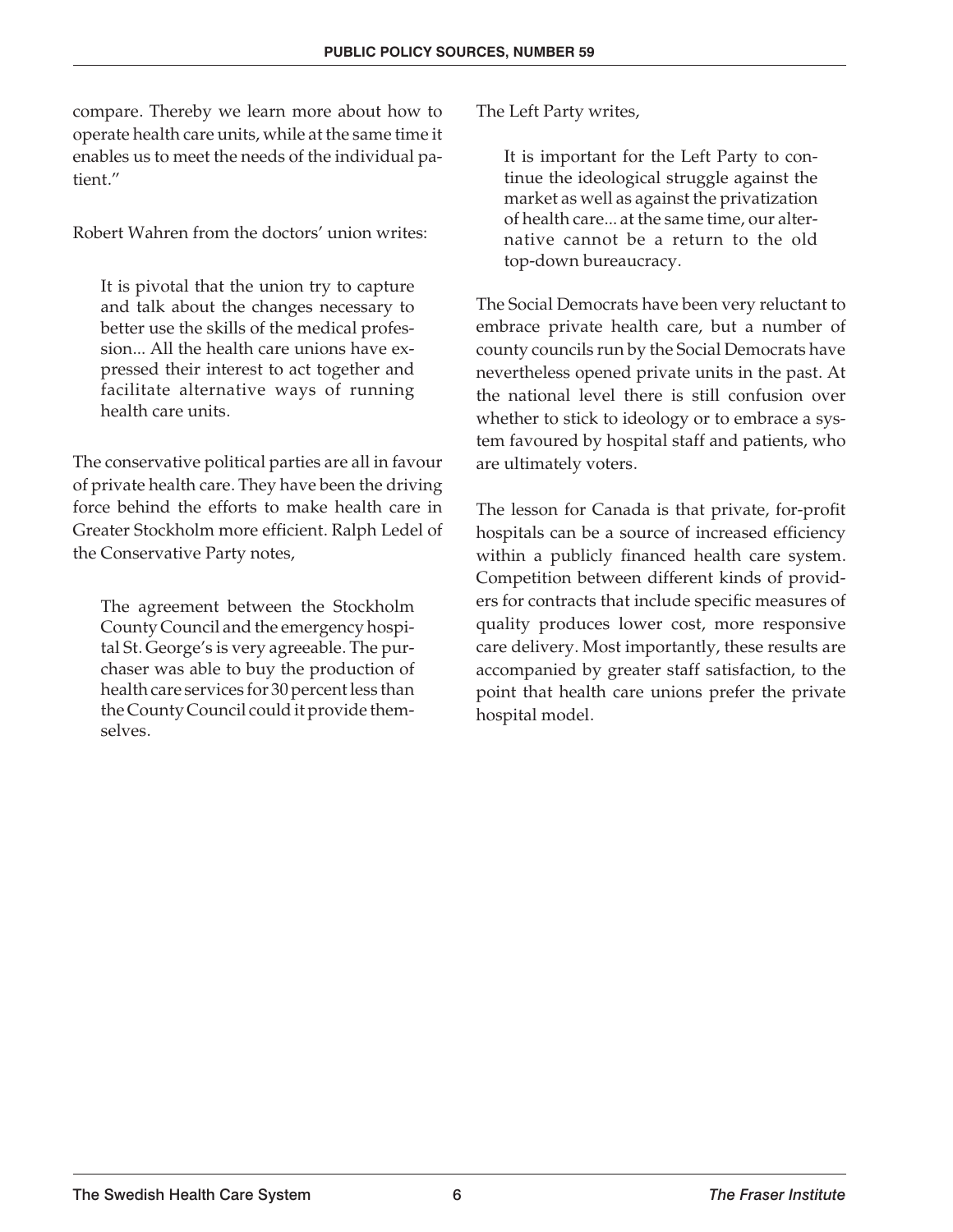#### **Introduction**

According to Folkhälsorapport (2001), the<br>level of Swedish health care is very high<br>compared to other countries. During the 1990s level of Swedish health care is very high compared to other countries. During the 1990s, great progress was made in the areas of heart diseases, hip replacements, and cataracts. The result was an increased living standard for many elderly Swedes.

Swedes live longer than people in most other countries (SOU, 2001, p. 79 Välfärdspolitikens förutsättningar och utmaningar). Women are expected to live an average of 82.1 years and men an average of 77.5 years. Compared to 100 years ago, men live 20 years longer and women 25 years longer (Folkhälsorapport, 2001). Can this increase be attributed to the Swedish health care system? According to Bunker *et al*., (1994), only 15 percent of the increase in average lifespan can be attributed to the effects of better medical care. More important factors include what people eat, how much alcohol they drink, how much they exercise, if they smoke, etc. Doctors play a role in educating individual patients, but when it comes to changing the attitudes and lifestyles of a whole population, doctors and hospitals play only a limited role.

Perhaps more important than how long a person lives is how healthy he or she is. Treating people and making them healthier is the primary task of the health care system. Today, technology and medicine make it possible to treat patients who would have been untreatable a decade ago. The health care system can make a huge contribution to enhancing the individual's quality of life.

As more people receive treatment and survive, one has to assume that improved general health does not automatically lead to less demand for health care. However, it does lead to an improved quality of life and reduces the risk of "premature death." People who survive illnesses that would likely have been fatal a decade ago will also likely get other illnesses during the rest of their lives. This process will result in a paradox: the efficiency of the present health care system will lead to increased demand and higher costs in the future.

Sweden has a very old population. At the beginning of the 20<sup>th</sup> century, Sweden was a young country where over 40 percent of the population was under 25 years old. Today only 25 percent are under 25 years old. At the same time the number of people over 65 years old has increased from 8 to 17 percent. A hundred years ago, most of the public funds were spent on young people, whereas today and tomorrow more and more money will go to the elderly. There tends to be increased spending and higher taxes in countries with an aging population. (Palme *et al.* 2001).

A study in the southern Stockholm district shows that five percent of the population accounts for 46 percent of all appointments with a doctor and 41 percent of the overall health care cost (Pockettidningen R 1/2000 "Förnedrande sälja ut de sjuka till lägstbjudande" Stig Linnell). According to the study, these patients are often elderly and have a number of illnesses. Those with cancer and heart diseases form the largest group.

Taxes in Sweden are already high, and even though the number of elderly will increase in the coming years, there is little public sympathy for increased government spending and higher taxes. If revenue does not increase enough to meet the growing needs of an aging population, two possible responses remain to meet this projected increase in demand.

Greater efficiency and productivity in the health care system can make the available resources last longer and meet more demand. This paper focuses on the steps that have been taken in the past decade to increase productivity, especially in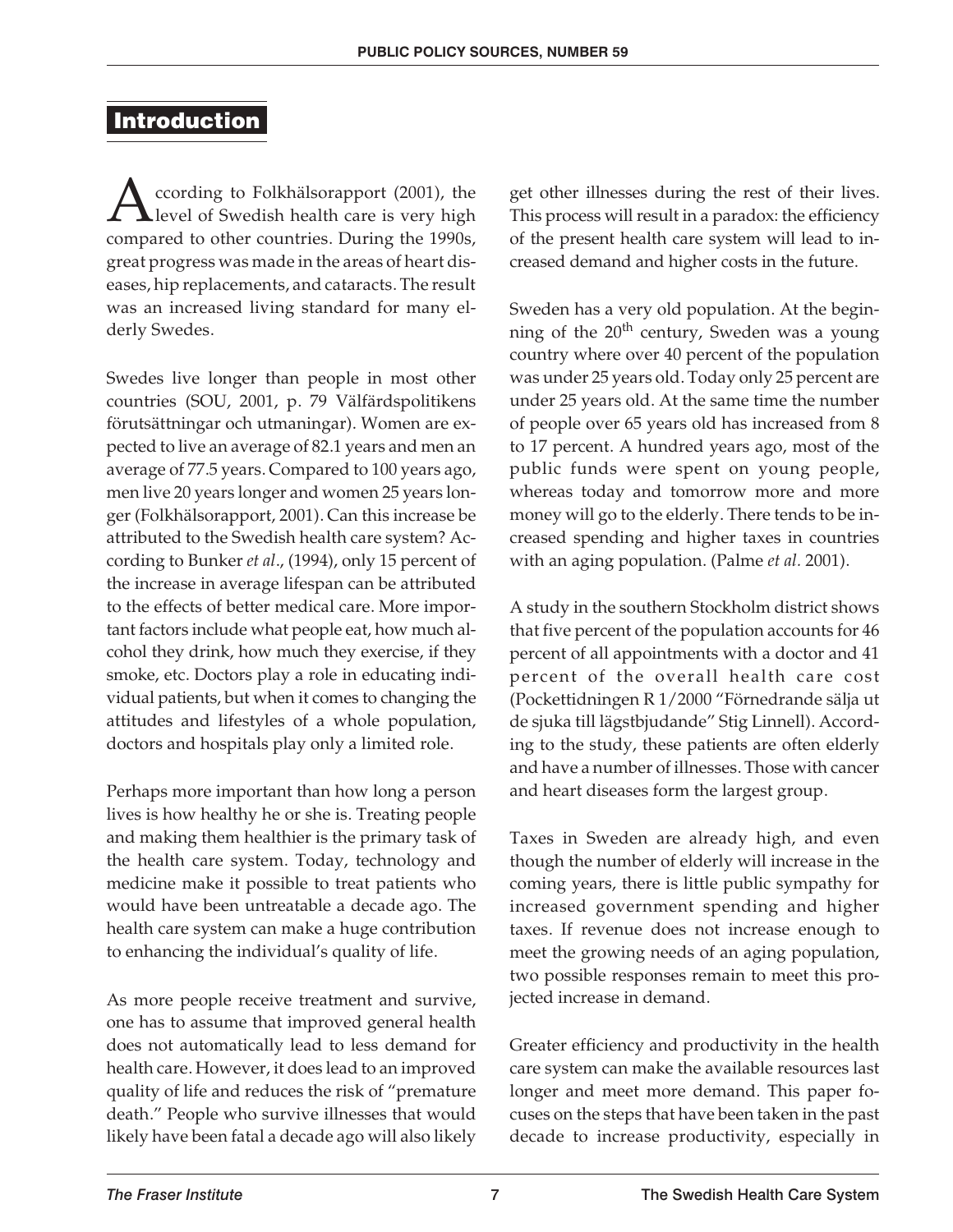Greater Stockholm, by introducing competition, increasing choices for patients, and increasing accessibility. These steps were initiated, not only because of budget constraints, but perhaps even more importantly because people grew increasingly disappointed with the health care system, where long line-ups were common. (One effect of improved efficiency has been shorter waiting lists, and the nation-wide project to deal with line-ups will be examined thoroughly in a separate report).

The second way of meeting an ever-increasing demand, with fairly fixed government expenditure, is to introduce private solutions. If the general public is unwilling to pay more for health care through higher taxes, but individuals are willing to pay for more services, shorter waiting lists, or services not covered by general health care, then private insurance may be one solution. In general, people have more money to spend today than they did when today's system was designed in the 1950s. They may feel that it is up to them to decide how to spend their money.

If the government is unwilling or unable to meet all the needs of an affluent aging population, the

demand for alternative solutions will increase. With better technologies and medicine, more people than ever before can be treated. There is a growing debate over whether or not a public health system should treat everyone for everything. Viagra and facelifts are two examples of luxury treatments that taxpayers are unsure about paying for.

The percentage of the population 65 years or older is lower in Canada than in Sweden, but will reach the present Swedish level within 15 years, according to Statistics Canada projections (Blomqvist, 2001). The Swedish reforms started in 1984/85, a process in which new ways of increasing efficiency, competition, and choices for patients are still being tested. If decisive steps are taken now in Canada, some of the problems that will occur over the next decades might be avoided. Because of budget constraints, increased demand and costs will not likely be met. It is therefore important to examine closely some alternatives. It is possible to produce a more efficient health care system and reduce demand by introducing user fees and allowing competition and private alternatives.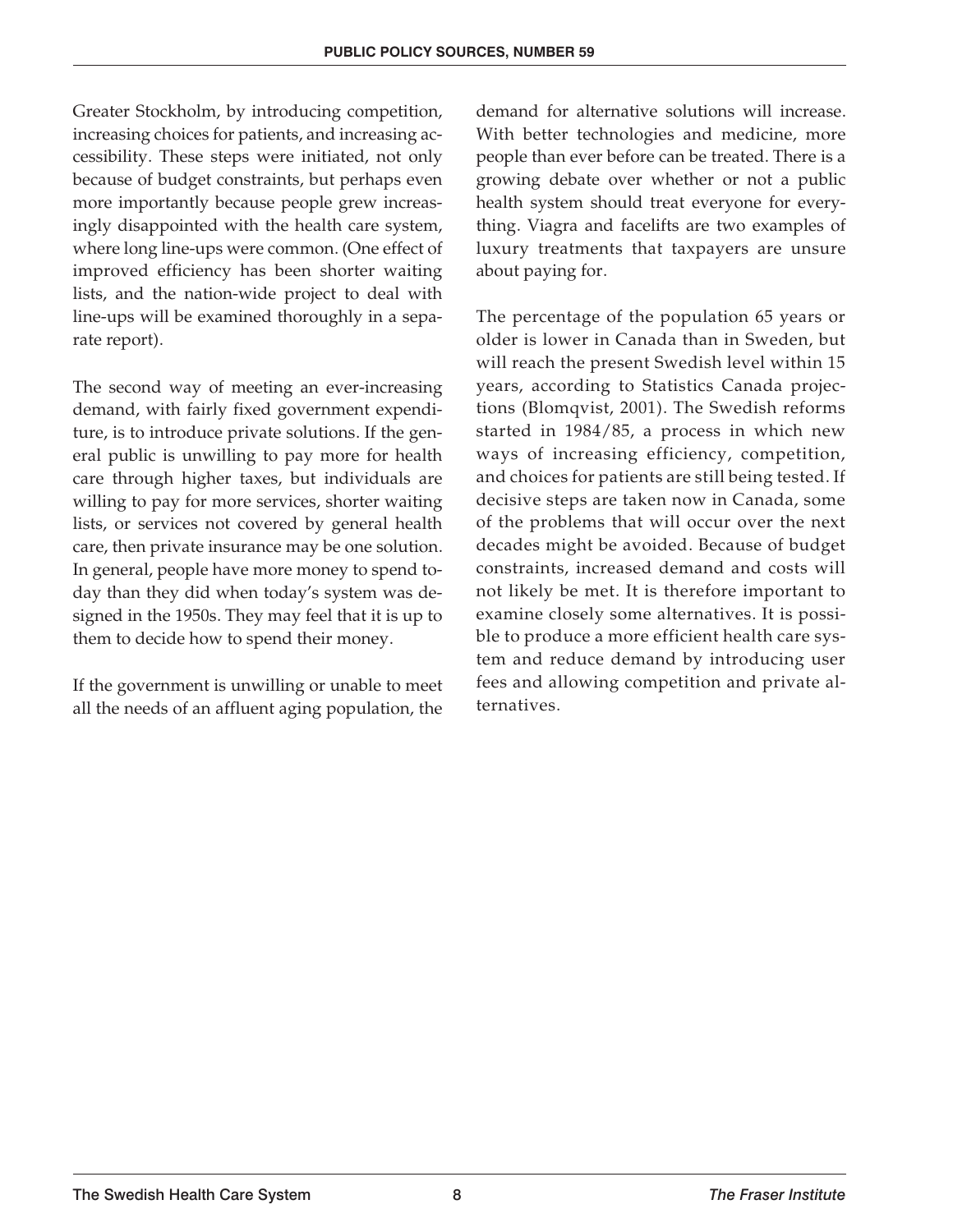#### **The Welfare State in Sweden**

I n the early 1960s, Swedish government spending was at the same level as that of most OECD countries; by 1985 it became the highest. In 1960, public spending was 31 percent of the GDP in Sweden, compared to 29 percent in Canada. By 1986, it was 64 percent in Sweden and 46 percent in Canada. Public sector spending increased from 45 percent of the GDP in 1973 to 60 percent in 1978. In 1982, it peaked at 67 percent of the GDP. The public deficit for the fiscal year 1982–83 was 15 percent of the GDP for the Swedish central government and 13 percent of the GDP for the public sector as a whole. Salaries increased rapidly, along with inflation, and constant currency devaluations were part of life in Sweden. There were devaluations in 1976, 1977, 1981, 1982, and 1992 (Blomqvist *et al.* 1993).

These figures seem to indicate that the Swedish welfare state ballooned during the 1960s through to the mid-1980s. However, one has to keep in mind that the figures are influenced by factors that make them higher than comparable figures for other countries:

- About 25 percent of government spending represents old-age pensions to retirees. A substantial part of these payments comes out of pension funds to which the retirees contributed. These contributions were implemented in the late 1950 and early 1960s.
- There are a number of transfer payments to households, such as family allowances, unemployment insurance benefits, sickness benefits, etc. To the extent that these benefits are taxable, their net burden to the taxpayer is reduced. In Sweden most transfer payments are taxable.

With these pensions and transfer payments taken into account, the Swedish figures correspond

more closely to those of other OECD countries. Health care expenditure in the mid-1980s was about nine percent of GDP; in Canada it was just under nine percent. Sweden has a large elderly population, who use more health care, so Sweden is likely to spend a lot on health care (Blomqvist *et. al.,* 1993).

#### **The role of the doctor in health care**

The Swedish health care system was modernized after the Second World War. The public health care system in place today started in 1955. During the 1960s and 1970s, the system rapidly expanded. The doctors opposed a universal, tax-based system because it gave them less freedom. The doctors wanted to be self-employed or privately employed. Then in 1970, the so-called seven-crown reform was implemented. Because of this reform, most doctors became salaried public servants. Before the reform, part of their salary was based on performance.

After the reform, most private health care in Sweden disappeared. Also after the reform, it cost 7 crowns (\$1) for all patients to see a doctor. The Dagmar reform in 1984 decreased the powers of the doctors even further: they found it harder to work extra hours as private practitioners in their free time. The power to decide when and where doctors should work was transferred to the county councils, so now the doctors were in the hands of county politicians (Blomqvist and Rothstein, 2000).

The Dagmar reform also shifted power from the central government to the county councils. Clinics and hospitals had asked for money each period, and the use of global budgets (a lump sum for all hospital functions) was widespread. The hospitals revealed the annual costs of its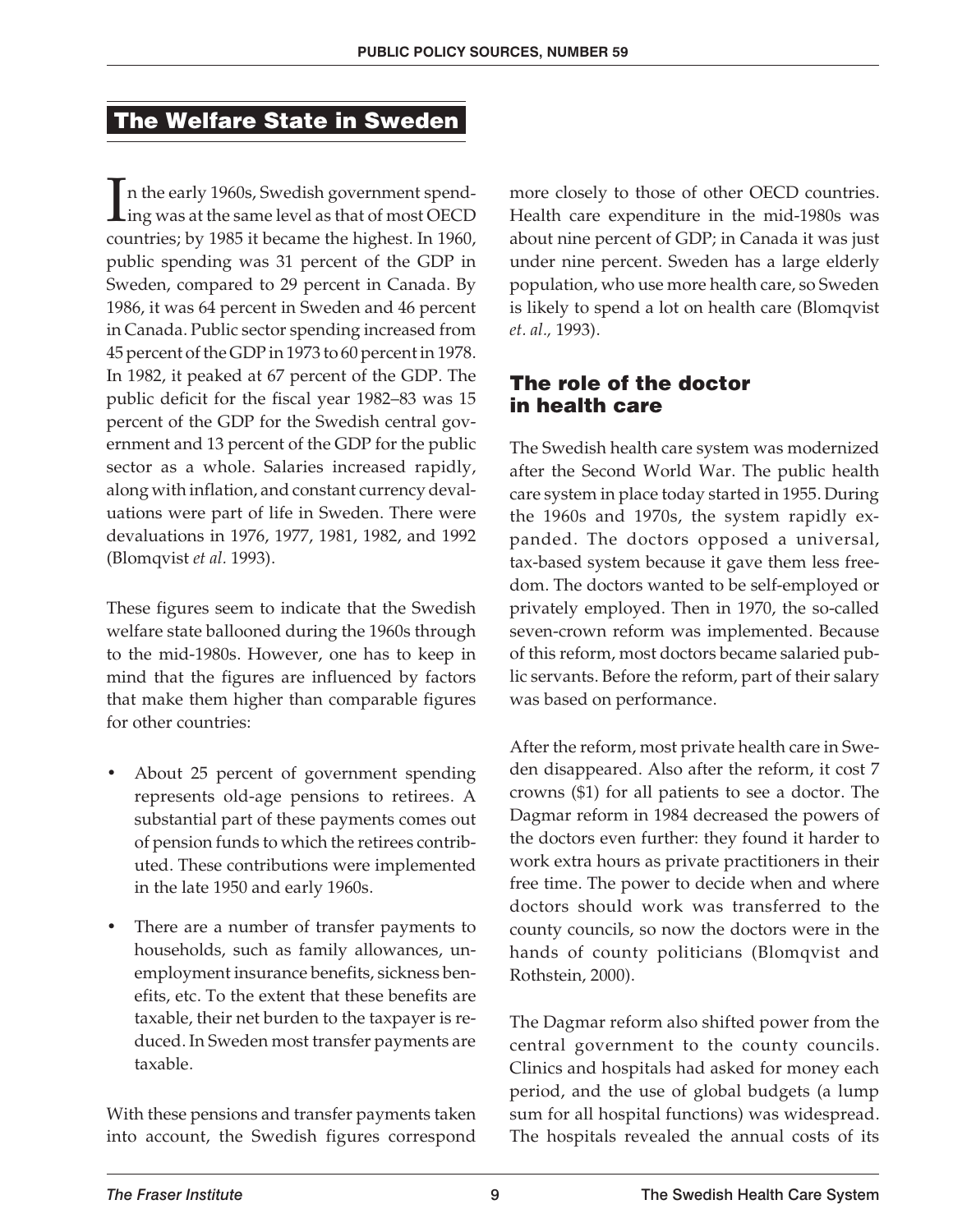clinics and on the basis of those costs, they asked for money for the next year. The budgets were usually soft, and if more money was needed, it was usually given. There were no incentives to save money or to be efficient. Instead, as costs grew so did the money requested for the next year. During the 1980s, Sweden, as well as most other OECD countries, faced rising health care costs and an aging population in need of more care, at a time when technological and medical advances increased treatments and cures, thereby increasing demand for health care. At the same time, public finances did not allow the expansion to continue at the rate of previous decades.

#### **Comparing health care costs: Sweden versus Canada**

In the early 1980s, the cost of Swedish health care was about nine percent of the country's GDP. To control costs, incentives to increase productivity had to be implemented. Below is a table showing the total expenditure on health care, as a percentage of GDP, for Sweden and Canada, as well as for the US and the UK.

As table 1 shows, rapid Swedish expansion during the 1960s and 1970s was followed by reduced spending during the 1980s and 1990s. Canada, on the other hand, increased spending during the whole period.

From 1993 onward, the OECD figures reflect the Ädel reform, which transferred certain costs from the county to the municipal level. This transfer of costs is not reflected in the Statistics Sweden figures on health care spending. A new study by Socialstyrelsen, The National Board of Health and Welfare (2001), shows that the OECD figures seem to be off by 0.3 percentage points. For example, Statistics Sweden gives health care spending as a percentage of GDP as 7.7, while Socialstyrelsen estimates the real cost to be 8.4 percent. The OECD figures add one full percentage point to the Statistics Sweden figures from 1993 onward, while a more accurate adjustment would be 0.7 percentage points. To account for the adjustment made by Socialstyrelsen, the Swedish figures in the table from 1995 onwards should probably be reduced by 0.3 percentage points.

Since health care expenses are often measured as a percentage of the GDP, it is interesting to see how the GDP has increased in the two countries.

Figure 1 shows the GDP per capita using PPP (Purchasing Power Parity). Compared to Canadian purchasing power, Swedish purchasing power has deteriorated since 1970, when it was roughly on par with Canadian purchasing power. Sweden has reduced health care spending as a percentage of the GDP at a time when PPP-adjusted GDP has decreased significantly. This means that Sweden produces high-quality health care for much less money than Canada.

| <b>Table 1: Total Expenditure on Health (%GDP)</b> |      |      |      |      |      |      |      |      |      |      |      |
|----------------------------------------------------|------|------|------|------|------|------|------|------|------|------|------|
|                                                    | 1960 | 1965 | 1970 | 1975 | 1980 | 1985 | 1990 | 1995 | 1996 | 1997 | 1998 |
| Canada                                             | 5.4  | 5.9  | 7.0  | 7.1  | 7.1  | 8.3  | 9.0  | 9.3  | 9.1  | 9.0  | 9.3  |
| Sweden                                             | 4.5  | 5.3  | 6.9  | 7.6  | 9.1  | 8.7  | 8.5  | 8.1  | 8.4  | 8.1  | 7.9  |
| United Kingdom                                     | 3.9  | 4.1  | 4.5  | 5.5  | 5.6  | 5.9  | 6.0  | 6.9  | 7.0  | 6.7  | 6.8  |
| <b>United States</b>                               | 5.1  | 5.6  | 6.9  | 7.8  | 8.7  | 10.0 | 11.9 | 13.2 | 13.2 | 13.0 | 12.9 |
| Source: OECD Health Data, 2001.                    |      |      |      |      |      |      |      |      |      |      |      |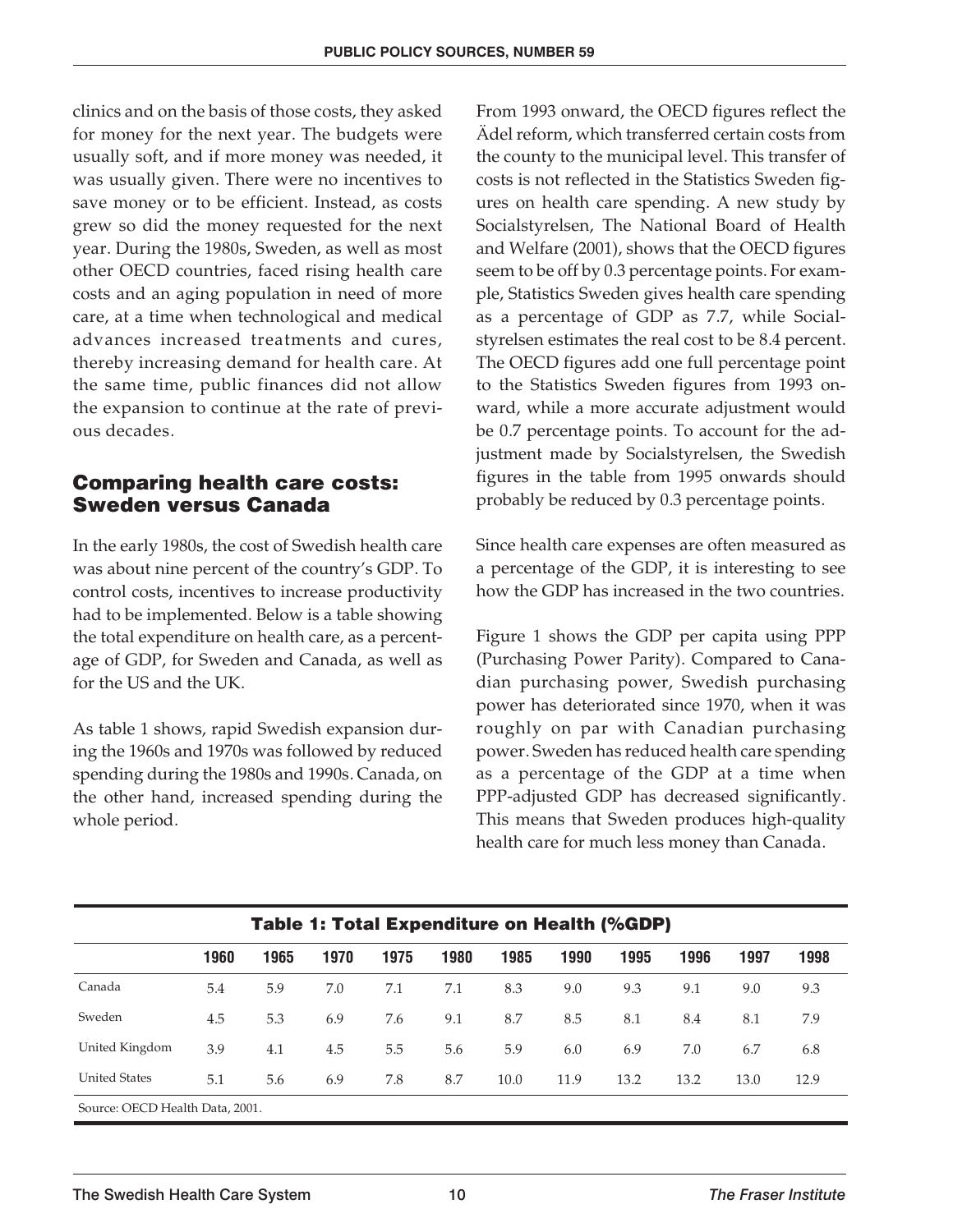

**Figure 1: GDP per Capita Indices Using Current Purchasing Power Parities**

#### **Comparing Sweden's and Canada's Health Care Acts**

Both countries have similar health care acts. A comparison will be presented below with the assistance of Blomqvist (2001).

The main legal statute that governs Sweden's health care system is the 1982 Health and Medical Services Act (HMSA). While it has been amended in many ways since it was passed, the main provisions for the division of jurisdiction and therefore responsibilities between the central government and the county councils remain unchanged. A direct comparison with the five principles of the Canada Health Act (CHA)—comprehensiveness, universality, accessibility, portability, and public administration—is difficult because the terminology in the two acts is different. At first glance, it might seem that the HMSA is less precise than the CHA in several respects. For example, a Canadian critic could argue that the absence of clear language prescribing comprehensiveness and universality in the HMSA renders it a less effective instrument than the CHA for the Swedish central government to enforce these principles in the Swedish system. However, in paragraphs two and three of the HMSA, it is stipulated that the goal of the health care system is "good health and care on equal terms for the entire population" and care "of good quality."

It can be argued that these provisions—and others that refer to the patient's right to information about their health and the available treatment, as well as their right to choose from among "scientifically accepted and proven" treatment alternatives—are at least as specific as the CHA provisions on comprehensiveness and universality. (An interesting aspect of the HMSA is that it specifies, in paragraph six, the county councils' obligation to offer transportation to those who need treatment that cannot be provided close to where they live. In this respect, the HMSA is more specific than the CHA.) Paragraph two in the HMSA also specifies that, in order to qualify as "good," health care has to be "easily accessible."

However, Sweden does not view user fees as inconsistent with "accessibility," and the county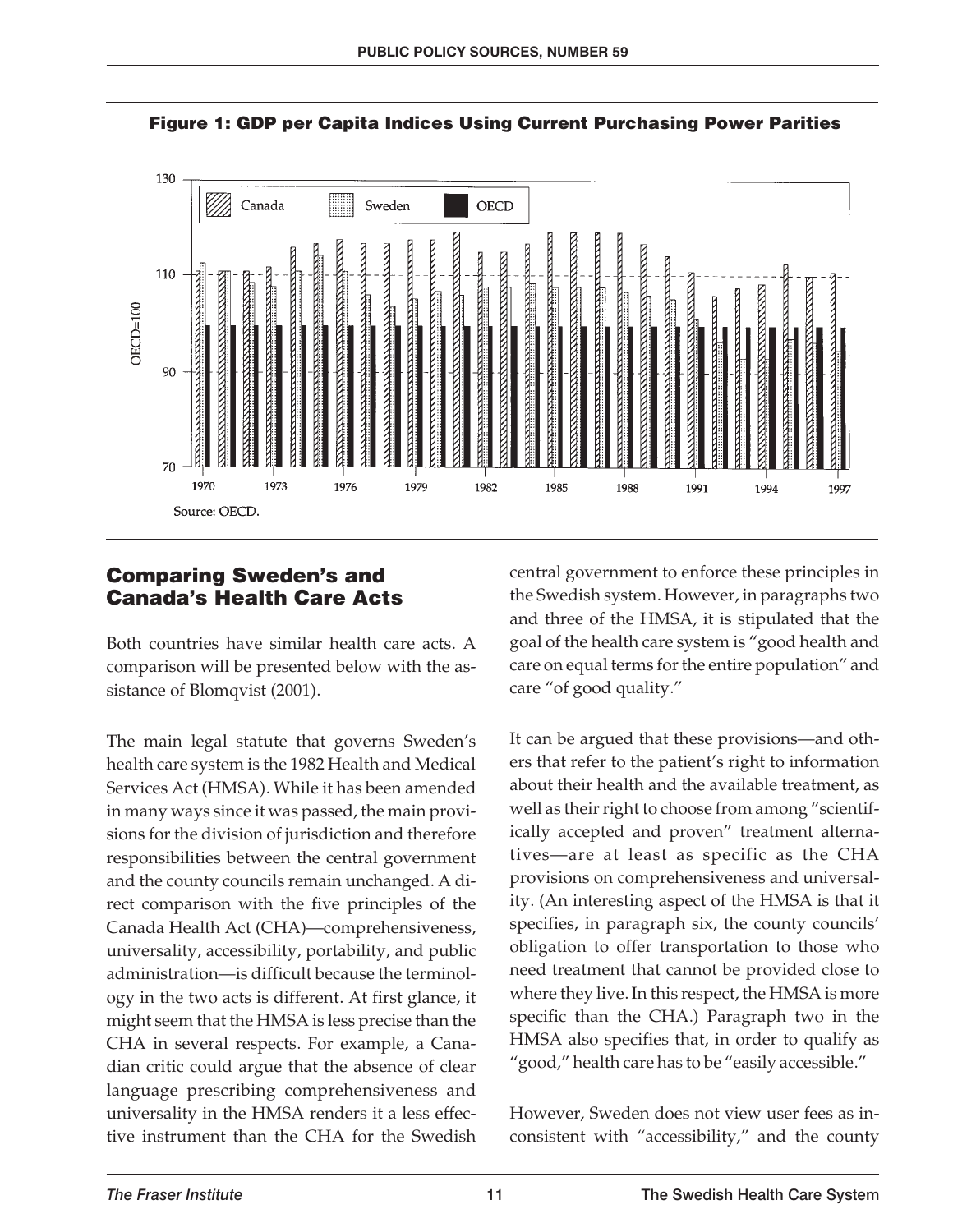councils are free to determine their own user fees, subject to certain limits. (Paragraph 26 specifies the "stop-loss provision" that stipulates no one will have to pay more than 900 SEK per twelve-month period in user fees for hospital and medical care, or more than 80 SEK per day for hospital care. The stop-loss provision for pharmaceutical costs is contained in a separate act but reflects the HMSA stop-loss provision: no one has to pay more than 1800 SEK per twelve-month period.

The HMSA indirectly ensures a form of "portability" by requiring each county council to provide care to non-residents that need "immediate care" (i.e., emergencies). County councils are also allowed to negotiate agreements to provide each other's residents with non-emergency care. Finally, no provisions in the HMSA require "public administration." On the whole, therefore, one may argue that the only substantial (as opposed to terminological) difference between the HMSA and the CHA is that the former allows user fees up to certain levels and does not require public delivery of care. The latter provision has proved quite important in recent developments.

#### **Swedish Ideology and Political Preferences**

 $\prod_{\alpha\in\mathbb{Z}}$ n Sweden, with its population of 8.9 million, health care services are predominantly (90 percent) provided by a public system. There are three political and administrative levels in the system: the national government (legislation and control), the county councils (primary and secondary care), and the local municipalities (elderly care and nursing homes). All three levels have directly elected politicians and they levy taxes to finance their activities. The Health and Medical Services Act prescribes that the county councils are responsible for the promotion of the health of their residents, and for maintaining care that is of high quality and accessible to all citizens.

The hospitals and specialist physician care are the responsibility of 20 county councils and one local authority (Gotland). In total there are 89 acute care hospitals in Sweden. A typical county council runs two to four district hospitals and a county hospital. For tertiary care there are 9 regional hospitals linked to six medical regions in the country. The county councils employ and pay all hospital staff, including doctors. The head of a hospital department (Urology, Pediatrics, etc.,) is, almost without exception, a doctor

with the overall responsibility for management. This responsibility extends to medical services, as well as administration, finance, and personnel (Marianne Hanning, Federation of County Councils, personal correspondence).

In 1970, all political parties favoured a publicly financed and operated health care system. According to the Left Party, the former Communist Party (*www.vansterpartiet.se*), the history of health care over the past 30 years (summarized and translated by the author) is as follows:

In the 1970s, all political parties agreed that health care, schools, and daycare should be government-run, not operated by markets or driven by profits. The reason for this belief was different for each party. The Conservative Party often stated that professional competence must not be compromised by a short-sighted drive for profits. The left defended *egalité et solidarité*. Health care, schools, and daycare must be the same for everyone. Private schools and private doctors were few in number and therefore did not pose a threat to the views of the day.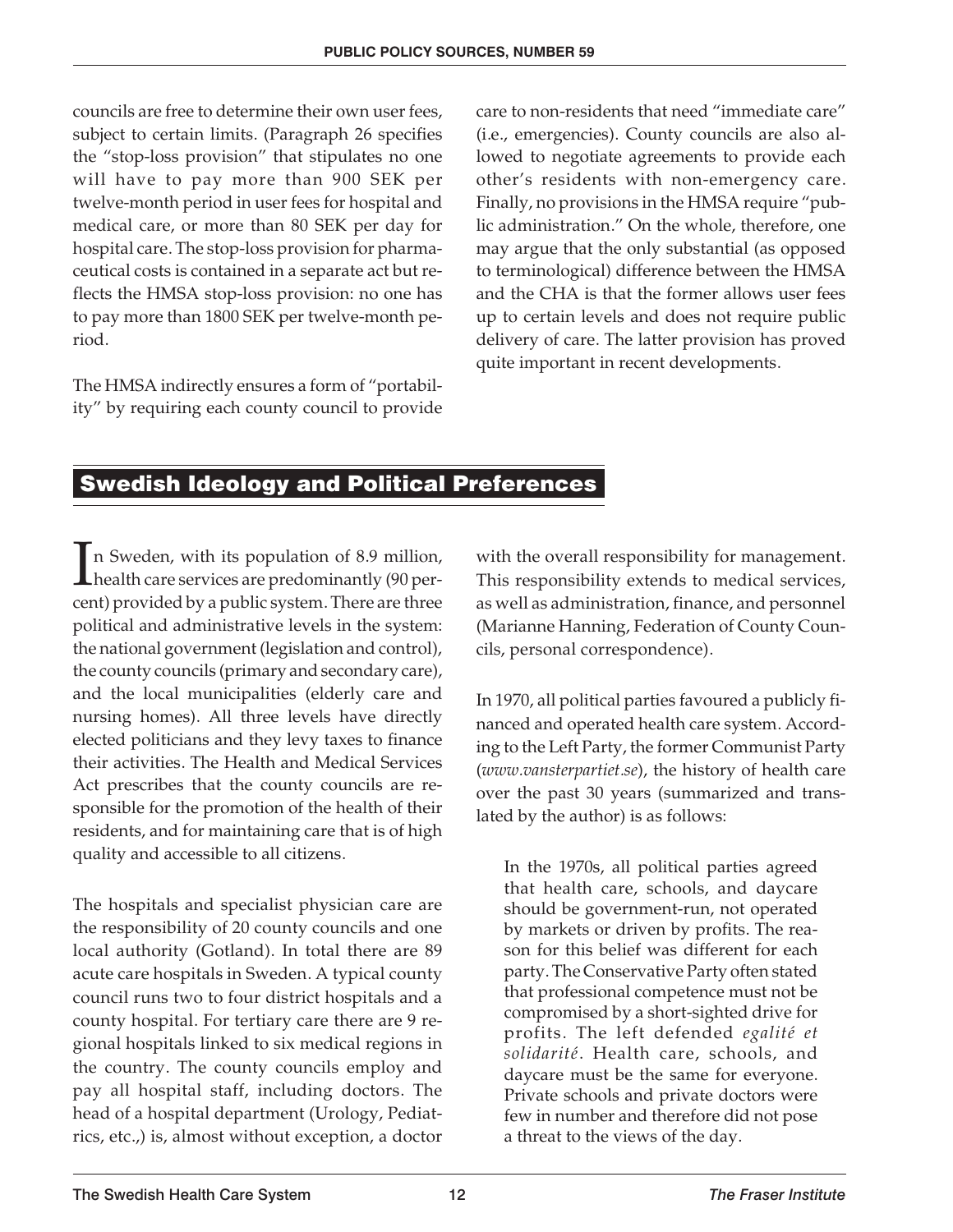Most doctors wanted to work for the government. Instead, the debate focused on how to accommodate and recruit personnel for a growing public sector, which was an increasingly important share of total employment and the economy as a whole. In Stockholm, the conservative parties [Sweden has a multi-party system which includes several parties on the conservative side] were in the majority throughout the 1970s, and even they raised taxes by 3.50 crowns per 100 crowns earned (in the 1990s, the Conservative Party became a strong proponent of lower taxes).

Privatization was not an option for the Left Party during the 1970s and 1980s. Even though the right and the left had different reasons for preferring a public system, the outcome was a majority in favour of a publicly financed and run system.

During the 1990s, there was a widespread belief that health care funding was insufficient and that money could eventually run out. Part of the problem was that an aging population increased pressure on the health care system. At the same time, there was talk of over-capacity and hospitals were merged with other hospitals, or just shut down. In that time of crisis, ideology had to give way to reality.

One important result of the wave of privatization in the past decade has been that even those health care units that are still run by county councils and municipalities have largely embraced market-oriented organizational structures. This means that the 1990s saw increased decentralization, that is, financing based on performance and market principles, both in private and public health care (SOU 2001:79). This development is in stark contrast to the views of 30 years ago, when all parties favoured a publicly financed and operated health care system.

While the public sector expanded rapidly during much of this era, the opposite is true for the past decade. As a result of budget constraints, public distrust in the system, and especially dissatisfaction with long line-ups, all parties now see the need for change and increased efficiency.

#### **Trends and Reforms in the 1990s**

Sweden experienced a deep recession, and<br>consequently health care budget constraints, consequently health care budget constraints, in the early 1990s. These changes, together with the health care reforms that took place, is the main reason behind the increased efficiency in medical care delivery during that decade. The decrease in hospital staff, especially non-medical, during the 1990s increased the need for those still working to improve productivity, since demand did not decrease. The structure of the publicly owned and run hospital proved to be less than optimal. Although in the past the county councils both provided and purchased health care, the quest for increased productivity demanded alternative approaches.

The old system, still in place in many hospitals, allows for hospitals that run out of money for any number of procedures to ask the county council for more. This approach does not allow for measurements of efficiency, cost, and revenue. To make matters worse, hospitals run by county councils lack a clear leadership structure. A board of politicians that lacks the knowledge to operate a hospital decides on the hospital's everyday business. Nurses and doctors feel powerless to influence the way work is done. It is unclear what should be done, and why. When asked about workplace problems, nurses cite the lack of leadership as the biggest concern, not the heavy workload. They see how budget cuts lead to the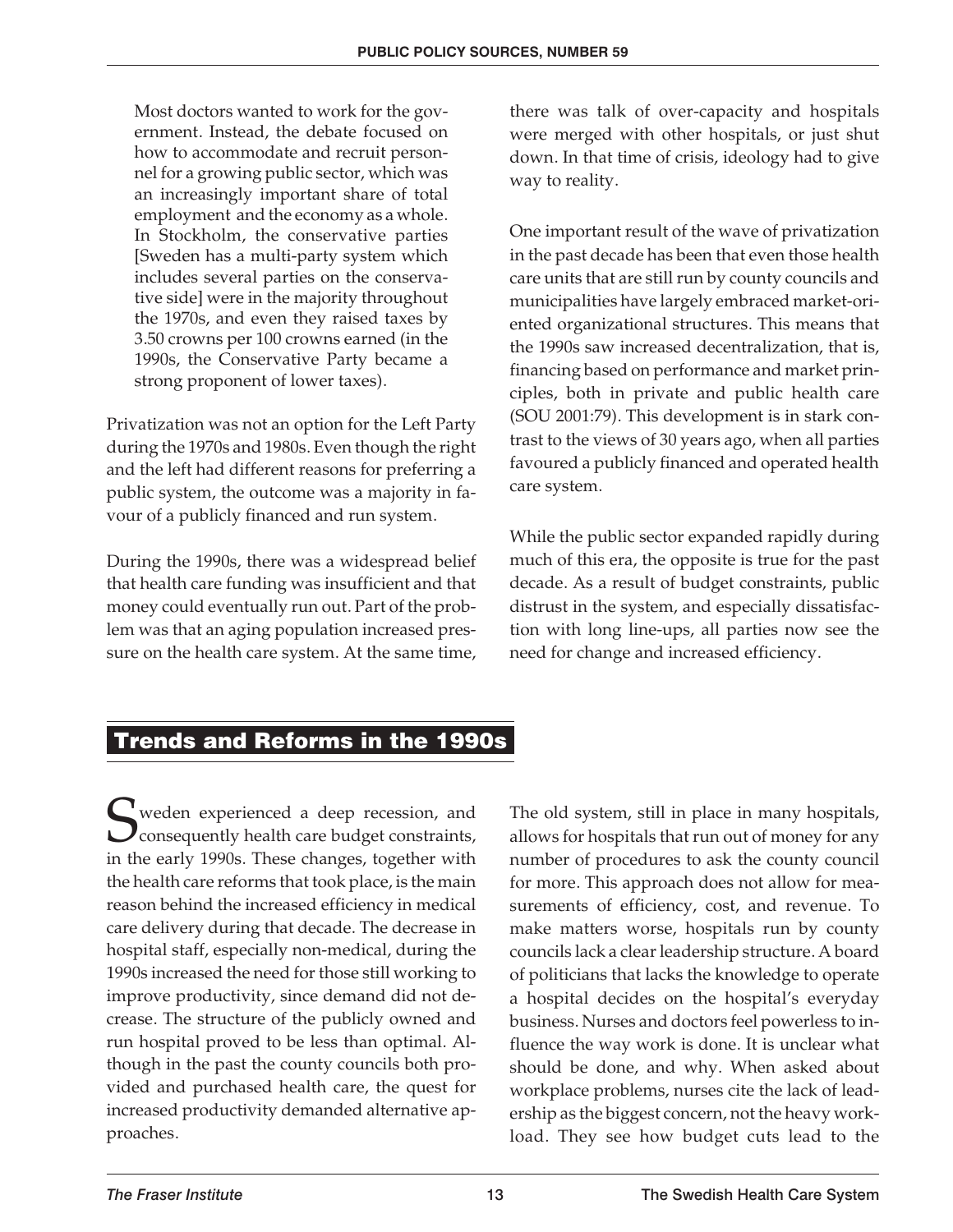deteriorating quality of patient care. Politicians who know little about the actual situation in the hospital make cuts without realizing the consequences for the patients (Gunilla Granath, Budget Holder and Unit Head, St. George's Hospital, September 2001 interview).

During the 1990s, a gradual shift toward a market-driven model began. The reason for the reforms was a need to increase efficiency and the influence of the patient through more choice and increased availability of services. While preserving the system's public financing, the reforms tried to combine efficiency and the patient's freedom to choose with the equal treatment of all citizens. Whether or not these sometimes conflicting goals can be combined will be studied below.

The shift towards the market has not followed any generally applied plan, but rather a step-by step approach in which different players have followed many paths. Because the system is so decentralized—with county councils, hospitals, clinics, and even individual doctors deciding much of what should be done to increase efficiency—an overall picture of all the changes is hard to get. The Swedish finance department's consideration of a purchaser-provider split in the late 1980s represented another step towards the market, but a decentralized one in which the individual county councils and municipalities would negotiate tenders with private and public caregivers.

The Swedish Federation of County Councils was active during this period, spreading the word about accessibility and competition, as well as introducing the principle of patient choice, which became part of a declaration at the 1989 annual Swedish Federation of County Councils meeting.

During 1991–94, the central government was formed by a coalition led by Moderata Samlingspartiet (a conservative party). The coalition took an active part in stressing the formal rights of pa-

tients and the need for more choice, i.e. private alternatives. Although it did not implement a new model for the health care system—since that is a task for the County Councils—many counties implemented reforms in line with the intentions of the central government. The main results of these reforms were:

- The separation of purchaser and provider
- Decentralized budgets and revenue based on DRG (Diagnosis Related Group) points
- Competition between private and public caregivers, and
- Increased choice for patients

All companies, public and private, bid on large public contracts according to a procedure for tenders. The LOU, Lagen om Offentlig Upphandling or "the public purchasing act," regulates this procedure. Laws passed in 1992 and 1993 made it possible for county councils to allow private contractors to run county council-owned health care units.

The rest of this chapter presents the major reforms in Sweden during the 1990s, with the focus on Stockholm County. Open to ideas on competition and choices, Stockholm county has implemented the most reforms.

#### **The patient choice and care guarantee**

The lack of vision, and perhaps competence, in the publicly run hospitals led to funding shortfalls and long waiting lists that angered the public so much that the government implemented a reform aimed at increasing accessibility and freedom of choice. Before the 1990s, doctors would see their patients only when the doctors had time available, and patients would be sent to their nearest hospital, even if that hospital had year-long waiting lists. Typically, a doctor spent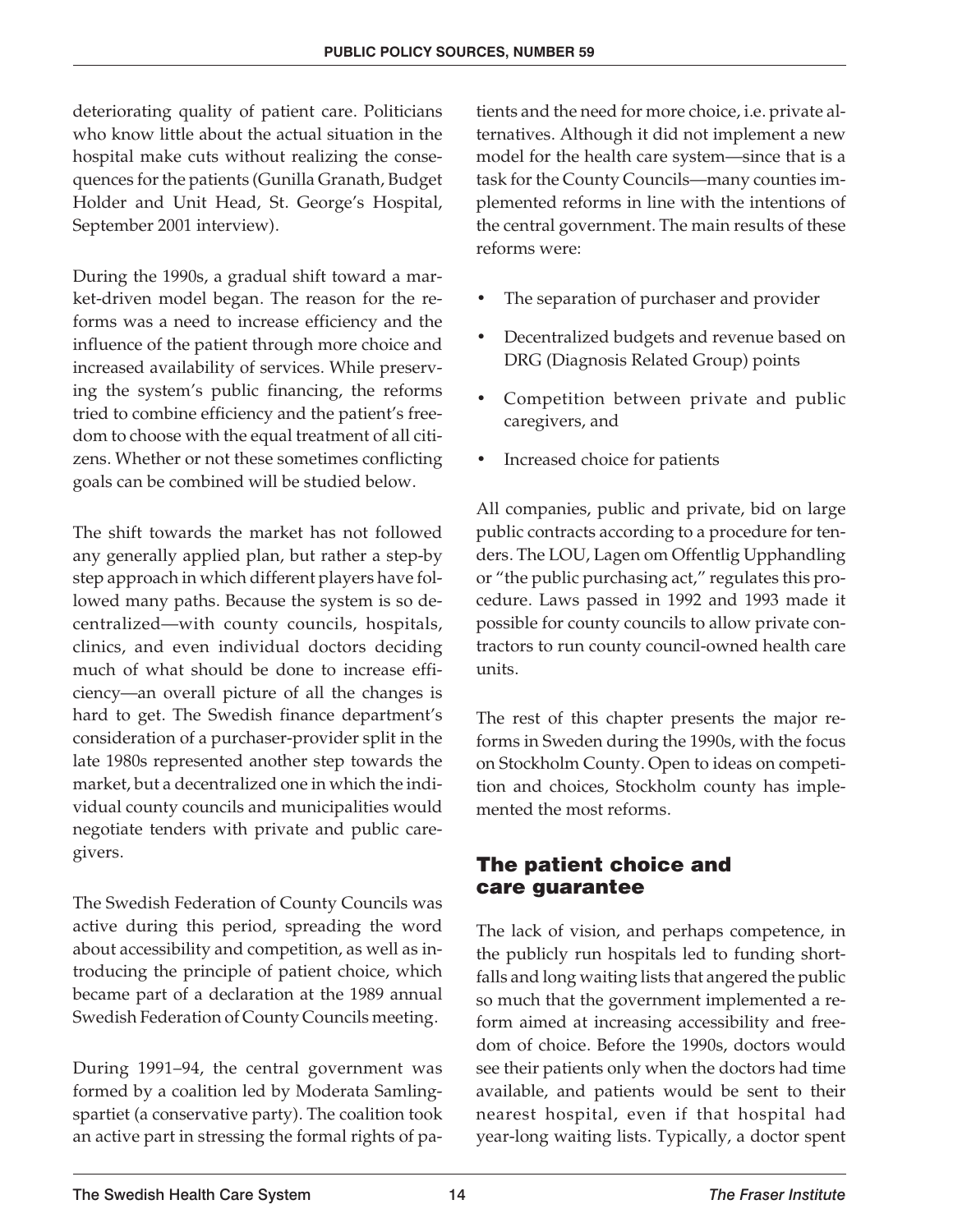only about 20 hours a week seeing patients (Werkö and Enkvist, 2000).

Traditionally, county councils have been the sole providers of public hospital care. A few private hospitals have catered to the needs of those with private health care insurance and those with money to pay for treatment, but on the whole the county councils have been both purchasers and providers of hospital care. This conflict of interest led to a lack of competition and incentives to be efficient, since the only goal of the county councils was to provide the best possible care at the lowest possible total cost. Hospitals, in turn, had no guidance for achieving this goal of the best care at the lowest cost since they operated under a global budgeting system, as has been noted above.

The Patient Choice and Care Guarantee of 1992 meant that patients were promised treatment within three months of being diagnosed. They also had the right to go to another hospital, even in another county, if they did not receive elective care at the hospital of their choice within that time frame. The reform laid the foundation for limited competition between hospitals. This competition centred on access to care and, to a lesser extent, on the perceived quality of care, not on its cost. At the same time, to guarantee prompt treatment and to discourage long waiting lists for certain medical procedures, the central government granted the county councils extra money (Hanning, 1996). Furthermore, the Guarantee of 1992 extended the boundaries within which patients could receive treatment. According to Hanning, only a small percentage of the county councils' health care budgets finance out of county patients. So far, not many people have exercised their right to be treated in another county hospital in spite of lengthy waiting lists. The reasons why people stick to their county hospitals is unclear. Perhaps they do not want to travel. Perhaps they receive adequate treatment at their county hospitals, or perhaps they are unaware of their right to choose a hospital in another county.

The logic behind the reform was to let the money follow the patient. This approach would give hospitals and doctors a strong incentive to increase efficiency in order to attract patients from outside their hospital's catchment area and avoid losing patients to other hospitals. Allowing patients to choose between hospitals removed the perverse incentive of managers and doctors to allow long waiting lists in order to justify additional funding (Harrisson and Calltorp, 2000). Between early 1992 and late 1993, waiting lists were reduced by 22 percent and ceased to be a political issue (Swedish Federation of County Councils 1993). In recent years, waiting lists have again become a major problem in a number of counties, and they will likely be an important issue in the 2002 election.

Since this reform dealt only with accessibility, not cost or quality, more reforms were necessary. Competition was believed to lead to lower costs and better quality care, so eventually a reform aimed at increasing competition was implemented in several counties.

#### **The purchaser-provider split**

In the 1990s, several county councils introduced a purchaser-provider split, separating the provider from the purchaser. The purchaser (the county council) often assumed it could ask the provider (sometimes a private company) for additional procedures without compensation. Under the new system, the provider usually rejected these requests. As county councils learn to live in this new environment, they are forced to be market-driven and to increase effectiveness. Counties that have adopted the new system now understand the true cost of medical treatment and surgery. The counties that still rely on global budgets and do not follow the procedure for tenders aimed at increasing competition are less efficient in some respects.

Bruce and Jonsson (1996) have studied the effects of the new system and compared county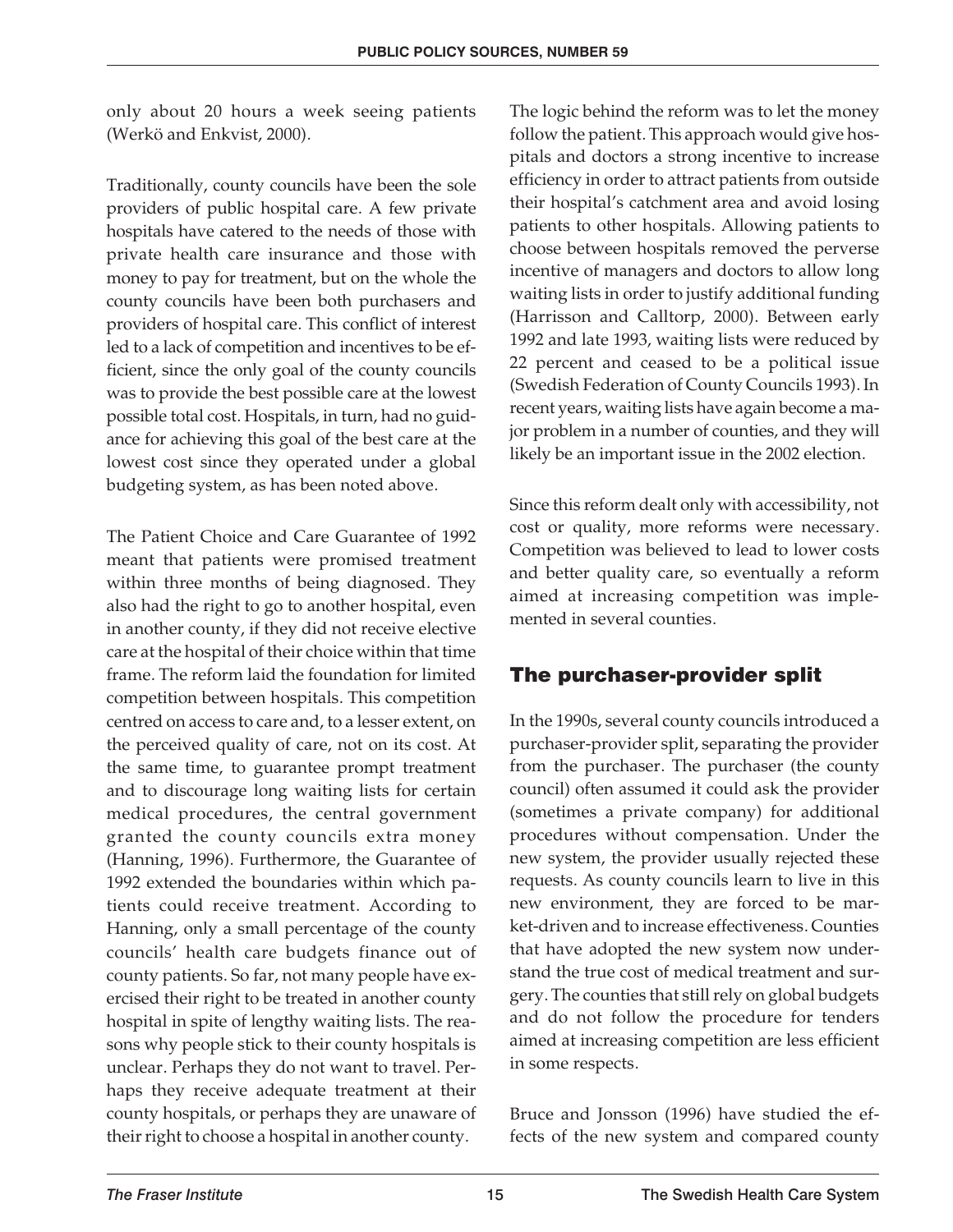councils that implemented the purchaser-provider split to those that did not. They come to the conclusion that county councils that implemented the purchaser-provider split increased productivity more than the county councils that did not implement the split. The main reason for this improvement in productivity was the large number of procedures performed in health care units that base revenue on DRG (Diagnosis Related Group) points or other ways of measuring the cost of specific treatments. The units that kept the old system of global budgeting did not increase productivity as much, though they do seem to be able to contain costs better than the units that are now paid only for the procedures they perform (Jonsson, 1996; Svensson och Nordling, 1996).

Separating the purchaser from the provider was, therefore, the most important step towards competition and greater choice. It allowed private companies to compete for contracts. In the beginning, the purchaser was focused on costs, and quality was seldom an issue. As more procedures have been tendered over the years, the purchaser has become increasingly professional and today quality plays a larger role in the process.

#### **The Quality of the Services Purchased**

One way of ensuring that the quality is high when purchasing services from companies with no history of doing business with the county council is to rely on certification. The Stockholm County Council does not buy laboratory services from any provider unless they are accredited. In addition, a QUL (Quality, Development, and Leadership) system measures performance at hospitals like St. George's and Södertälje Hospital. The QUL system comes from a contest called the Swedish Quality Contest. Every year, the Swedish Federation of County Councils awards a prize to the hospital or clinic with the best leadership and organization.

One of the largest problems in the system was, and still is, the quality of treatment of elderly patients. Once they are treated and ready to leave the emergency unit, there is often no place for them to go. A separate reform was needed to deal with this issue. Ädelreformen will be presented in section 3.3. However, the introduction of competition via the purchaser-provider split helped open up new possibilities for better care and after-care for the elderly. The next section gives an example of how this chain of health care can be improved.

#### **The Chain of Health Care**

Competition and the purchaser-provider split opened up interesting opportunities to provide a "chain of health care," through which patients move without difficulty from one facility to another as their health care needs change. This easy transfer from facility to facility seldom occurred in the past. For example, the Stockholm emergency hospital, St. George's, used to treat patients and then send them to another health care unit for after-care. These often elderly patients sometimes failed to find a suitable clinic to accept them. One of the purchasers in Stockholm, the Northwestern Healthcare District (NVSO), signed a contract with St. George's Hospital on June 19, 2001 that took effect on January 1, 2002. Under the contract, the hospital is responsible for and operates the Geriatric Clinic at Löwenströmska Hospital. The contract extends to January 31, 2006.

The Geriatric Clinic will become a unit within St. George's Hospital, and all staff will be offered employment by the hospital. Åke Strandberg, Chief Executive of St. George's Hospital, says,

This assignment marks a breakthrough for St. George's. As an emergency care hospital, our ambition is to create the best possible chain of health care services... which focuses on the provision of local care to elderly patients, combined with a preventive-care working method and an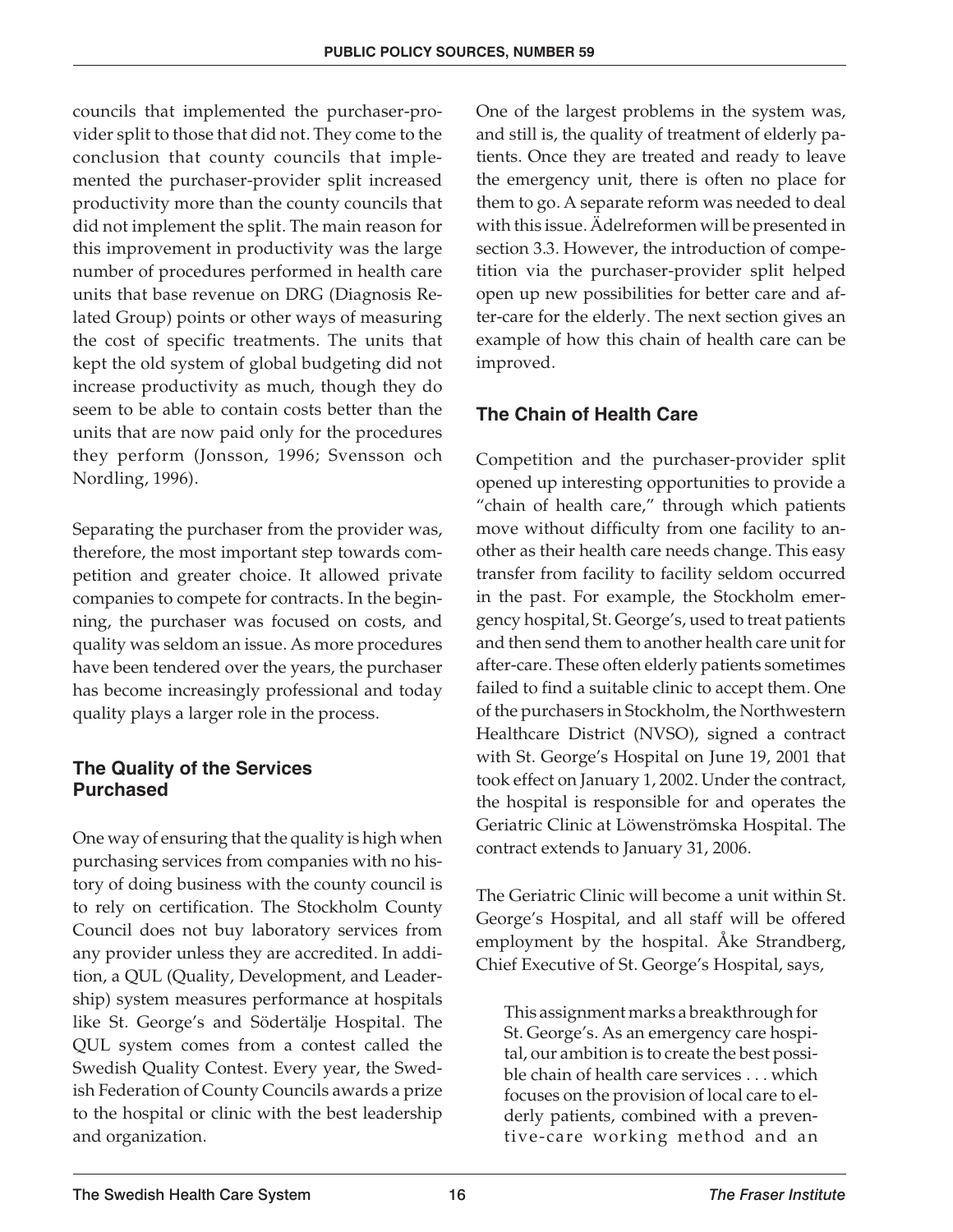emphasis on co-operation with neighbouring health care facilities. This fits in extremely well with the type of health care concept that we want to develop. (*www.capio.se*)

Sonja Weiland, (the Conservative Party) chairman of the NVSO, notes,

Care of the elderly is an important part of our operations. We have now concluded a successful tender process based on several competing bids. The result is a new provider of care services, St. George's Hospital, which will now assume responsibility for part of the Northwestern Geriatric Clinic. St. George's is a highly regarded provider of health care services and will contribute both experience and professionalism. I am convinced that St. George's has all the necessary means to also provide sound care services in the geriatric area. (*www.capio.se*)

#### **The DRG (Diagnosis Related Group) Price List**

When the purchaser-provider split was introduced, the need to measure cost and revenue became evident. The county councils decided to use the DRG-points to measure productivity.

The idea for using the DRG points came from a study on how to increase efficiency. That study collected data on real cost for medical procedures at a number of hospitals. The National Board of Health and Welfare together with the Swedish Federation of County Councils are responsible for this ongoing collection of data. A list for the southeast health care region for 2001 shows some 1,000 illnesses and treatments priced according to the number of DRG points they require. The clinic or hospital gets paid for each patient according to the list.

The system is based on the cost to produce a DRG point. It measures provided care in relation to total costs for the hospital or clinic. A hospital may use two points to perform a specific surgery. In 1994, the cost per point was 15,700 crowns at St. George's Hospital and 18,700 crowns at another hospital in the Stockholm region, Södertälje Hospital. Therefore, the overall cost for Södertälje was 19 percent higher than the cost at St. George's. Södertälje Hospital has been, and continues to be, run by the Stockholm county council, whereas St. George's has been run as a company since 1993/94 and operated as a publicly traded company since 1999. Table 2, based on a study by Öhrming and Sverke (2001), shows the total cost of a DRG point for different hospitals in the Greater Stockholm region.

The largest difference in efficiency between Södertälje Hospital and St. George's occurred in 1996, when the cost per DRG point at Södertälje was 24 percent higher. In 1998, the difference was still 11 percent. Between 1994 and 1998, St. George's was the most efficient of all emergency hospitals in the Greater Stockholm region. In 1994, the cost at St. George's was 15,700 crowns per DGR point. It was 17,600 at Karolinska, 17,900 at Södersjukhuset, 18,700 at Södertälje, and 19,300 at Danderyd Hospital. By 1996, the figures were 18,900 for St. George's, 21,700 for Norrtälje Hospital, and the rest are between 22,400 and 23,700. In 1998, the trend among the other hospitals towards the productivity level of St. George's continued. The cost was 20,200 per DRG point at St. George's, 21,200 at Södersjukhuset, 22,200 at Danderyd, 22,400 at Södertälje, 22,800 at

| <b>Table 2: Total Cost per DRG Point</b> |        |        |        |  |  |  |  |  |  |  |
|------------------------------------------|--------|--------|--------|--|--|--|--|--|--|--|
|                                          | 1994   | 1996   | 1998   |  |  |  |  |  |  |  |
| St. George's Hospital                    | 15,700 | 18,900 | 20,200 |  |  |  |  |  |  |  |
| Södertälje Hospital                      | 18,700 | 23.400 | 22.400 |  |  |  |  |  |  |  |
| Huddinge Hospital                        | 18,600 |        | 22,800 |  |  |  |  |  |  |  |
| Danderyd Hospital                        | 19,300 |        | 22,200 |  |  |  |  |  |  |  |
| Karolinska Hospital                      | 17.600 |        | 23,500 |  |  |  |  |  |  |  |
| Norrtälje Hospital                       |        | 21,700 | 22.900 |  |  |  |  |  |  |  |
| Södersjukhuset                           | 17,900 |        | 21,200 |  |  |  |  |  |  |  |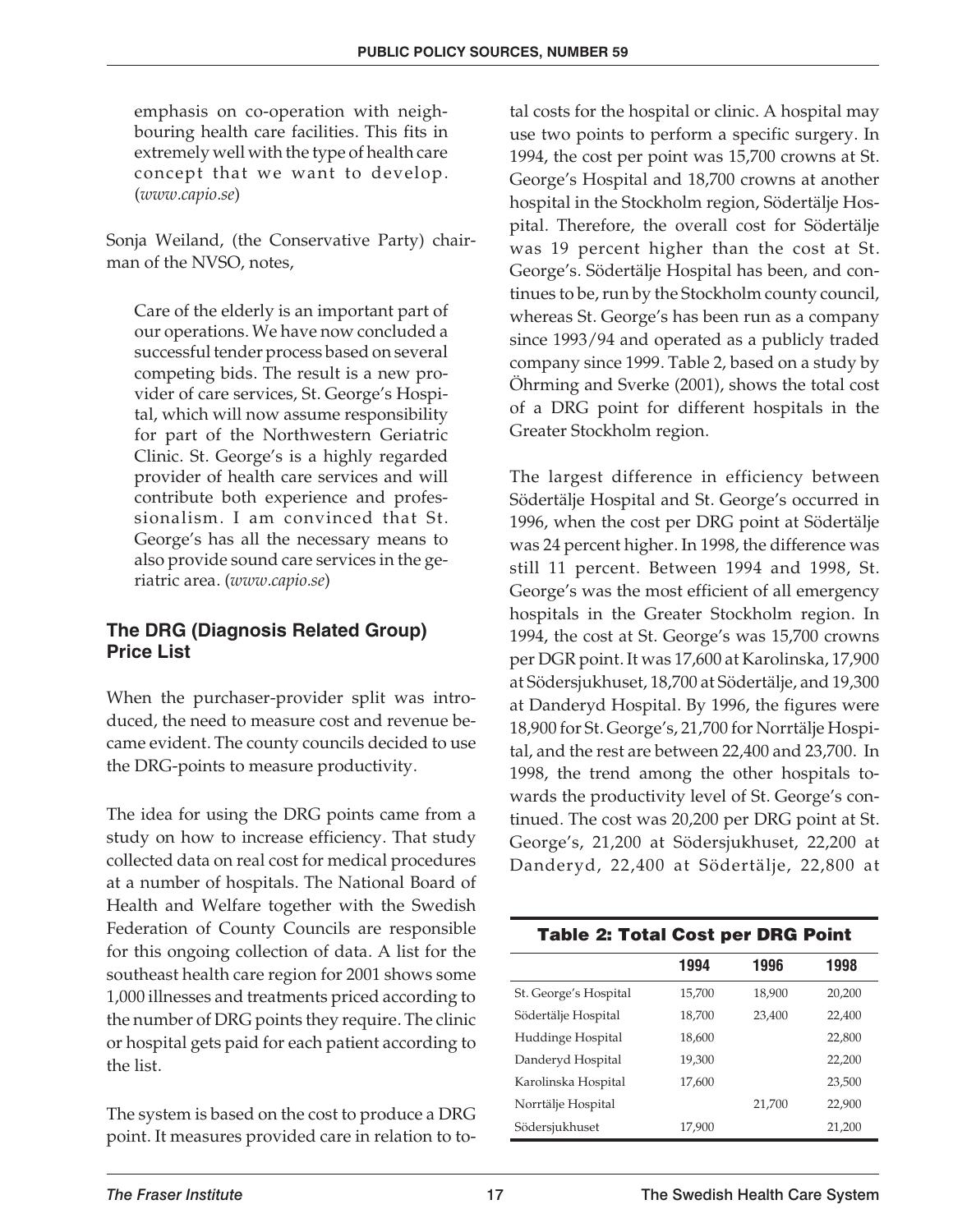Huddinge, 22,900 at Norrtälje, and 23,500 at Karolinska Hospital. One reason for the DRG point system is to increase efficiency at the hospitals that are less efficient than the most efficient one.

Exchanging ideas and being open to different ways of performing procedures is, therefore, essential for the survival of the less efficient. Today St. George's is about 12.5 percent cheaper than the other hospitals, which therefore reduces the value of each DRG point. In the long run, the other hospitals have to be equally efficient if they want to cover their costs, since revenue is partly based on the most efficient provider's DRG points. The result is that all efficient providers, which are usually the private ones, force the less efficient providers to become more efficient. If the less efficient hospitals can improve without decreasing quality, then society as a whole benefits.

One has to keep in mind, though, that a number of hospitals have problems increasing efficiency enough to enable them to compete with the most efficient hospital. Ultimately, the results are budget deficits for those hospitals, and the county council has to cover their deficits. It comes down, therefore, to whether the hospitals will be forced to become more efficient or whether in the future the county council will allocate more money to the less efficient hospitals. According to Johan Hjertqvist of Timbro, the Stockholm County Council no longer expects that all hospitals will be equally efficient. More money will be allocated to the less efficient ones, even though they are now—with St. George's as the benchmark and the desire of politicians for as much efficiency as possible—under pressure to become more efficient.

#### **The Ädel reform**

This reform was implemented in 1992. It aimed to increase the level and quality of care for the elderly. The government established the principles

for the care of the elderly in 1988. These principles are the right of the individual to decide, integrity, safety, and choice (prop. 1987/88:176). Since home care of the elderly is the responsibility of the municipalities, the idea of the Ädel reform was to extend that responsibility to the care of the elderly in institutions. This reform reduced hospital costs, since it shifted responsibility for geriatric nursing care from the counties to the municipalities. With this reform, the municipality became responsible for paying the hospital bill, unless it could arrange for a bed in a nursing home or provide home care for the patient within three days after the patient's discharge from the hospital. The reform solved the major problem of needing to move patients quickly from acute care to other forms of care.

Before the reform, up to 20 percent of all acute care beds were occupied by patients who did not need to be there. Some patients stayed in the acute facilities for years, even though they should have moved to other forms of care. The hospitals were sometimes unable to find space elsewhere for those patients. When the municipalities acquired their new responsibility, they had to find alternatives for the patients, and this process freed up beds at the acute care hospitals, dramatically reducing the average number of days patients stay in the acute unit (Socialstyrelsen, 1998).

One of the major problems with the reform was the transfer of elderly patients from professionally-run hospitals to municipally-operated facilities. The municipalities often lacked the knowledge to run these facilities, and reports by the media of mistreated elderly patients were common. The municipalities often relied on a procedure for tenders in which the lowest bidder was awarded the contract to run a care facility for the elderly. Very little attention was paid to quality. This lack of attention to quality resulted in part from the financial strains of the early 1990s, and in part from the lack of experience in awarding contracts. Today, professional municipal pur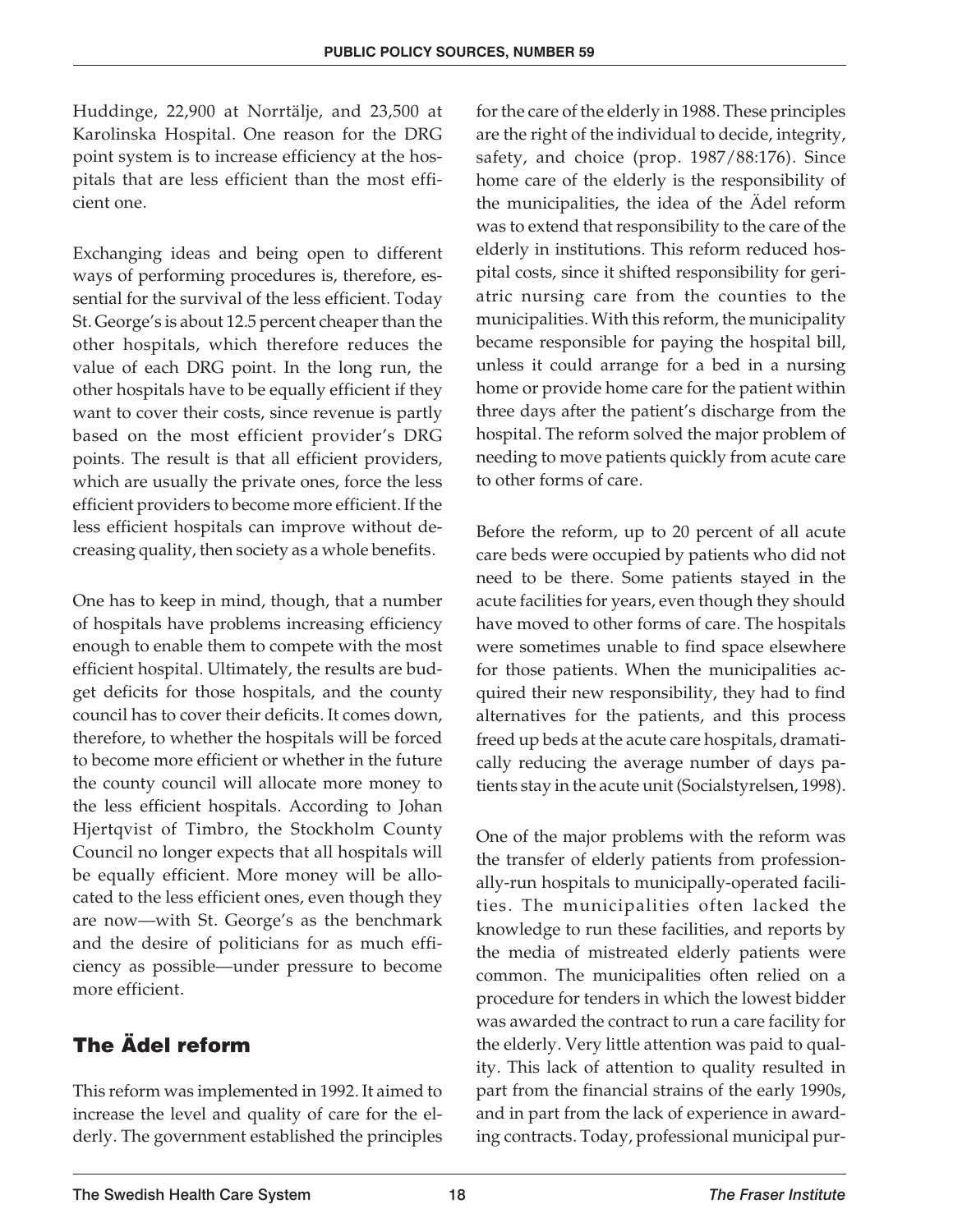chasers often use quality as one of the criteria for choosing which tender to accept.

During the 1990s, the number of health care units run by private companies increased fourfold. In 2000, private companies operated 11 percent of Sweden's homes for the elderly and 9 percent of the home care services**—**visits to the elderly at home to help with the cooking, cleaning, shopping, medicine, etc.—for the elderly. The for-profit companies are the most common and have increased in number the most. Of all employees in the private health care sector, 75 percent worked for a for-profit company in 2000, an increase from 28 percent in 1993. Private companies were most common in large cities and municipalities with large percentages of well-educated citizens (Trydegård, 2001). A small number of large companies run an increasingly large part of the care for the elderly. In 1999, the four largest private care companies accounted for over half of all private care (Socialstyrelsen, 1999).

#### **Prescription drug reform**

During the 1990s, the cost of drugs increased rapidly. To reduce the public cost for medicine, the government implemented a new reform in 1997. One year later, the cost had been reduced by 1.5 billion crowns (about Can \$220 million). In 1996, the patient paid 21.1 percent of the total cost. By 1997 it had increased to 27.8 percent. The provides that in a given year, the patient pays 100 percent of the cost of prescription drugs for the first 900 crowns (about Can \$135) and a reduced percentage up to 1,800 crowns. After that, almost all prescription drugs are free for the rest of the 12-month period, particularly significant to those patients who need many prescription drugs. Those who need less have to pay 100 percent of the cost, which can lead some to avoid buying their prescription drugs. A 1997 study by Socialstyrelsen (The National Board of Health and Welfare) revealed that less than five percent of all households said they sometimes avoided

buying a drug because of its cost. No clear evidence suggested that any social group was over-represented. In most cases, the prescription drugs not purchased were for adults, whereas medicine for children was almost always purchased.

Part two of the reform is the transfer of costs from the central government to the county council. This part of the reform started January 1, 1998 and has been implemented slowly ever since. The county councils will receive 56.1 billion crowns (about 8.3 billion Canadian dollars) from the government for the years 2002 to 2004, to cover the cost of subsidized prescription drugs sold to the public, that is, that part of the cost not paid by the patients themselves. Over the past ten years, the cost of prescription drugs has increased by over ten percent annually. The government is trying to reduce this increase by delegating responsibility and shifting costs to the local county councils.

The 56.1 billion crowns the county councils will receive represent an increase of 15 percent over the three-year period. If the costs continue to increase by ten percent annually, the county councils will have to pay an ever-increasing part of the increase not covered by predetermined increases in the program's budget. The budget increase is 6.3 percent for 2002, 5.1 percent for 2003, and 4.9 percent for 2004. In 2001, the government and the county councils each paid 50 percent of any costs not covered by the budget. This percentage amounted to 250 million crowns for the county council. For the next three years, the county councils will pay 100 percent of the deficits up to 1.5 billion crowns, 75 percent of the next 1.5 billion crowns, 50 percent of the next 1.5 billion, and then 25 percent of the next 1.8 billion (*www.lf.se/ia/ download/lakemedel16\_01.pdf*).

The central government hopes this graduated "penalty" structure will provide the local county councils with an incentive to control costs.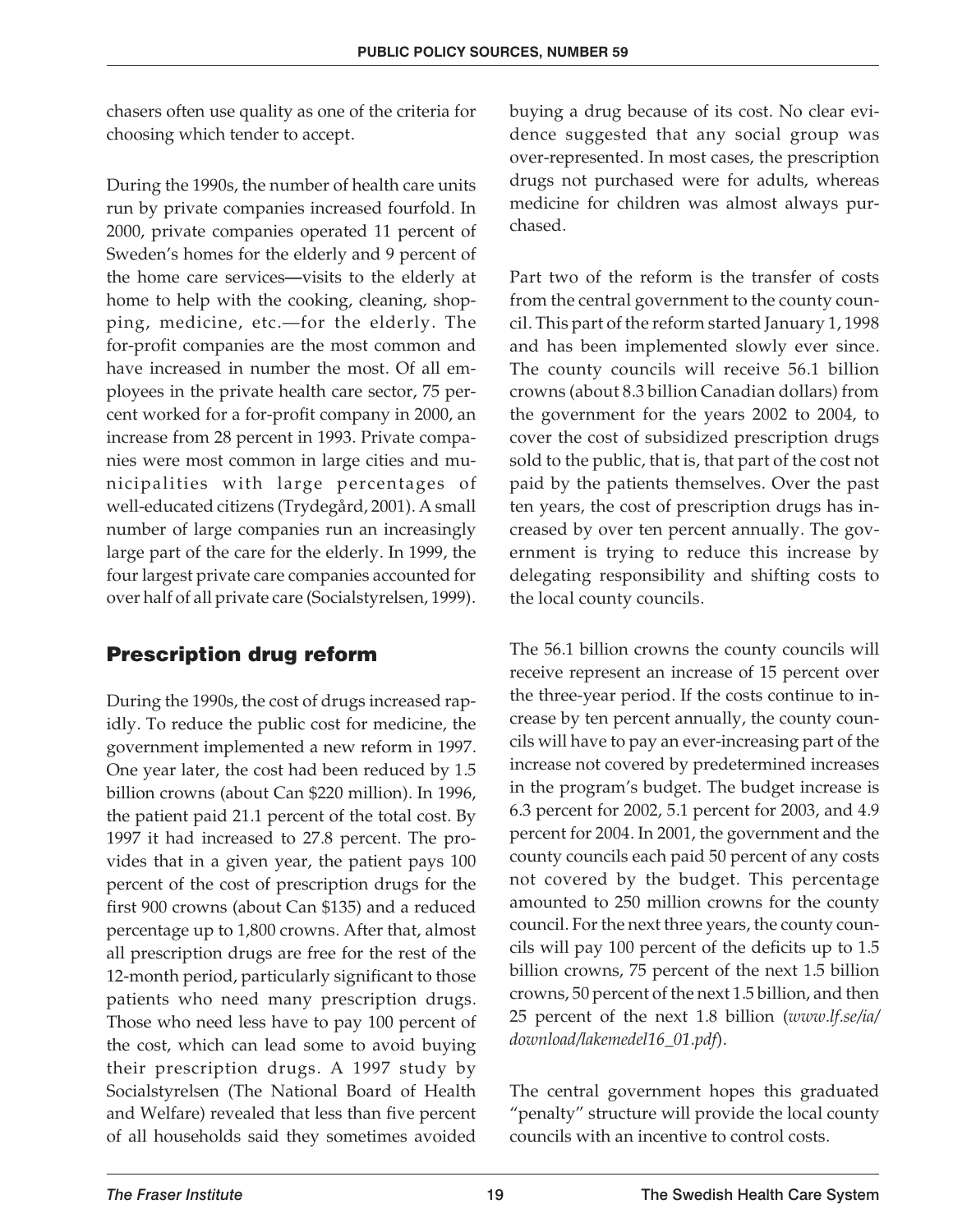This way of managing local budgets has been tried in Great Britain, where during the first three years cost increases diminished. This decline was due in part to prescribing generic drugs, which are cheaper. After the policy shift, increases returned to their pre-reform levels (*Läkemedel i förändring* issue 16, June 2001). The Swedish reform has so far followed the British pattern. To a great extent, prescriptions rely on generic drugs, and over the first three years cost increases diminished. A follow-up study in a couple of years will show whether or not, in the long term, the Swedish reform was more successful than the British reform in controlling costs.

Since the county councils now have a greater responsibility for covering costs, they have asked the government for better tools to control costs. The central government promised to look at three major areas in 2001: a change in the pricing system, an improved follow-up system, and an improved benefit system. But it remains unclear whether the county councils will get this promised assistance anytime soon. In a statement from September 28, 2001, the Swedish Federation of County Councils expressed doubt over the central government's commitment to passing laws aimed at increasing the follow-up procedures necessary to contain costs. The statement also mentioned that many elderly receive over 20 different prescription drugs and that no one knows if all these drugs are necessary or even safe to mix. Rules and regulations to monitor who gets which prescription drugs is essential, according to the Federation (Regeringen bryter mot avtal om läkemedelskostnader Landstingsförbundet kräver överläggningar. *www.lf.se/nyheter/ nyhet.asp?id=450*).

Socialstyrelsen (The National Board of Health and Welfare) recommends that the government change the law so that local drugstores, which maintain records of an individual's drug purchases, send that information to the local county council. The information would include a person's name, the drug purchased, the instructions for taking the drug, the drug's strength and price, and the date it was prescribed and purchased. The county council would then combine this information with its own data on the patient's hospital stays, treatment, etc.

Håkan Vestergren, of the Swedish Federation of County Councils, says,

This step will increase quality and follow-up. It will increase safety for the patient as well as efficiency for the health care system as a whole. Up 'til now, we have been unable to do follow-up on the individual level. Now we will be able to tie prescription drugs to diagnosis, age, geography, other treatments, number of days in hospitals, etc. Even though the information is de-identified, it is possible to follow up a certain type of medical treatment for different patient groups and compare costs and effects of different treatments for the same illness. It is also possible to account for the total costs for a group of patients throughout the whole chain, the so-called Cost per Patient (CPP). This is important in order to increase cost efficiency. (Läkemedel i förändring issue 16, June 2001)

So one of the potential benefits of the proposed follow-up procedure is that the county councils will know more about the overall costs of medicine and health care. After all, they pay a large part of both these costs. With the right follow-up system, they will, for example, be able to determine the overall effect of increased spending on drugs, which should reduce the number of surgeries and hospital procedures. One good example is Losec or Prilosec, a drug that helps people with ulcers. The cost of prescription drugs is up dramatically, but because of the drugs the number of surgeries performed on patients with ulcers is almost down to zero. So far, no one has been able to calculate the total cost or benefit of such drugs.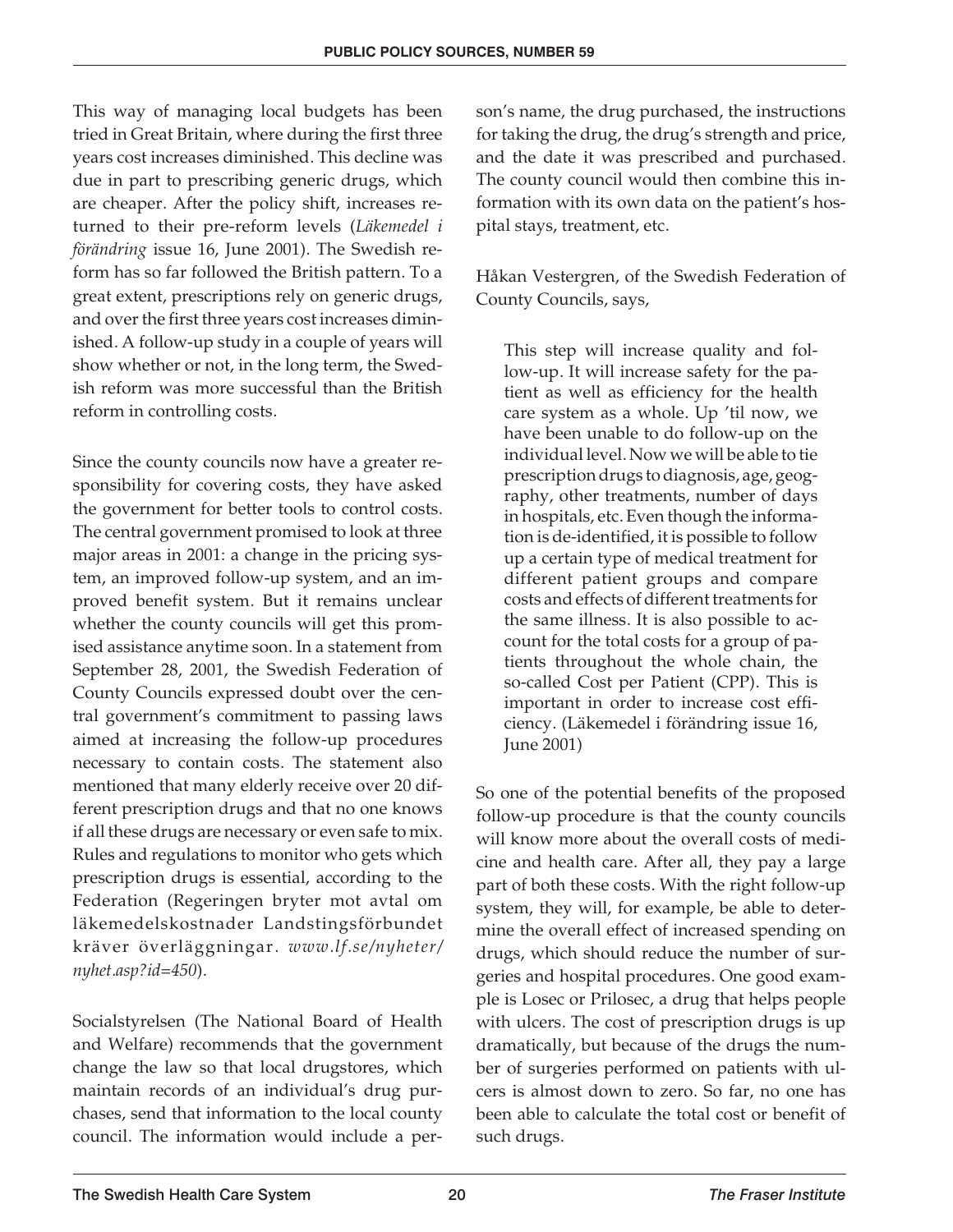#### **Increased user fees**

Socialstyrelsen (2000c) notes that there are four reasons for user fees in Sweden:

- to reduce demand and thereby costs
- to guide the patient to the right level of care
- to increase people's understanding of health care costs
- to contribute to the financing of health care

The most important point is to try to get patients to the right health care level. The aim is to get as many as possible to the primary health care centre first. The cost of seeing the family doctor is about 120 crowns (about \$18), and the cost seeing a specialist 240 crowns.

The report also says that user fees must be applied in accordance with the health act. Among other things, the health act stipulates that care is for everyone according to need, regardless of age, sex, lifestyle, or ability to pay. Children and youth under the age of 19 are excluded from paying user fees. So how have these conflicting goals worked out during the financially strained 1990s?

During the 1990s, the government tried to reduce the cost of the health care system. One way of doing this was to increase user fees. In 1999, the cost of health care was 120 billion crowns (Statistiska Centralbyrån, 2001). User fees paid by individual patients added up to over 23 billion (Socialstyrelsen, 2000c).

Table 3 shows the percentage of the total cost for health care paid for by patients between 1993 and 2000.

These figures may not indicate a huge increase in costs, but some of the individual costs rose substantially. In 1990, seeing a doctor in a hospital or in the primary health care sector cost 60 crowns. In 1999, seeing a GP cost on average 100 crowns, and seeing a specialist on average 200 crowns. If the cost of seeing a GP had followed inflation during the 1990s, the cost should have been 75 crowns. In 1990, patients paid only up to 75 crowns (about 12 dollars) each time they went to the pharmacy to buy prescription drugs. Ten years later, patients have to pay the first 900 crowns (about \$135) and part of the rest up to 1800 crowns (Socialstyrelsen, 2000c). It is thus very costly to buy a large number of prescription drugs today, compared to 10 years ago.

Since people have to pay part of the medicine bill, some of them will not buy prescription drugs or see a doctor because of the cost. In 1999, one in six surveyed said that they had at times, though seldom, not gone to a doctor or bought for themselves the drugs they were prescribed because of the price (Hjertqvist, 2000 HSN survey 1999). Medicine for a child, however, was almost always purchased.

One reason the government believes in user fees is that they are supposed to decrease the number of people seeing doctors and asking for drugs. All citizens are promised health care whether or not they can afford it. So, the cost of prescription drugs is covered by the state if patients cannot pay for them. It is interesting that in spite of these arrangements, some people still do not buy the drugs prescribed by their doctors. The reasons behind this reluctance may be that those eligible for financial aid find it embarrassing to seek help, or they are overwhelmed by the bureaucracy, or they lack the time and energy to actually get the money. Whatever the reasons, user fees some-

#### **Table 3: Percentage of Total Cost for Health Care Paid by Patients, 1993-2000**

| Year                     | 1993 | 1994 |    | 1995 1996 1997 1998 |    |    | 1999 | -2000 |  |
|--------------------------|------|------|----|---------------------|----|----|------|-------|--|
| Percent                  | 13   | 14   | 14 | 14                  | 14 | 15 | 15   | 15    |  |
| Source: Socialstyrelsen. |      |      |    |                     |    |    |      |       |  |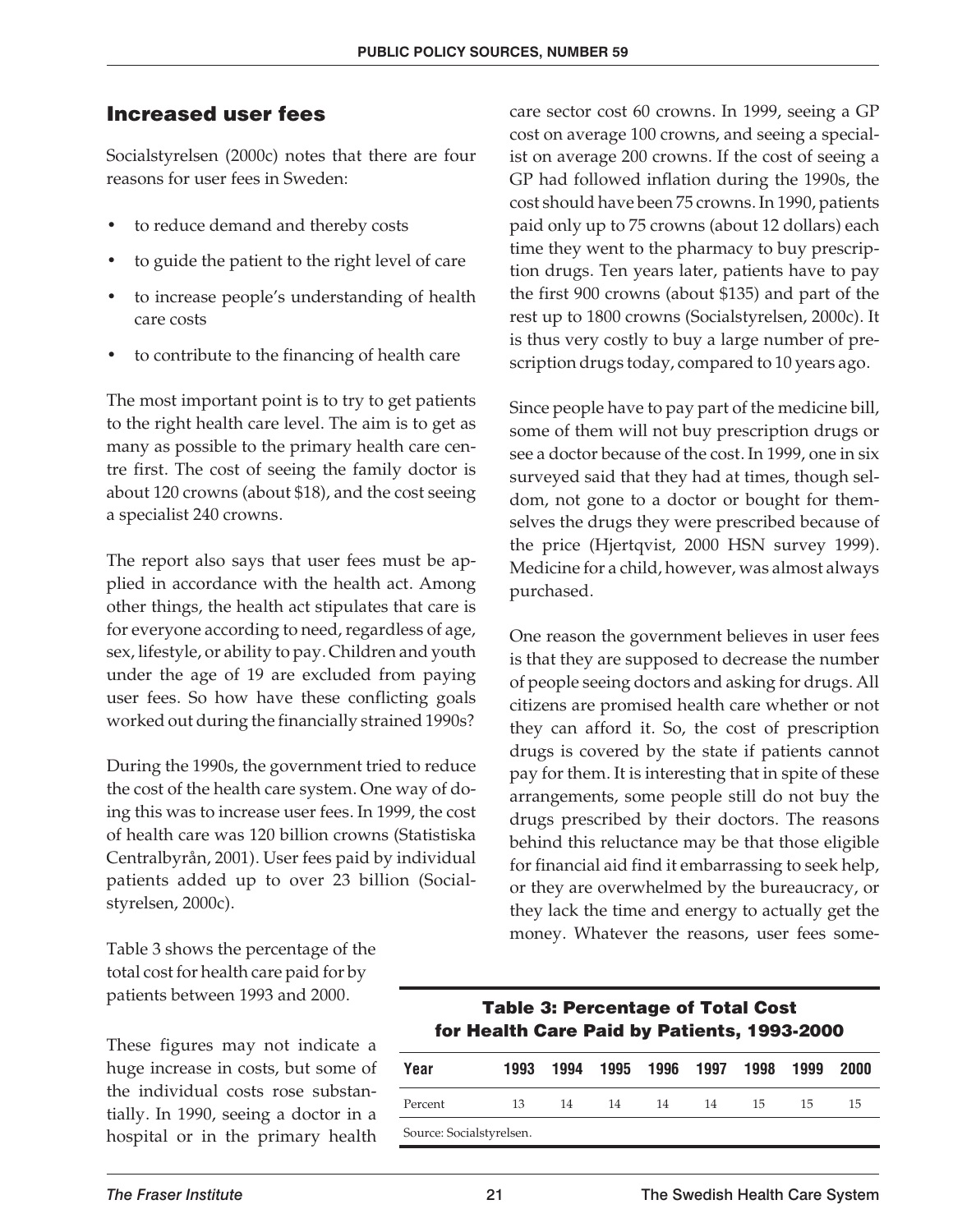times prevent some people from getting the drugs they need.

There is also a possibility that those who do have money to buy the medicine decide not to buy it. Since they have to pay all of the first \$135 or so, they may conclude, relying on a cost-benefit analysis, that they will not benefit enough from buying the prescription drug. If this is the case, the individual has made a choice that has to be respected. Patients may also decide that the medicine may not help in that the doctor did not really understand what was wrong, and they are therefore unwilling to pay for the medicine. Whatever their reasons, people without means can still access the safety net, but the government can not force them to use it. It is possible, and likely, that even in a system offering free prescription drugs, some people may decide not to buy medicine. Nobody can be forced to buy and take medicine, but it is important in Sweden that people who want prescription drugs have access to them, regardless of their financial status.

Since some people admit that they do not buy the prescription drugs they presumably need, one might argue that user fees are unfair and should be scrapped. Socialstyrelsen (2000c) estimates that if there were no user fees in Sweden, demand would increase by 20 percent. The additional cost to the taxpayer would be roughly 3 to 4 billion (some 500 million dollars) a year. The report states that it would be hard to justify such a large increase in costs, based on the additional benefits.

#### **High-cost Protection**

The system for user fees for prescription drugs changed a number of times in the 1990s. The main result of these changes has been an increased cost for the consumer. The expenditure on drugs increased rapidly in the 1990s. As a percentage of total health care costs, it increased from 8.4 percent in 1990 to 15.7 in 1997 (Apoteket, 1999). The expense was 10.1 billion crowns (about 1.5 billion Canadian dollars) in 1990, doubling to 20.1 six years later. Price increases are not the main reason for the increased costs. The main reason is an increase in the use of drugs, which follows from the development of new drugs, which in turn stimulates increased activity in the health care system.

Of the total cost for prescription drugs, the average Swedish patient paid 21.9 percent in 1998 and 23 percent in 1999. After paying 1,800 crowns during a 12-month period, the patient gets a "frikort," a card showing he or she is entitled to free prescription drugs for the rest of the period. In 1998, 10.6 percent of the population had such a card, in 1999 it was up to 11 percent (Socialstyrelsen, 2000). Since the report from Socialstyrelsen shows that people over the age of 65 buy the most drugs (about 5,000 crowns per person in 1999, compared to between 483 crowns and 3,758 crowns for other age groups), it is interesting to see how many senior citizens hold such a card. It turns out that 30.6 percent of men over the age of 65 had a "frikort" in 1997 and 37.4 percent in 1998, compared to 28.6 percent of the women in 1997 and 33.8 percent in 1998. This report shows that roughly 30 percent of senior citizens got free prescription drugs after paying the first 1800 crowns (Can \$270). It also shows that about 70 percent of the pensioners and 90 percent of the overall population pay less than 1,800 crowns a year for prescription drugs. Seventy-five percent of the population pays less than 1,000 crowns per year, or about \$10 a month (Socialstyrelsen, 2000c). Thus, the average person pays less for drugs than they do for coffee. This low cost may be one of the main reasons Swedes accept user fees.

#### **The family doctor reform**

The right-wing Stockholm County government implemented this reform and then the left-wing county government scrapped it in late 1994. The right-wing county government implemented it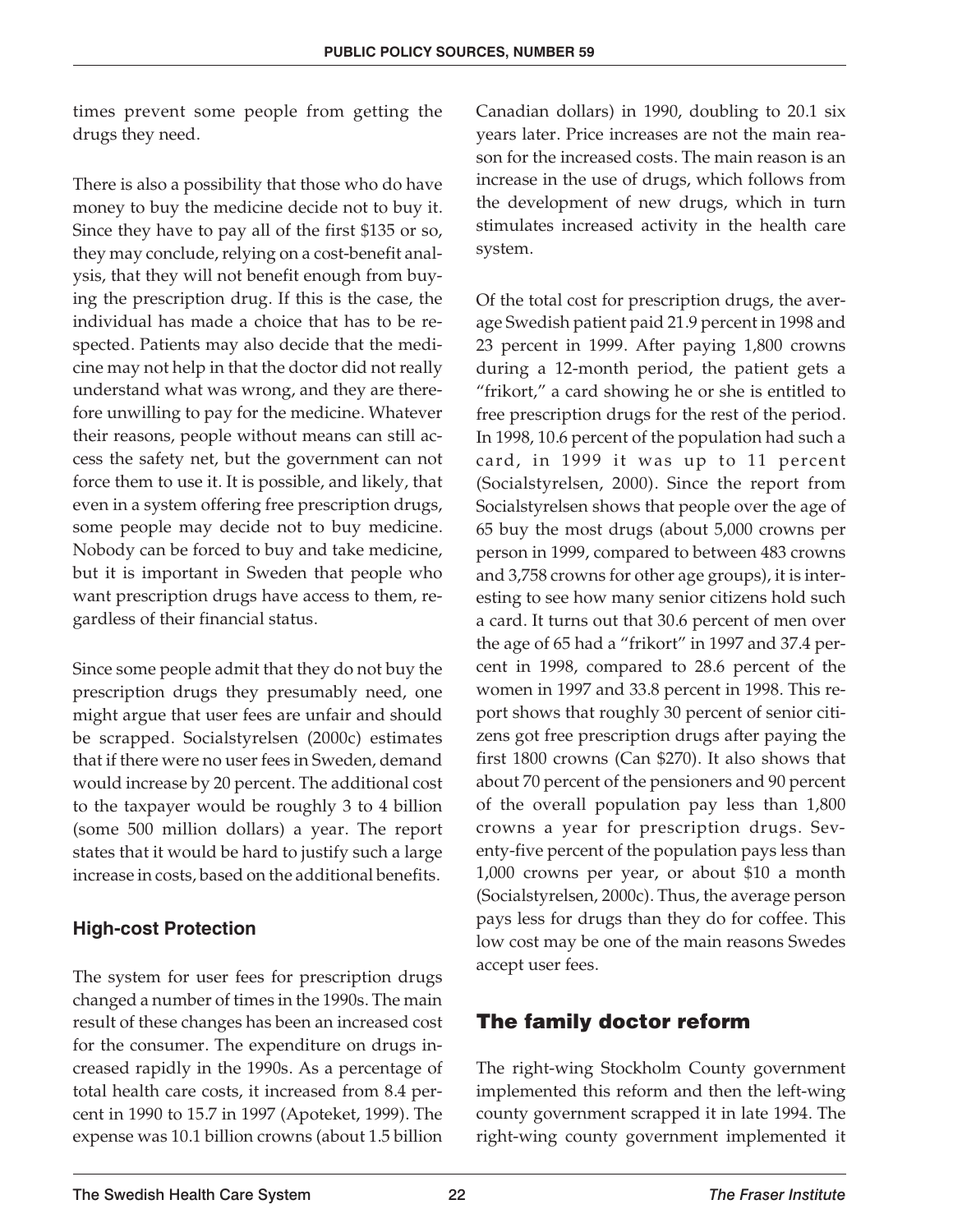again when it returned to power in 1998. This was the most ideological reform of all during the 1990s. Whether or not it was, or will be, successful, this reform tackles the question of how doctors should get reimbursed. It is also a reform that gives the patient freedom to choose doctors, rather than being forced to see whoever is on duty at the local primary care centre. This freedom is important to Swedes: a survey by Temo shows that 75 percent of those surveyed believe it is important to have a family doctor (TT-DN October 23, 2001).

A new reform in 1993 called "Husläkarreformen," or the family doctor reform—together with a new law that gave doctors the right to practice wherever they wanted and a fee-for-service system increased competition further. People in the Stockholm region received a letter in the mail, advising them to choose a family doctor for their primary health care needs. Before the reform, doctors were paid a salary, which was unaffected by the number of patients they served. The reform increased the number of patients attended to by each doctor, to such a great extent that the total costs of physician services rose. Rising costs as well as ideological preferences led the newly elected Social Democratic-led county government to scrap the reform when it came to power in 1994.

The longstanding struggle between the left and the right has seen the left strongly oppose family doctors and the right stressing the individual's right to choose. After the coalition of conservative parties came into power again in Stockholm after the 1998 election, new attempts were made again to introduce a family doctor reform. As in 1993, one of the problems is the lack of doctors. The reform stipulates that each doctor should have 1,500 patients in his or her catchment area, but in reality the number is closer to 2,300, which has discouraged doctors from accepting the reform (Johan Hjertqvist, Timbro, September 2001 interview).

#### **Private Care in Traditionally "Red" Regions: Current Developments**

Private care has traditionally been out of favour in regions where the left wing holds power. However, during the 1990s, some left-wing politicians started to see the benefits of private competition, and some even implemented reforms that led to competition and choice. Below are two headlines, unthinkable only a few years ago, from Swedish newspapers.

Left-wing-governed Dalarna County just got its first primary care centre run by a private company. Another is coming soon (*Landstingsvärlden* 2001, issue 26, p. 9).

The first hospital in left-wing-governed Västermanland County run as a company is coming in the fall of 2001. Bergsslagssjukhuset in Fagersta is to become a company, according to Glenn Andersson, a Social Democrat in the local government (*Landstingsvärlden* 2001, issue 23: 14).

For the past couple of years, there has been an acute shortage in Stockholm of beds for mothers about to give birth. BB Stockholm, a birthing clinic, opened on October 2, 2001, half a year ahead of schedule. Private Praktikertjänst owns 51 percent, and the county-council-owned and -run Danderyd Hospital owns 49 percent of the clinic. BB Stockholm opened in facilities directly adjacent to the existing ones (Aftonbladet, October 2, 2001).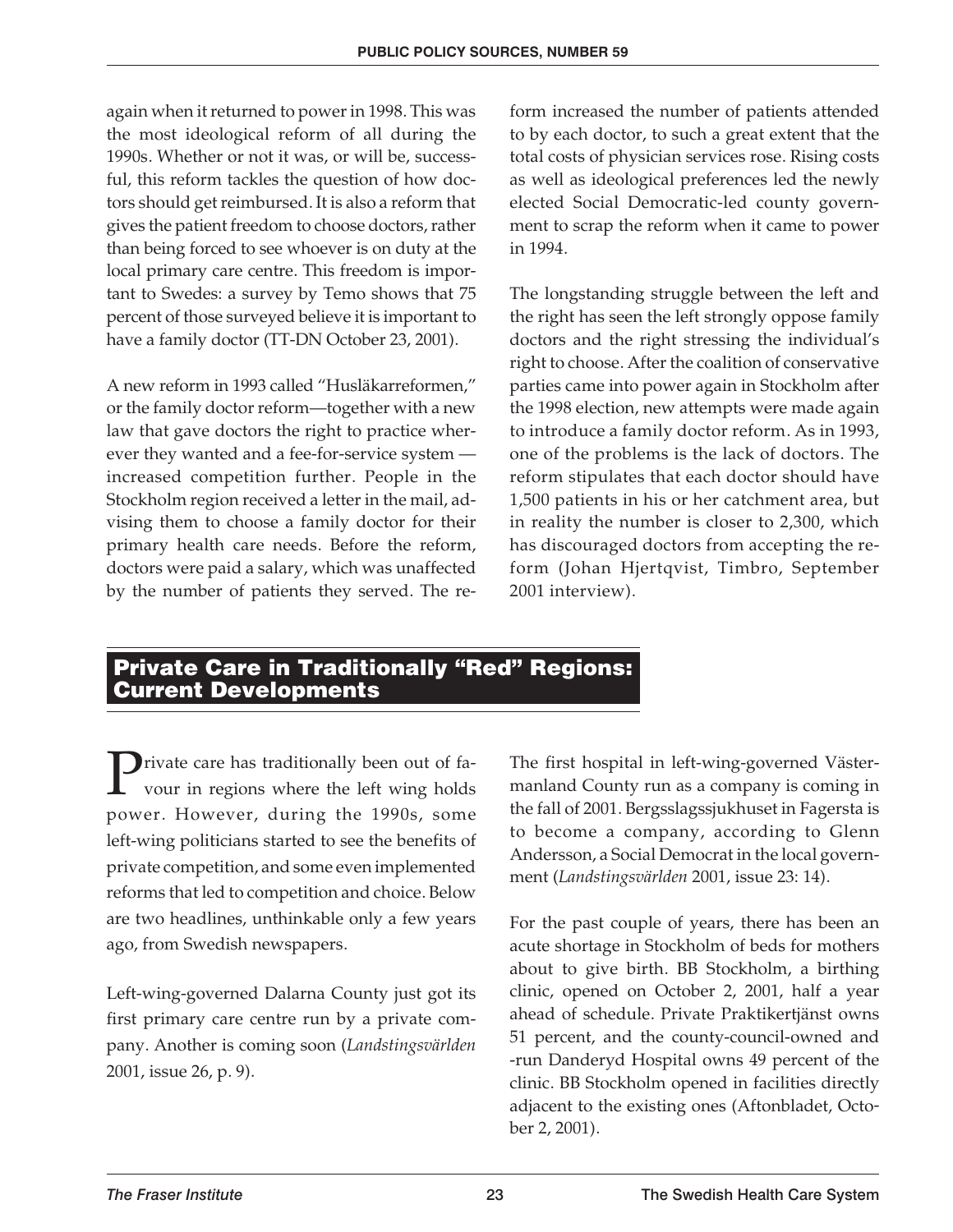#### **Stockholm County and the Stockholm Model**

C tockholm is Sweden's largest county. Stockholm County Council oversees the whole of Stockholm County with its 1.8 million inhabitants. The County Council comprises 26 municipalities of varying sizes, from the City of Stockholm itself to rural, sparsely populated municipalities. This region is the hub of the Swedish economy. Of all 21 counties in Sweden, Stockholm has pushed the hardest for changes. Johan Hjertqvist writes:

Stockholm's health care consumers are already in a much stronger position than their fellow Swedes. The consumer focus in the capital city has developed quickly as providers decentralize, and interest in the model is increasing within and beyond Sweden's borders. (*Swedish Healthcare in Transition*, an AIMS health care commentary, August 2001)

Patient choice and availability of services have been the guiding principles behind these changes. A coalition, led by the Conservative Party from 1991 to 1994, started the revolution. Ideologically, the left-wing parties never favoured this kind of revolution. When the Social Democrats came into power in 1994, they attempted to reverse the reform process. As soon as it came into power, the new local government abandoned the family doctor reform implemented by the conservative parties. Since that reform was implemented only at the very end of the right-wing term of government, it was easy to reverse. Other changes, however, like the first privatization of an emergency hospital in Sweden and the privatization of many primary care units, proved harder to reverse.

The main result of the 1994–98 left-wing era was an ideological desire to change everything back to pre-1991 format, coupled with a political reality in which citizens no longer tolerated long line-ups and inadequate care. A decrease in financial resources made global budgets and huge deficits less tolerable. Much remained the same, therefore, when in 1998 the conservative parties returned to power. After the 1998 fall election, the conservative parties agreed to a common platform called "Focus on Care." According to the platform the parties' goals were to "strengthen health care and its organization, prioritize patients according to the seriousness of their illnesses, offer patients more choices, and increase the influence of employees by allowing many types of employers and greater choice in the day-to-day running of the hospitals" (*www.moder- aterna.net*, as translated by the author).

The platform also contained such other important points as having a more open approach towards private caregivers and reinstating the care guarantee of January 1, 1999, which promised patients treatment within 3 months of seeing a specialist. To control deficits, the health care sector in Stockholm received increased resources to some 4 billion crowns (about Can \$600 million) between 1999 and 2001. Assets, buildings, and activities not part of the core health care mandate have been sold. It is now easier for medical staff to control the service unit they work for, especially in the areas of primary, psychiatric, and geriatric care. In many cases, hospital units run by the staff have avoided the problem of recruiting and retaining personnel, which has plagued most county council and municipality run units (Hjertqvist, 2001).

Below are some highlights (translated by the author) of the right-wing coalition's achievements during its first two years in power (1998–2000), as seen on the Conservative Party's Web site (*www.moderaterna.net*).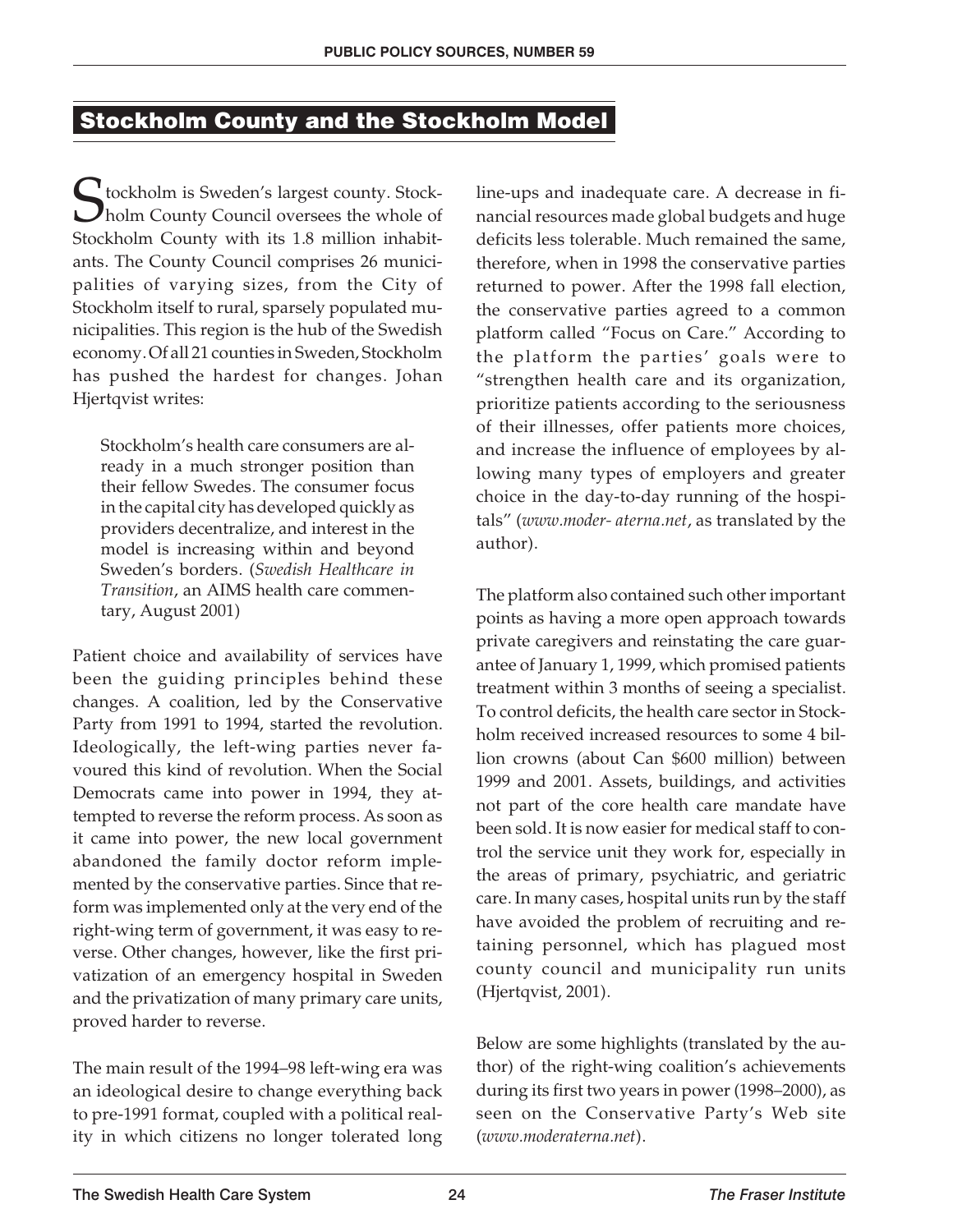- Today, working under contract with the county council, private companies run 60 percent of the primary health care centres in Stockholm County. Many centres are run by nurses or midwives who took over from the county council.
- The privately operated emergency hospital, St. George's, is 10 to 15 percent cheaper to run than other hospitals in Stockholm County.
- Another example of the positive influence of competition and private players is that the number of back surgeries performed in Stockholm County in 2000 is expected to be 20 percent higher than in 1999, but the cost per surgery is expected to be 33 percent lower. The reason for this cost saving is primarily that two private companies now perform the surgeries. More procedures and reduced waiting lists lower the cost for the county council and taxpayers.
- Laboratory services are now also subject to competition, and competitive tenders have resulted in a 30 percent cut in costs, with no change in quality and quantity.

The changes and ideas in Stockholm of the past 10 years have been labelled "the Stockholm Model." More than a single reform, the Stockholm Model is based on firm economical ground, not just ideology. It introduced words like "economy," "budgets," and "results" into the calculation of a clinic's revenue and costs. Before such changes, only global costs were calculated, and there was no revenue. Simply asking the county council for money in the form of global budgets once took care of the income part of the equation. In the new approach, on the other hand, overhead costs are now shown as costs at the clinic level, which has had an impact on the doctors in charge of a clinic's budget. Once unaware of overhead costs, they now try to minimize them to achieve a balanced budget for their units.

The reform eliminated waiting lists and put the patient first. The waiting lists became shorter because of the recession, but also because there was additional health care funding to reduce the lineups (Hanning, 2000). The "Stockholm Modellen" initiated a discussion about quality as a central goal. It also gave the clinics a chance to take care of and receive revenues from patients outside the hospital catchment area. Before the reform, patients almost always checked into the hospitals closest to where they lived.

Because the Stockholm Model was accepted by those working in the health care sector (Charpentier and Samuelsson, 1999), real changes were possible, such as those at St. George's and other emergency hospitals in the Greater Stockholm region. One major result of the Stockholm Model was that, since patients could choose hospitals, staff had to become more accommodating. If dissatisfied, patients would go to another hospital, and the hospital would lose revenue and, in the long run, jobs.

The model was flawed, however. There were built-in inconsistencies. Patients should have the freedom to choose where to seek treatment. At the same time, no emergency hospital was to be shut down because of this freedom to choose. Another flaw in the model is that, although hospitals are allowed to attract patients from outside their catchment areas, to increase the number of procedures they perform, and to get paid per patient, the total budget for health care remained fixed. An increase in efficiency and procedures meant an increase in the overall health care cost at a time when the public deficit was rapidly increasing. As a result, politicians decided in 1995 to impose a ceiling on health care spending. This decision reversed, in effect, the achievements of the Stockholm Model, and hospitals returned to a less market-based organization. Since the new system compensated hospitals for each procedure they performed, the spending limit worked against the new system to limit compensation for the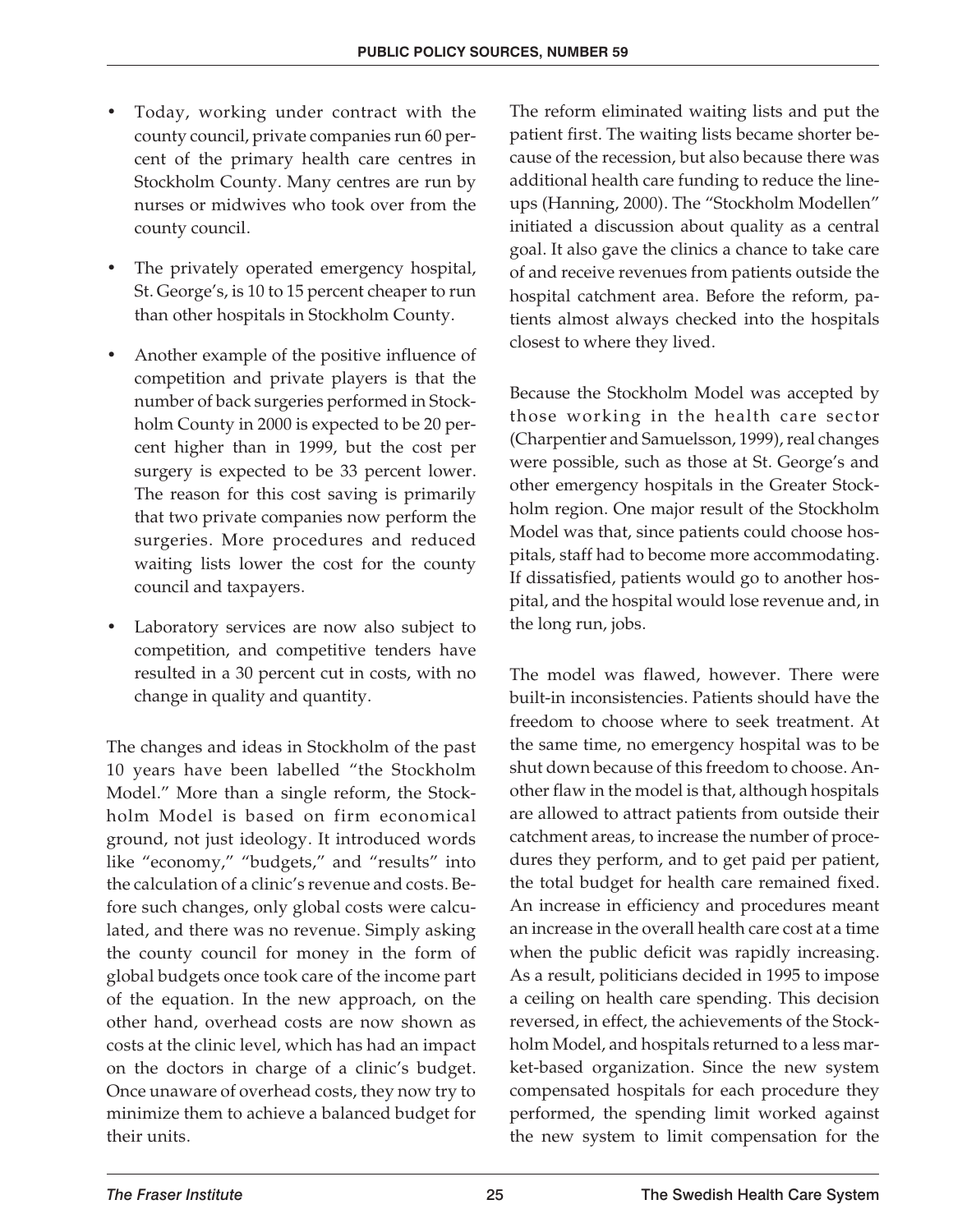number of procedures performed once the ceiling was reached.

Today, the Stockholm Model has become more of a Stockholm Approach, in which constant effort is being made to achieve better health care. According to Johan Hjertqvist of Timbro, the Stockholm Approach

aims to combine a publicly financed system with the demands to reform production and distribution of health care. Important components are the pur-

chaser-provider split, independent hospitals, DRG-points, fee-for-service, decentralization of decisions, units operated by the staff, and a stronger position for the patient regarding rights and information. (From an interview with Johan Hjertqvist, September 2001)

Sections 6 and 7 provide details on how the changes and reforms in Stockholm led to the opening of Sweden's first privately operated primary health care unit and first privately operated emergency hospital. The opinions of those involved will follow.

#### **Experiences from the First Privately Run Primary Care Centre in Greater Stockholm**

 $B$ elow is the story of the first privately run pri-<br>mary care centre in Sweden (summarized<br>and translated by the author) from "Morgiulay and mary care centre in Sweden (summarized and translated by the author) from "Mer sjukvård for mindre pengar Nöjda patienter ger lägre kostnader" (Timbro/CVV, 2000).

In 1987, Erik Björn-Rasmussen started a primary care centre in Vällingby, a suburb of Stockholm. Paid by the county council on a per capita basis, the centre was responsible for providing primary care to the area's 13,000 inhabitants. Rasmussen believed that "if you care about the patients, the costs will be reduced" and that "availability of care must be high." At the time, most people thought that high quality and availability would increase both demand and costs. Waiting lists and waiting rooms would fill up, and a breakdown in services would result. Many other primary care units reduced availability to avoid this perceived problem.

During the centre's first year of operation, the "repeat-business" patients became known to the clinic. The staff collected as much data on these patients as they could. This information was then entered into a

computer journal. With no previous record-keeping upon which to rely, the staff found that many of these patients had undergone the same medical procedure many times before. As a result, the doctors built something the centre's founder called a dependable, personal relationship with these "repeat business" patients. This approach was new in Swedish health care. It included the data collected in the computer system and the attitude of the doctors and nurses. The founder told the staff always to treat these patients extra carefully and to respect their right to contact their doctor at any time.

The result? Instead of increasing, demand actually decreased. Patients were always admitted on the next day or days following the request for a visit, and the waiting room for acute patients was rarely full. After the introduction of better service through shorter waiting periods and pleasant attitudes of the staff towards the patients, the number of patients needing to see a doctor decreased. How was this result possible? Data shows that three percent of the 13,000 people liv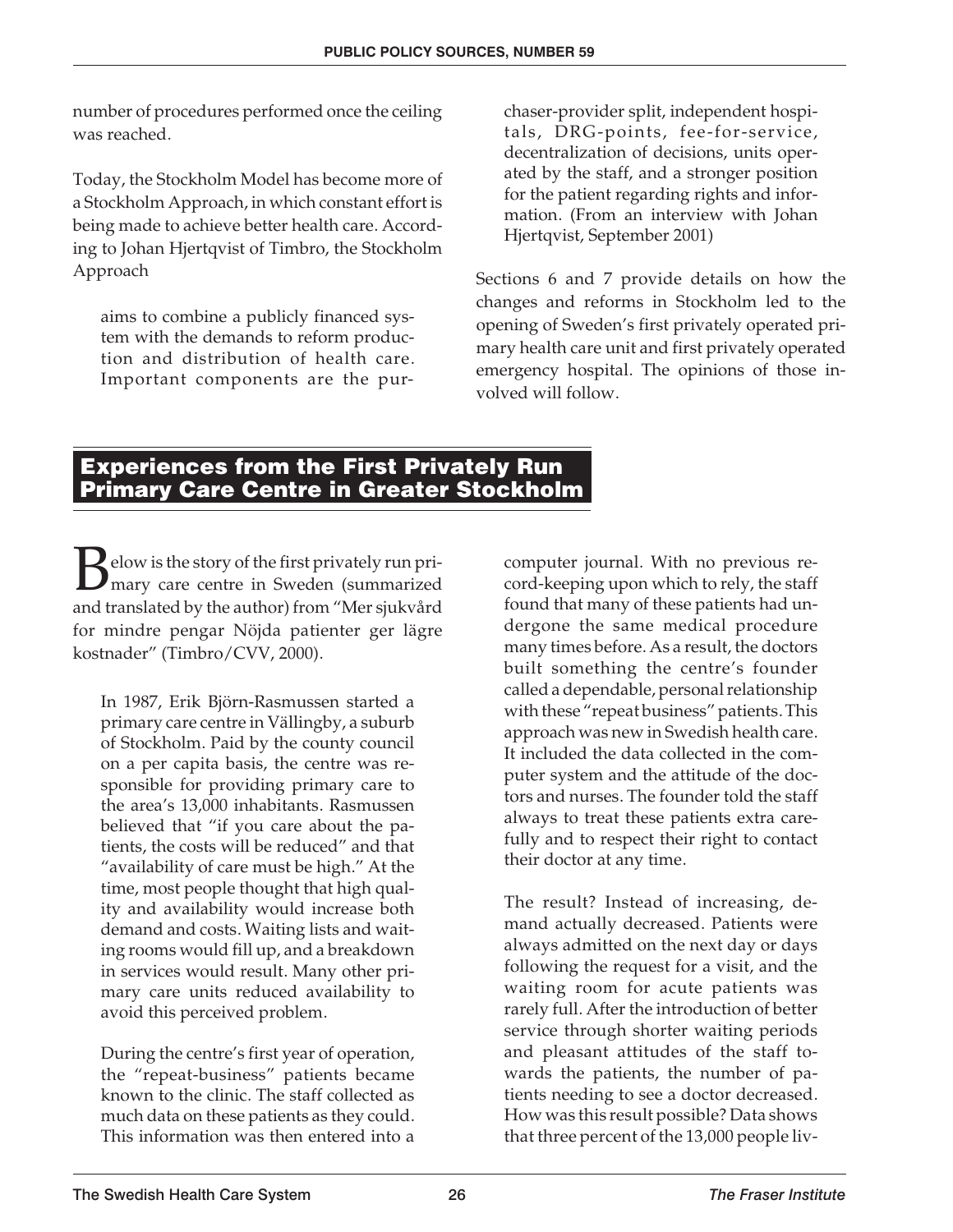ing in the area, constituted 30 percent of both scheduled and emergency visits to the doctor.

A study surveyed the centre's patients, including those who, every year for four years, went to the doctor at least once a year. The study revealed that patients who went to the doctor at least five times a year for the first two years changed their behaviour in the next two years. Although they still relied on this medical centre for all their primary care needs, their needs declined and so did overall demand. As the founder puts it, "For obvious reasons, we were not able to count the resources our resource-demanding patients use in the health care system as a whole. Our impression is, however, that considerable re-

sources are used to examine and treat this group." His approach resulted in better service and lower costs. Patients, as well as taxpayers, were happy, a rare combination indeed.

Today, Eric Björn-Rasmussen says that the publicly-owned health care system did not learn anything from his successful enterprise. He claims that his health centres were 35 percent cheaper than the norma county primary care providers, but the county council did not seem to care. In 1993, he closed his three primary health centres because of a new family doctor law that made it impossible to continue (Hjertqvist, 2000).

#### **St. George's and Other Emergency Hospitals in Greater Stockholm**

reater Stockholm has seven emergency hos- $\mathbf{J}$  pitals. Capio, a publicly traded company, operates St. George's. Two of the hospitals are companies owned by the county council, and a county council board of directors operates the remaining hospitals in the traditional way. Up to 1993/94, they were all operated in the traditional way by a board of county council politicians using global budgets.

Emergency hospitals are one of society's most complicated service systems. Vague procedures and a lack of clear goals exacerbate inefficiencies in this system. Prevented in part by global budgets, few tools exist to measure hospital efficiency in Sweden. During the 1990s, the financial constraints of the recession forced the development and implementation of tools to control costs. However, any steps taken to contain costs had to ensure that health care remained available to everyone at all times. At both the national and county levels, different reforms emerged, including purchaser-provider splits and results-based approaches at both hospitals and clinics.

#### **The road to the privatization of St. George's and other emergency hospitals**

One of the most radical health care changes was the re-organization of St. George's. The county councils once owned and operated all the emergency hospitals in Stockholm. In 1994, the conservative Stockholm county government turned St. George's into a company, with the intent of selling it to a public or private company. A coalition led by the Social Democrats, in power between 1994 and 1998, meant a delay in the plan until 1999. The issue of public or private companies running hospitals for profit represents a deep ideological gulf between the left and the right. As soon as the Social Democrats assumed power in late 1994, they announced that St. George's would return to county council ownership and opera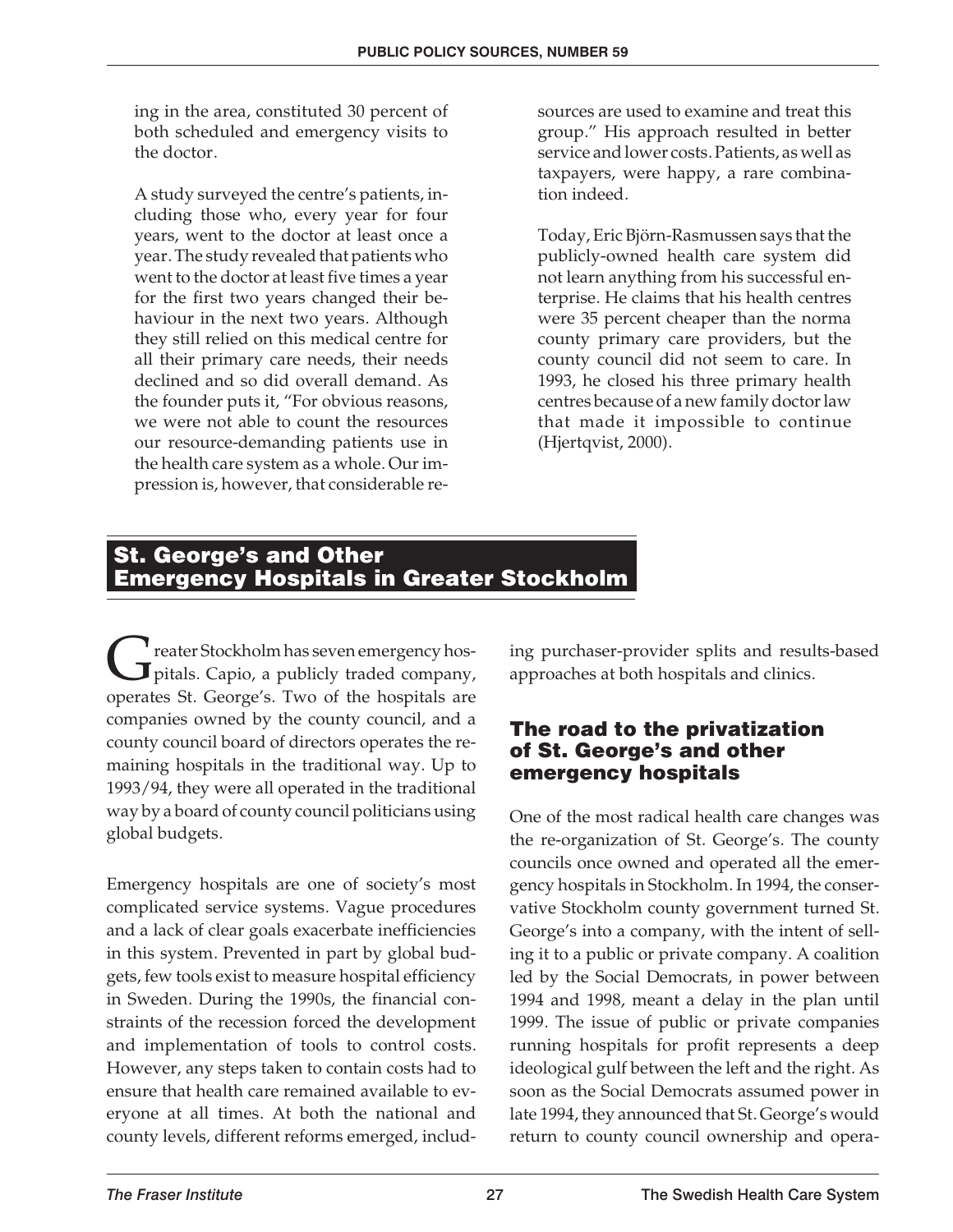tion. In the end, the local government bowed to strong opposition from hospital staff and the union and allowed St. George's to remain a company. The main union, Kommunal, which always fights for justice and higher pay for its allegedly underpaid members, reacted positively to the hospital remaining a company. The union and the Social Democrats have a longstanding tradition of supporting each other, so when Kommunal so strongly favoured running the hospital as a company, the regional government gave in to the pressure.

After March 31, 1995, the county council gave the staff at St. George's the option of working somewhere else in the county council-run health care sector. That 96 percent of the employees chose to stay with the company is strong evidence that the president and the board of directors at St. George's AB (Plc) managed to create a feeling of belonging to the company and to make people feel part of the process. Only a handful returned to county council employment.

St. George's will be studied in detail because it was the first emergency hospital to be owned by the county council but operated as a company. It is also the first hospital operated by a private company. The county council still owns the actual hospital buildings, but all the equipment belongs to the hospital and the staff are employed by the hospital. The Stockholm politician Ralph Ledel says,

The agreement between Stockholm County Council and St. George's is very agreeable. The purchaser was able to buy the production of health care services for 30 percent cheaper than the county council would have been able to produce the care itself. (Hjertqvist, 2000)

The Conservative Party initiated the hospital's privatization and its change from a traditional hospital structure to a company structure with a president and a board of directors. Interestingly,

the Social Democrat local governments have in many cases also expressed an interest in trying this approach to running hospitals. St. George's has in fact been so successful that in 2000 the Stockholm County Council turned Huddinge Hospital, Danderyd Hospital, and St. Erik Eye Hospital into companies.

That the conservative parties are now in power (1998–2002) may also be a reason behind the above-mentioned hospitals being turned into, and operated as, companies. The Stockholm County Council runs the other four emergency hospitals in Greater Stockholm: Norrtälje Hospital, Karolinska Hospital, Södertälje Hospital, and Södersjukhuset (South Side Hospital). So far they operate in the traditional way, but plans may yet turn at least Karolinska Hospital and Södersjukhuset into companies.

After St. George's was sold to a private company, the central government quickly passed a temporary new law to forbid emergency hospitals from being owned or operated by private companies. The local Stockholm government is nevertheless going ahead with plans to let hospital staff and an outside party buy St. Erik Eye Hospital, arguing that it is not an emergency hospital. It has also threatened to sue the central government and take it to the European Union Court. According to Kevin Thompson of the union Kommunal, the government will have to turn the temporary law into permanent law, amend it, or decide not to implement it at all by spring 2002.

#### **St. George's Hospital**

The success story of St. George's is unique in Sweden. The only privatized hospital, it is also the most efficient in Stockholm. What is the reason for its success? This section aims to explain this.

For hospitals to be cost-efficient, Socialstyrelsen, The National Board of Health and Welfare (Sjukvården i Sverige, 1998), estimates that they need to have a minimum of 100,000 catchment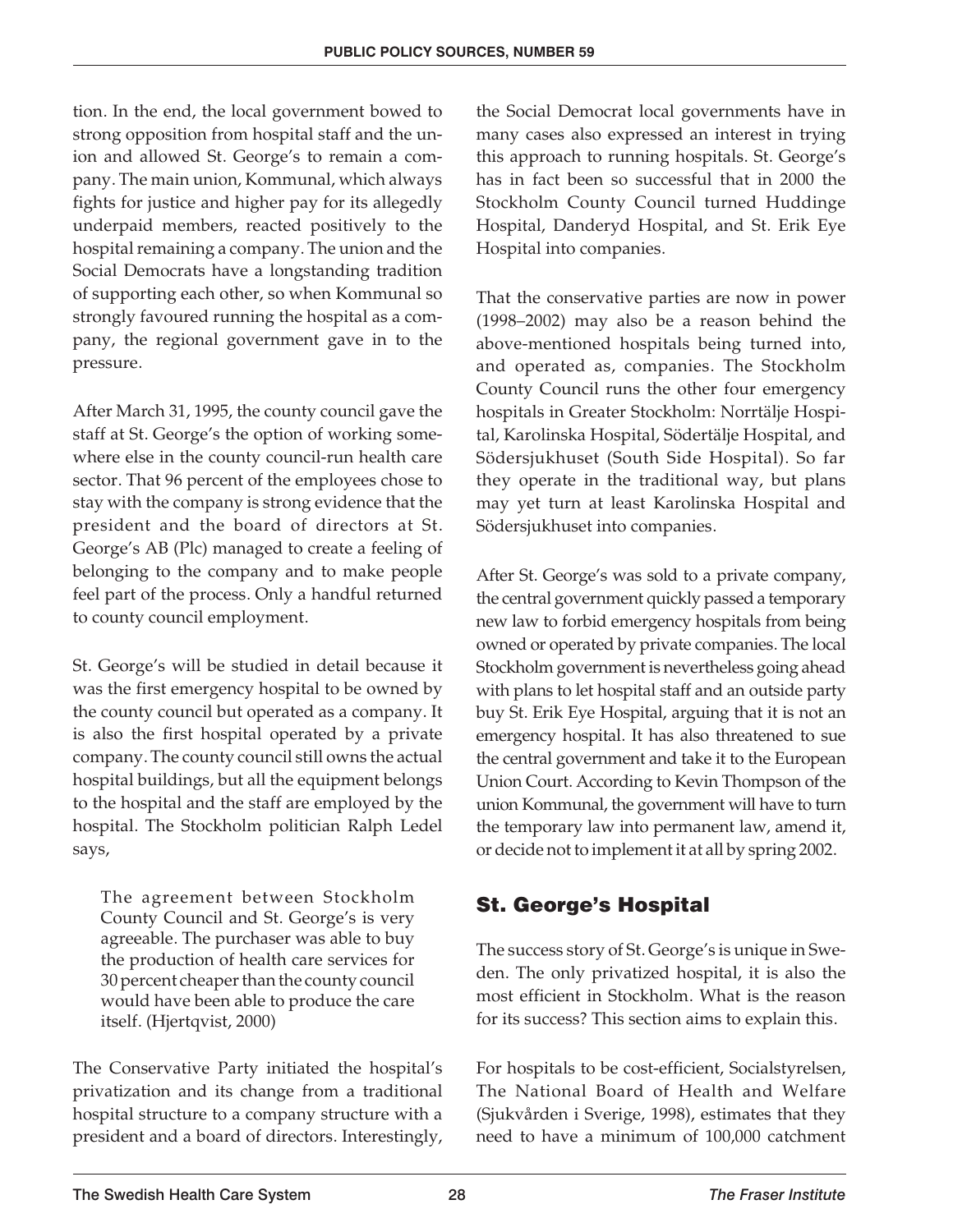area residents as a patient base, but no more than 350,000 to 400,000, since such large numbers of inhabitants would lead to organizational and logistical problems. The size of St. George's, according to the report, gave it a good chance of being efficient, both before and after its merger with Sabbatsberg's Hospital.

St. George's employs about 1,100 people, which is considered mid-size by European standards and mid-size to large by North American standards, according to Kevin Thompson, the local chairman of the Kommunal union at St. George's. Thompson is an active politician in the Left Party (former Communist Party), and director of the Capio board (the company that runs St. George's), who has worked at the hospital since 1986. Most of this, and the next, section is based on a September 2001 interview with him.

In the early 1990s, St. George's formed part of a health care unit with St. Erik Hospital and Sabbatsberg's Hospital. Back then, a board of county council politicians operated it, and St. George's ran frequent deficits. An excess capacity in the region's emergency health care hospitals led to the decision to close either Sabbatsberg's Hospital or St. George's Hospital. The union Kommunal was obviously against the closure of St. George's.

Eventually, Sabbatsberg was closed in the summer of 1993, and the 1,400 employees from the two hospitals had to compete for the 1,100 jobs at the surviving hospital, St. George's. Due to the hospital closure, the number of people who would turn primarily to St. George's increased from 150,000 to 300,000, much of the population of downtown Stockholm. During St. George's first year as a company, its number of patients increased by 35 percent, while the number of hours worked only increased by 10 percent (St. George's Annual Report 1994). The hospital reflected an obviously unique situation. The huge

increase in the number of patients in 1994 coincided with the re-organization of the hospital into a company with a market orientation.

In 1993, the conservative local government had started the process of transforming the hospital into a company. At the time, the opposition (the Social Democrats) agreed to the hospital's transformation into a company but strongly opposed turning the hospital into a shareholder-owned company. An American-French company negotiated with the county council about acquiring 50 percent of the hospital. The union talked to unions in England and France where the company also ran hospitals. These unions had had negative experiences with the company. The company eventually pulled out and the county council ended up becoming the owner of St. George's AB (Plc) instead.

Later, a coalition led by the Social Democrats ran Stockholm County. Its intention was to put the hospital back in the hands of the county council politicians. The staff and unions said no to the proposition for two main reasons. First, the staff was so exhausted from the previous change that they had no desire for another disruption. The second major reason was that the staff felt the new hospital organization worked better than the previous one. Employed by a company with better management, they had acquired more influence over their work environment.

At the time, there was a 2.4 billion crown deficit that the county council had to address, and the staff at St. George's felt safest working for a company rather than for the county council politicians. St. George's staff feared that the politicians might close the hospital to reduce the deficit. Their jobs with the independent company, on the other hand, were secure as long as they produced efficient health care in terms of both quality and quantity.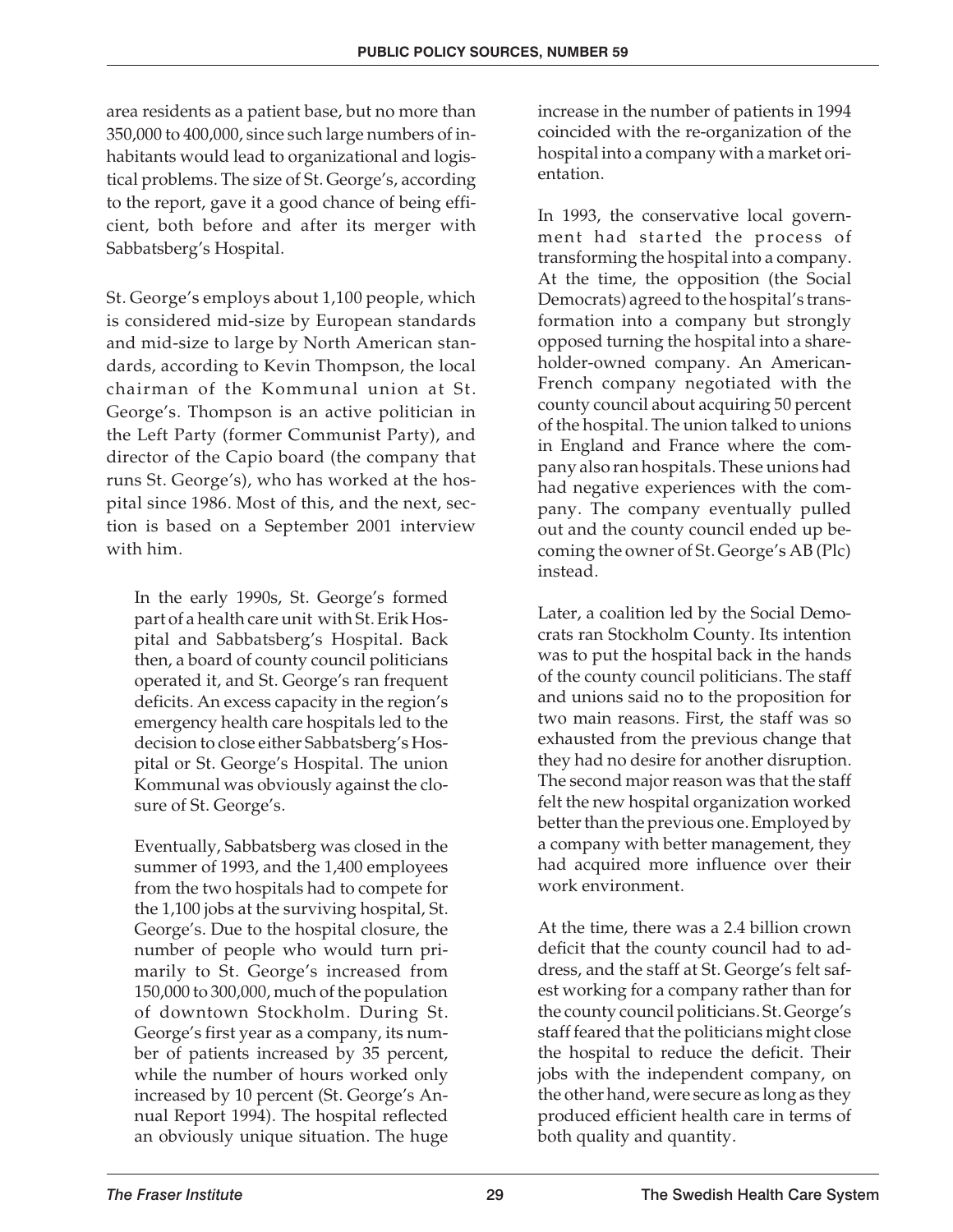In October of 1993, a president was appointed for St. George's. At the same time, studies and surveys were undertaken to analyze the effectiveness of the hospital's workflows. These initiatives gave the staff a feeling of being part of shaping the "new" hospital's future. One of the changes occurred in the orthopaedic clinic.

This change concerned the method of making rounds. Under the old system, all doctors in each ward went to all beds, together with a nurse, a physiotherapist, and an occupational therapist. Usually only the doctor and the nurse spoke, and often the patient was not involved in the conversation. Under the new system, the doctor alone saw the patient, after discussing the case with the nurse. As a result, the doctor could start seeing patients 30 to 45 minutes earlier each day. This new routine involved 15 to 20 doctors, each meeting one patient every 10 to 15 minutes. The result was very clear: increased efficiency with new patients starting their treatment sooner and spending less time in the waiting room (Öhrming and Sverke, 2000).

#### Mr. Thompson continues:

In 1994, St. George's became St. George's AB (Plc), opening up the possibility of measuring costs and revenue both hospital-wide as well as at a clinical level. Starting in 1994, the hospital was to be run like any other company, and the county council owner instructed the president not to incur losses.

Back in power in 1998, the conservative parties started to privatize the company. Still funded by taxes, the hospital would now be run by a private provider. When the private company Capio showed interest in running the hospital, the union was naturally suspicious. The county council employed union members under a contract called "Allmänna Bestämmelser" or General Rules. The private companies, on the other hand, have a union contract

called "Privatvårdens avtal" or Private Care Agreement," which stipulates shorter vacations, lower wages, etc.

The union tried to convince Capio to use the more generous agreement, arguing that staff would be very unhappy with lower salaries, etc. With a shortage of medical personnel, the union argued, many would leave the hospital, making it hard to find new employees. Capio agreed and the employees kept the old contract. In 1999, Capio bought the company, including everything except the hospital buildings, which remain county-owned.

Since becoming a company in 1994, the hospital has shown a profit every year, except 1999. That year they showed a loss of 30 million crowns (about 4.5 million Canadian dollars). In that year, county council politicians, who spend little time on the everyday business of operating a hospital, ran the hospital while it was in the process of being sold.

Some researchers have described what happened to the hospital in the 1990s as a period of redefining 1) the organizational structure of health care, 2) the way doctors, nurses and other staff work, and 3) the work-identity of certain groups. (Jacobsson, 1993; Sahlin-Andersson, 1994). According to Jacobsson, the caregivers started in the 1990s to see themselves, their jobs, and the organization in a fundamentally different way, and as a result changes occurred faster than ever before.

#### **St. George's: Strategies and Goals**

Before the reforms, most hospitals had no clear goals other than to provide health care, whenever needed, to everyone. The new president of St. George's, together with its staff, set out to define new goals more specific than the old, usual ones. The goals for 1995 included generating a profit of 22 million crowns, reaching 75 percent of the population in central and western Stockholm, in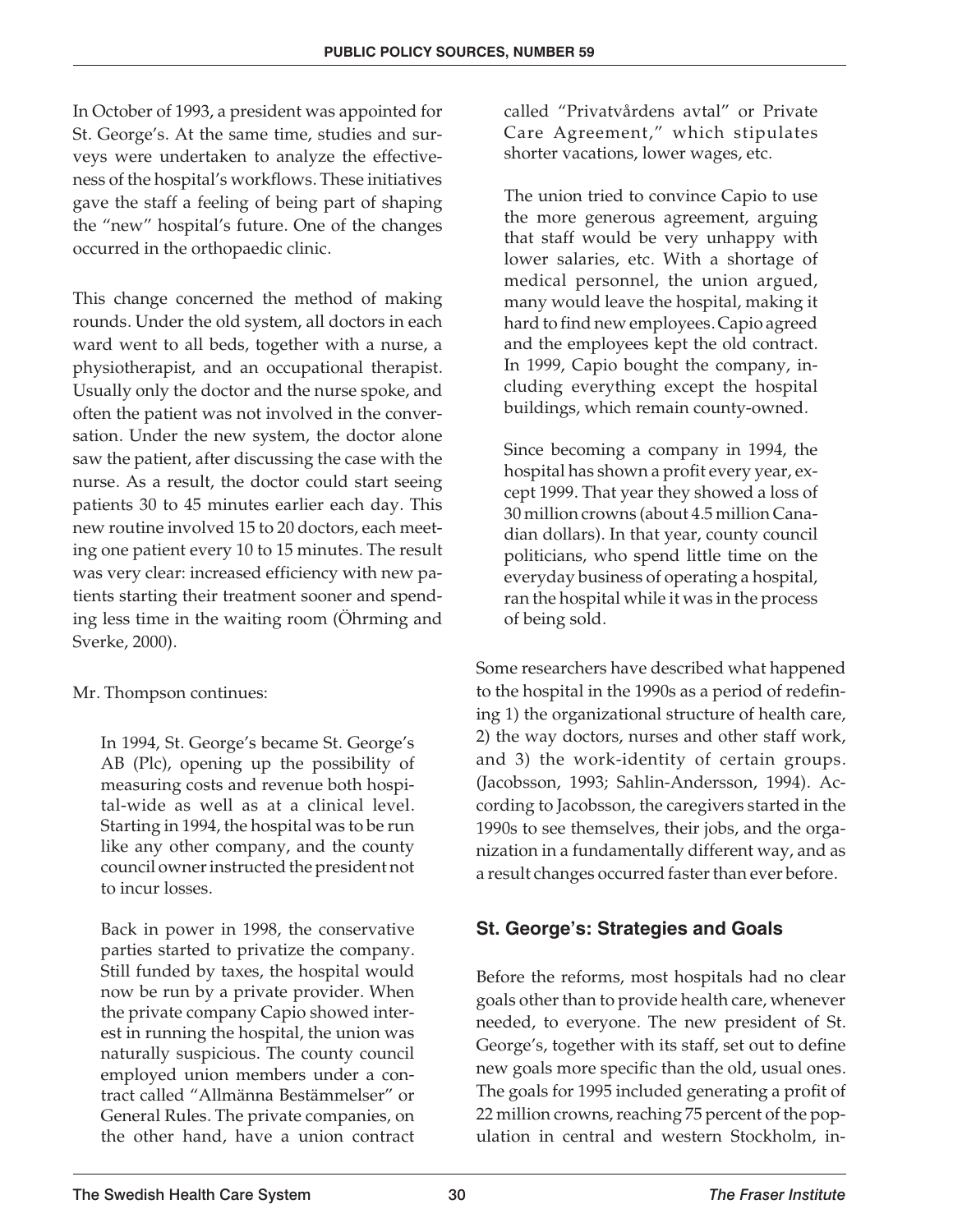creasing client satisfaction, and reducing waiting times for the ER.

Most of these goals could be measured, an unusual step for Swedish hospitals. The board also identified 10 key areas for special attention, including employee productivity, waiting times for ER patients, and patient satisfaction with service. In this way the board managed to combine economic and medical goals, to define clear goals for the hospital and its departments, and to focus on the running of the ER. Often for the first time, the heads of the clinical departments felt connected to the hospital organization and supported the hospital's strategies and goals as more important than the goals of their own units. The new order came as a shock, or at least as a surprise, to many of the staff. One director says**,**

Well, one could say that we never had any goals for budgets or results. I have never, during my many years as a clinic director, discussed with the director of the hospital what my clinic should contribute to the hospital as a whole. This is the first time specific goals are set up. Once we were told to give the best possible care, for as little money as possible, and everybody was happy. Now they are calculating costs and revenue to formulate goals for each clinic, which is nonsense. So there's a clear difference. (Öhrming and Sverke, 2001, p. 70, as translated by the author)

This quotation clearly shows how hard it is to change the way the hospital works. Medical staff have been through a great number of changes, and many are tired of having to adopt yet another change. Given the staff's sense of exhaustion, it must be considered a success that the hospital implemented fundamental changes with the staff's involvement so that, all things considered, staff feel happier working for the hospital than they did working for the county council.

#### **Emergency Care**

St. George's activity plan for 1995 stated that the hospital should be an emergency hospital for the adult population in central Stockholm. It would focus on the needs of patients, patients' relatives, referring doctors, and purchasing boards. Never before was the ER considered worthy of this kind of attention. One doctor describes the way patients used to be treated:

I remember working at another hospital. The district doctors complained that the service quality in the ER was too high and that patients went to the ER instead of going to their primary health care doctor. The result was that we reduced staff to decrease the level of service. When I started out as a doctor there was talk about replacing the hard beds in the ER. But it was decided that the beds should remain uncomfortable because ER is supposed to be an unpleasant place to be in. One should go there only when absolutely necessary. That's the attitude I have encountered throughout my career. (Öhrming and Sverke, 2001, p. 71, as translated by the author)

Studies of St. George's show that 90 percent of the patients coming to the medicine clinic, 70 percent of those coming to the surgical clinic, and 40 percent of those coming to the orthopaedic clinic came through the ER. More skilled doctors and nurses in the ER, and more staff working during peak periods (i.e. evenings and weekends) would result in higher service quality for patients. The hospital increased the number of nurses from 57 to 75 and the number of doctors from 4 to 12 during the daytime, and it increased the doctors from 3 to 6 during the night. In this way patients get better service and, instead of remaining idle during evenings and weekends, x-ray equipment, operating theatres, etc. can be used more efficiently.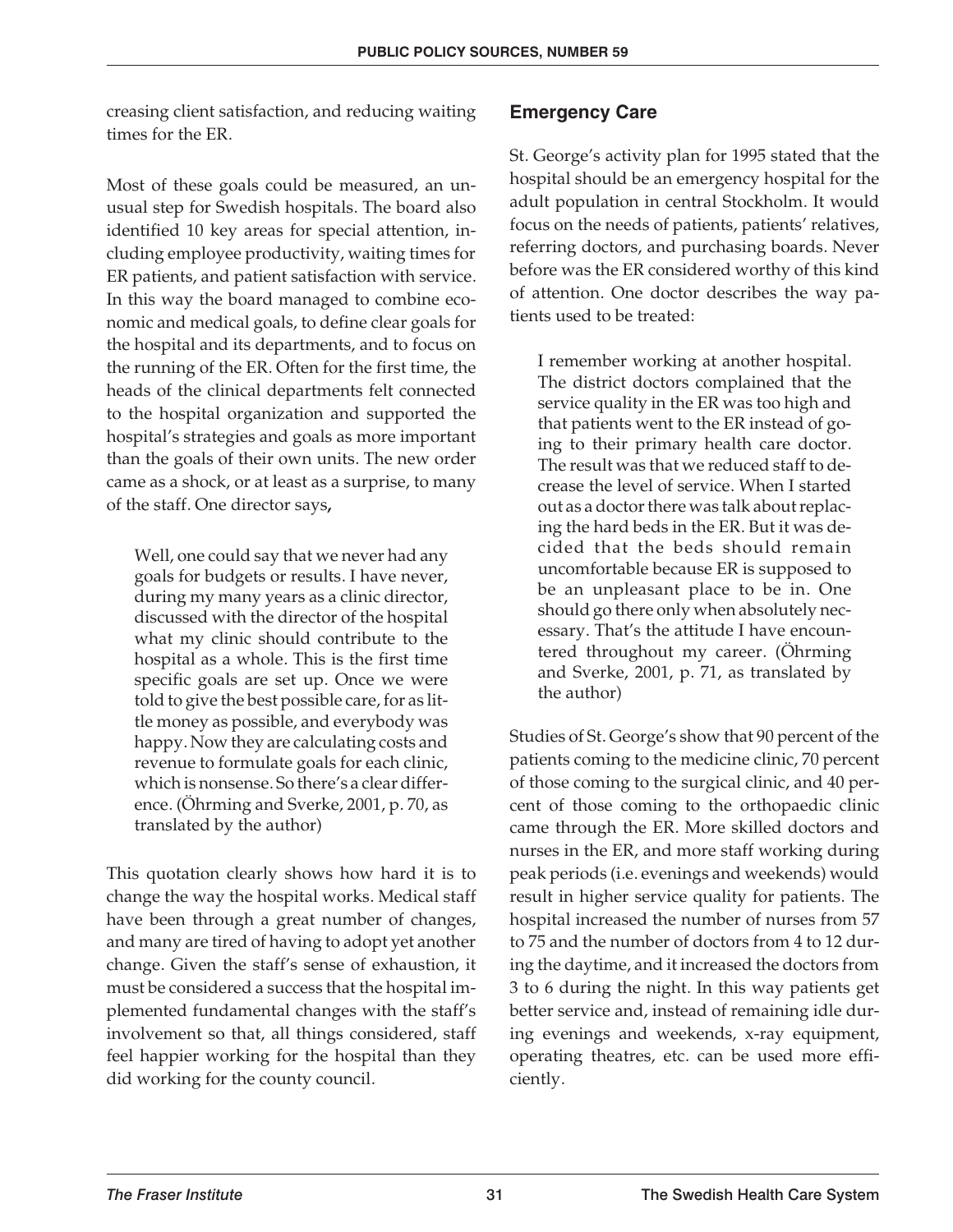#### **Capio: The Largest Private Health Care Company in Sweden**

 $\Gamma$  ince Capio is the largest private health care **Company in Sweden, it may be of interest to** learn who they are and how they operate. St. George's is run by Capio, a private company that has been on the Swedish Stock Exchange since October 2000. Major Swedish institutions—which means the banks, the insurance companies, and the general public pension fund "6th AP fonden"—own a large part of the company. The company's goal is to have a return of about 7 percent. The company is not aiming for higher profits because to maintain quality and reserve money to invest, it believes 5 to 7 percent is a viable long-term return. Kevin Thompson, a member of the Capio board of directors, says,

It is important to realize that the health care business does not yield high, fast profits. It is rather a process of a long-term business with steady incomes. Unless the provider understands this, there will be a conflict between quality, the demands of the patients and the county and municipality councils, and the shareholders

(Kevin Thompson, October 2001, personal communication).

The following is a statement from their Web site, *www.capio.se*, as translated by the author:

We offer both in-patient and out-patient care, as well as occupational care. To offer efficient care methods, we have procured expert knowledge in several different areas. By uniting the different areas, we have developed new work methods that respond to individual needs and expectations more effectively. We want to build strong relationships with our patients and customers. It is also of great importance that our colleagues within the publicly-operated health care system regard our care methods favourably and that these methods attract competent personnel to Capio. Capio's hospitals and other units have agreements with public authorities. These agreements mean that all patients are welcome and are given care on equal terms. Our patient fees are the same as those in public health care.

#### **The Views of Patients, Staff, Unions, and Politicians Regarding Recent Changes**

Ince Swedes, especially supporters of the left, **)** have long been very suspicious of private alternatives, fearing that such alternatives would produce inferior health care services, it is of interest to look closely at the changes to determine how they have affected people. The changes have had a fundamental impact on many people, from nurses, doctors and patients to union leaders and politicians. In this section, I have gathered views from all these groups. This chapter looks at views on health care in general and St. George's Hospital in particular.

#### **Patient and hospital staff surveys**

St. George's has proven to be an efficient hospital with excellent quality of care, according to both patients and hospital staff and according to surveys taken in 2001 (Filip Patient, och personalnöjdhet, 2001).

The survey on quality of care was conducted in the spring of 2001. 2,137 patients received the survey, and 1,267 filled it out. This was the third sur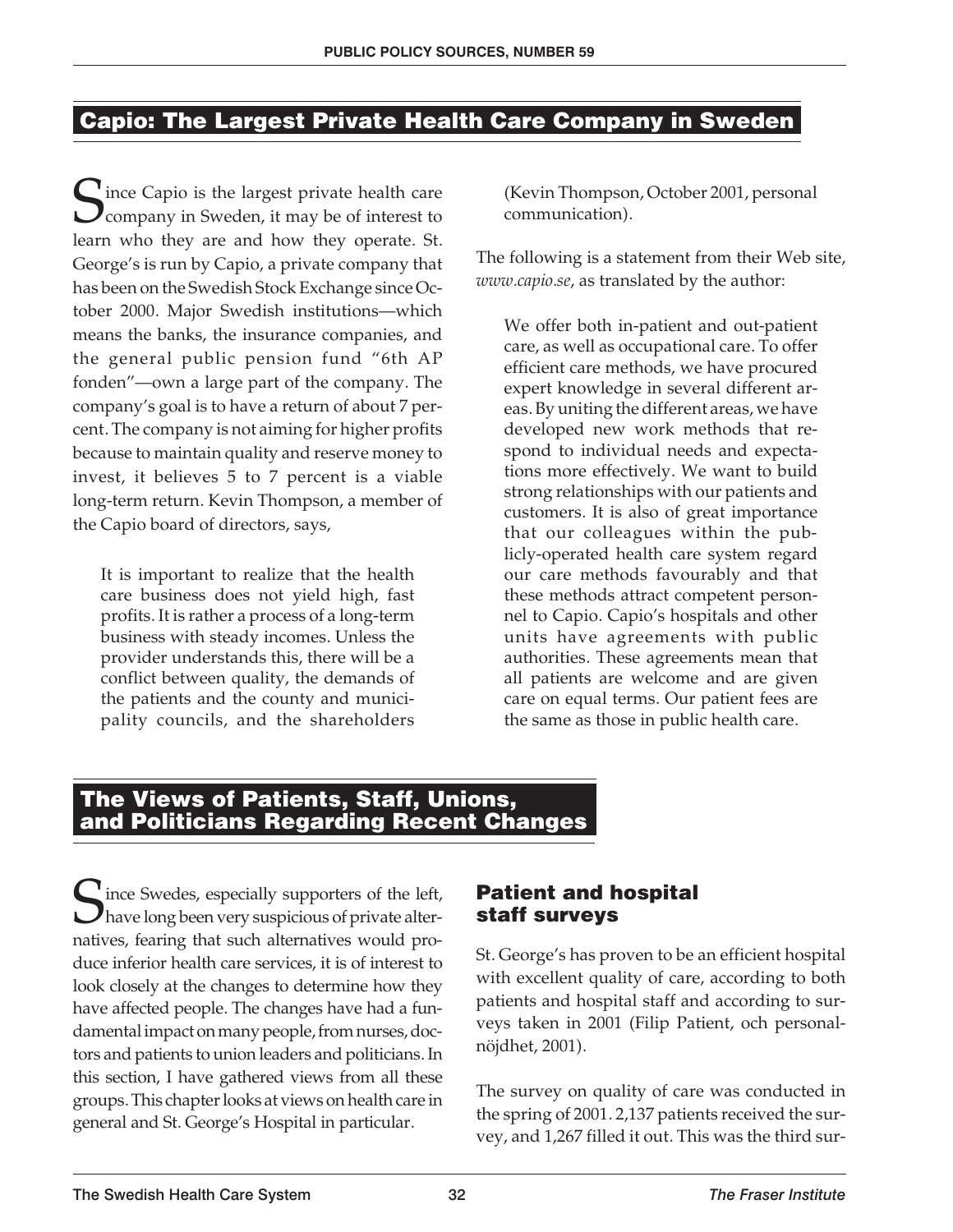vey, first used in 1998, conducted at the hospital. Researchers at Uppsala University developed this survey, called the Pyramid Survey, in co-operation with Örebro Regional Hospital. It is based on the QWC (Quality-Work-Competence) method and looks at ten quality criteria. Based on the survey results, each hospital department receives a plan on how to improve quality in the areas in which it received the lowest scores. So far, 60,000 patients have responded to the Pyramid Survey. Survey results get compared with earlier surveys, as well as with surveys from four other hospitals (Norrtälje Hospital, Länssjukhuset in Halmstad, Lindsbergs Lasarett, and Thoraxkliniken at Karolinska Sjukhuset).

St. George's rated the highest among all the hospitals on the criteria of Illness Information and Routines Information. It rated second on Accessibility, Treatment, Care, Physical Environment, Working Environment, and Overall Grading of the quality of care at the specific time of the survey. St. George's placed in the middle on how patients felt hospital staff greeted them and how involved they felt during discussions of their illness and the available treatments.

The patients answered 50 questions in 10 different categories in which improvements could be made. The aim is to measure how patients perceive the quality of care in all clinics at St. George's. The survey results will then lead to attempts to increase service quality in the hospital areas where improvements are needed most.

Compared to the 1999 survey, the 2001 survey measured improvements in the following areas: Information-routines, Accessibility, Physical Environment, and Overall Grade. No other changes occurred in the results between the 1999 and 2001 surveys. Interestingly, 49 percent of the respondents were completely satisfied with the amount of time they had to wait before treatment. The surveyors also asked medical staff some of the questions in the patient survey, with the result that, in all categories, the medical staff underestimated patient satisfaction. For example, 90 percent of the patients were happy with the care they received, whereas the medical staff thought only 70 percent were satisfied.

The personnel survey, also developed at Uppsala University, was conducted in the spring of 2001. The results are listed in table 4.

|                            | Benchmark (%) | Result, 1998 (%) | Result, 2001 (%) | Improvement |  |  |  |  |  |  |
|----------------------------|---------------|------------------|------------------|-------------|--|--|--|--|--|--|
| Psychological energy       | >70           | 76               | 78               | yes         |  |  |  |  |  |  |
| Social climate             | >70           | 67               | 78               | yes         |  |  |  |  |  |  |
| Workload                   | 35-40         | 43               | 36               | yes         |  |  |  |  |  |  |
| Feedback                   | >65           | 54               | 58               | yes         |  |  |  |  |  |  |
| Participation              | >80           | 66               | 73               | yes         |  |  |  |  |  |  |
| Learning on the job        | >70           | 66               | 72               | yes         |  |  |  |  |  |  |
| Goal-Quality (Målkvalitet) | >70           | 62               | 61               |             |  |  |  |  |  |  |
| Leadership                 | >70           | 62               | 67               | yes         |  |  |  |  |  |  |
| Efficiency                 | >65           | 64               | 68               | yes         |  |  |  |  |  |  |
| Co-workers                 | >85           | 79               | 78               |             |  |  |  |  |  |  |
| Work-related exhaustion    | $<$ 30        | 46               | 40               | yes         |  |  |  |  |  |  |
| Competence                 | >80           | 76               | 84               | yes         |  |  |  |  |  |  |
| Internal communication     | >80           | 76               | 81               | yes         |  |  |  |  |  |  |

#### **Table 4: Quality-of-care Survey, 1998 and 2001**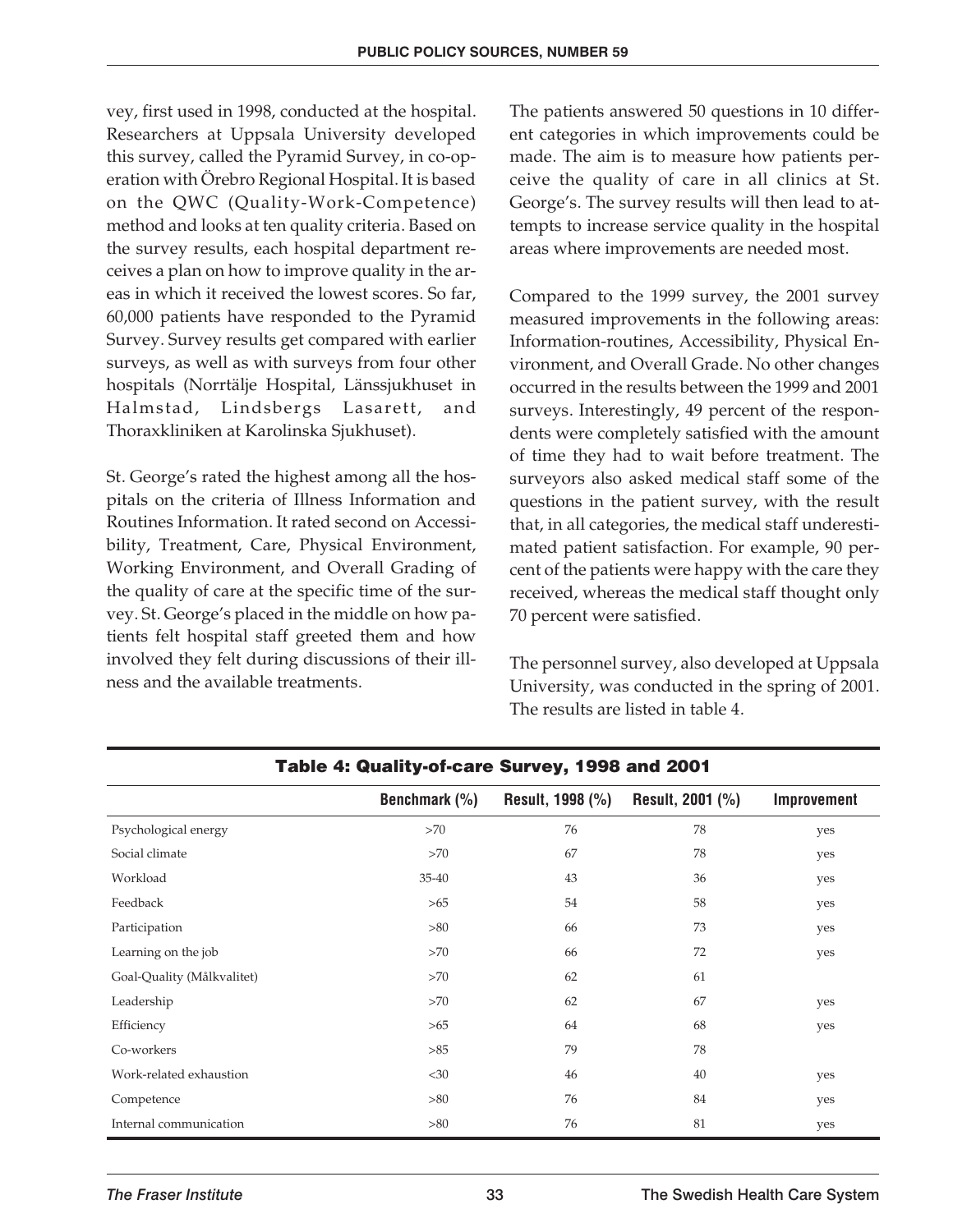Eleven out of the 13 categories show improvement over the last survey. The overall results show that the 819 employees who responded to the survey are satisfied with their work.

To get a better understanding of how individuals working at the hospital feel about the changes, the next section focuses on the views of 1) a budget-holder who is also the head of a hospital unit, 2) an assistant nurse, who is also the local chairman of the union Kommunal at St. George's, and 3) assistant nurse Inger Sandström. The intention is to get a personal perspective on working at St. George's Hospital. These personal responses will complement the more general survey results.

#### **The changing views of medical staff at St. George's**

After the changes at St. George's Hospital, its doctors and nurses, rather than feeling helpless in a huge organization, saw themselves as leaders, competitors, and co-workers in a specific, results-oriented unit.

Gunilla Granath, a budget holder at the hospital, says that the leadership is much clearer today. It is possible to speak to the President about problems. Before the changes it was almost impossible to talk to the democratically elected politicians in the county council. She also says that the purchaser-provider split means that now both she and her staff get a much clearer picture of what things cost and how much revenue different procedures generate. The bonus system, now in place, also stimulates her and the rest of the staff to become more efficient. In the old days, global budgets made it impossible to determine how much things actually cost, and of course there was no revenue to consider. Today, most employees are hired on a full-time basis, whereas part-time work was very common when the county council ran the hospital. Since many fought hard to become full-time employees, they are

very pleased with the private employer. (From a September 2001 interview)

Kevin Thompson, an assistant nurse and the local chairman of the union Kommunal, also prefers working for Capio over working for the county council. As the local chairman of Kommunal, he points out that when people talk about private health care they must distinguish between private-private and public-private. He says that 90 percent of Swedish health care is financed and delivered by the public system, since the public pay taxes and elect the politicians who run the health care units. Only about nine percent of Swedish health care is financed by the public, but run by a private company. The remaining one percent is financed and delivered privately. The 100,000 Swedes with their own private health insurance—almost always provided to high-level executives by their companies—account for that one percent.

Kevin Thompson sees one major problem with private caregivers. Since the purchaser-provider split was introduced in the early 1990s, the Swedish economy has performed dismally. The purchasers, especially the municipal politicians, have at times chosen private providers solely on the basis of the cost of the contracts. Private providers that underbid others by offering health care for the elderly at a very low cost often sacrificed quality to quantity. Since revenue is relatively fixed under the tender and subsequent contract, only costs can be lowered in order to provide less expensive care. Rent is also relatively fixed, so wages are the only variable that can be easily changed. Some private caregivers to the elderly have reduced their staff or work hours, resulting in a few cases of mistreatment of elderly patients. A number of companies have tried to make a quick buck by mistreating the elderly, which has outraged the public.

This mistreatment is likely the number one reason for the debate on profit versus quality of care. Thompson points out that, "it is not who is run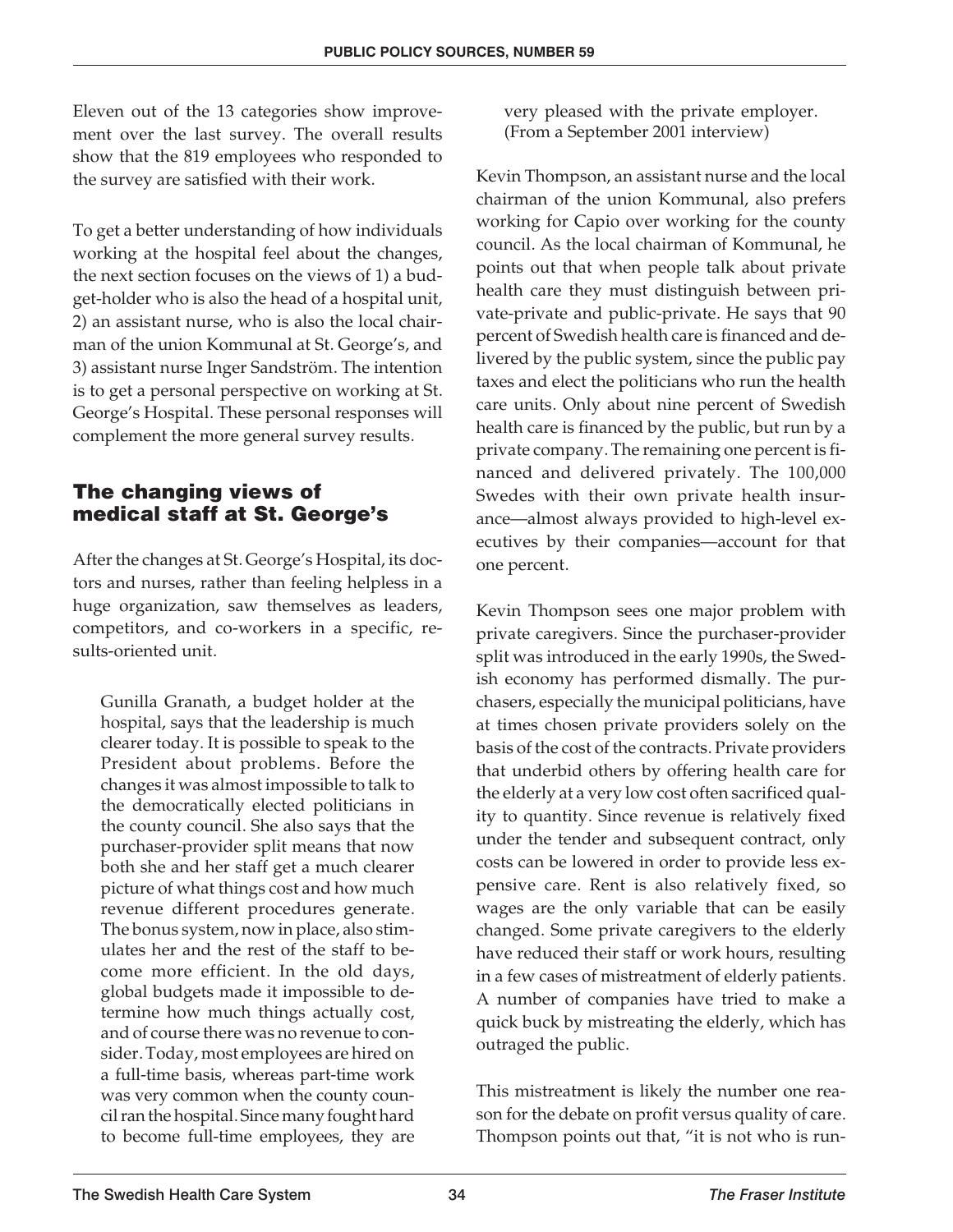ning the unit, but how. Several publicly owned units have patients that are being mistreated and personnel who are overworked and unable to influence their work situation." He says that he has to defend his employer to members of his union who are ideologically trapped in old values and times. He finds it irritating that certain people are automatically against private caregivers, not recognizing that some of them are superior employers and that returning to county council employment would not benefit them as members of the union.

He also has strong views on the efficiency of St. George's. Since the hospital is about 12 percent cheaper than the other emergency hospitals, Thompson feels that the company should increase the salaries of the employees, since they are the main reason for the hospital's efficiency.

In an article in the daily newspaper *Dagens Nyheter* ("Skillnaderna blev inte så stora," October 28, 2001) assistant nurse Inger Sandström said she felt strange, a little frightened and, politically, entirely wrong. Now, two years later, she and her colleagues feel that things are not that different from before. There are, however, some differences. Many employees have bought stock options in the company they work for. Monthly budget reports provide a clear financial picture, and staff no longer waste supplies. Before the hospital was privatized, Inger Sandström says, better, more expensive gloves were wasted on simple tasks that did not require them. Now they use cheaper ones. Perhaps such savings will help create a budget surplus to pay for a staff conference. "I see this as a chance to influence how to perform the job," Ms. Sandström says. "I am a part of the chain. This is something assistant nurses are not used to. Now there is a kickoff each fall and a Christmas dinner, which didn't exist when the county council ran the hospital."

A common argument is that health care in private hands is not directly affected by the people, through the politicians. As an employee and former active union member, Inger Sandström sees another side:

Well, now we are closer to the bosses. I can, if necessary, walk up to the boss and pull his tie and tell him what is wrong. With the county council it was different. How could we affect decisions made in a political way? That was very hard*.*As a citizen I still feel hesitant towards privatization. This is hard for me. It feels odd to say that it has been a success, working for a company. I still object to the basic idea of private companies running health care.

It seems evident that the ideology shared by many Swedes regarding a strong society is undergoing a structural change. Private health care companies were once viewed as unnecessary, if not evil, but now a growing number of people have first-hand experience working for private caregivers. The people interviewed for this paper all prefer the new employer to the old county council employer, yet they continue to stress the importance of treating people rather than making a profit. Some seem embarrassed to praise the private company they work for, and after praising it, nearly all of them stated that at heart they still believe in a just society in which people do not think of profits. It seems that little by little Swedes have come to accept and appreciate private caregivers, and that quality health care and lower costs are compatible if the right tools are used to increase efficiency. This efficiency can lead to better service for patients and lower taxes for taxpayers.

#### **The views of the three leading unions**

A sign of the times is that the three leading representatives of the union (for doctors, nurses, and other medical and non-medical staff) share the views of the Confederation of Swedish Enterprise regarding competition in the health care sector. They agree that the private sector offers a more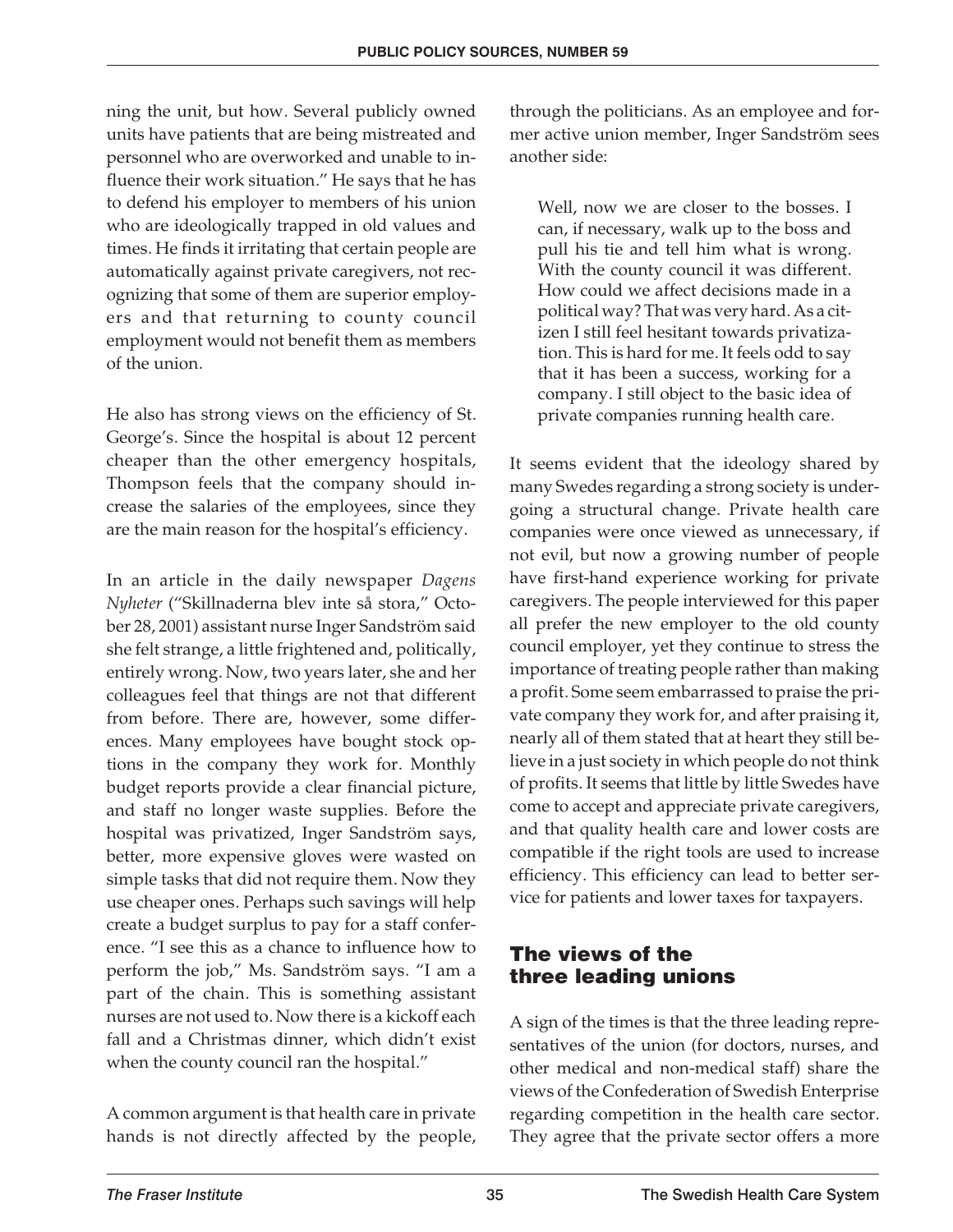stimulating work environment, in which their members enjoy a high degree of participation in both daily work and the decision-making process. In the public sector, this is rare (Erixon, 2000).

The largest union in Scandinavia, Kommunal has 600,000 members, 80 percent of whom are women; most of its members work in the health care sector. One of the main reasons Sweden has been able to provide health care at a relatively low cost is that these union members do not enjoy high salaries and benefits. They include cleaning staff and ambulance drivers, with less medical education than the nurses. They work in hospitals and for municipalities, taking care of the elderly.

Kommunal has discovered that their members who work for private caregivers enjoy good working conditions. For example, they can further their education and take part in making decisions, opportunities never offered to them when the county council employed them. In addition, their managers are nearby and available.

Lars-Åke Almqvist, vice chairman of Kommunal, says, "We are not afraid of private companies in the health care sector... Competition creates the driving forces for development."

Elisabeth Brolin, a health expert at Kommunal, writes:

Our members were sceptical at first about working for a private company. Today, they say that they wouldn't want to go back to work for the county council. They feel that they are close to the boss, they get answers, they have the opportunity to influence the work, and they are allowed greater responsibilities."

She adds that the union believes that politicians cannot give up their democratic responsibilities just because a private company operates a hospital unit. Health care should be publicly financed and accessible to all according to need, important principles that can never be changed (e-mail to the author, summarized and translated by the author).

Below is an e-mail statement to the author from Eva Fernvall, head of the nurses' union:

The nurses' union believes that health care should be delivered in different forms and by different caregivers, but the union dismisses care in which the primary motive is profit. The main objective should be that stated in the Swedish Health Care Act: "good health care for all, and all treated equally." A publicly financed health care system, not private insurance, is the best way to achieve this objective. However, a good, public health care system, financed by all, demands different care providers and more tax-financed private alternatives. Different methods of health care delivery provide opportunities to compare. By comparing, we learn more about operating health care units and how best to meet the needs of individual patients. When patients have the opportunity to choose from among several forms of care, their role within the health care system strengthens. Ms. Fernvall adds that there are too few choices in the health care sector. Public health care must consider profits, she believes, to increase quality of care for patients. Attracting more capital to health care is also important. It is, however, extremely important that no new monopoly emerges from the few large private caregivers in the health care sector.

The doctors' union, Läkarförbundet, has been working since the 1990s on ideas to increase competition and choice. According to an e-mail to the author from Robert Wahren at Sveriges Läkarförbund, the union played a part in the restructuring of health care in the 1990s. In 1991, the union presented two papers. The one entitled *A New Primary Health Care* discusses the implementation of a new system of family doctors. That paper laid the foundation for the family doctor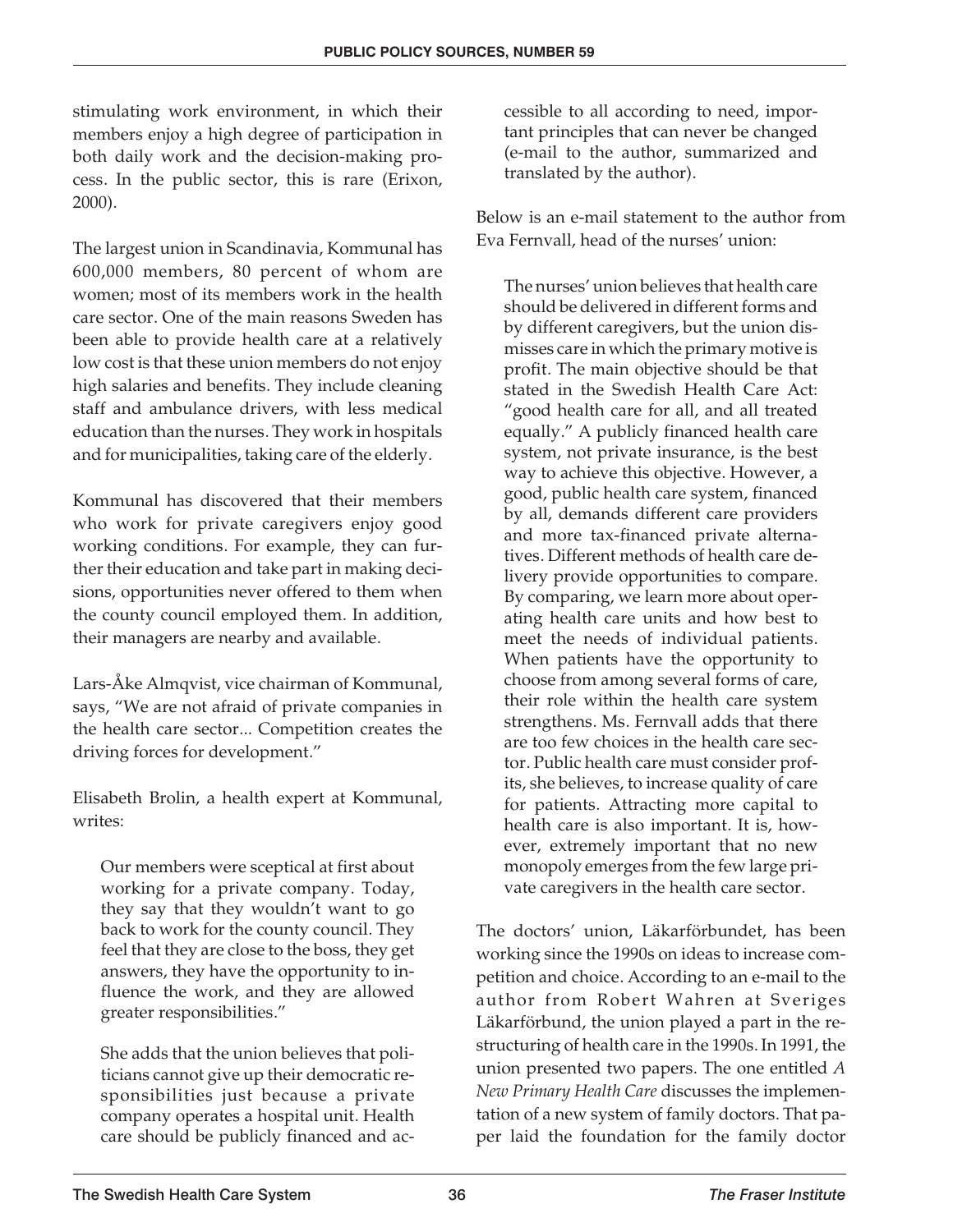reform implemented by the conservative coalition in Stockholm in the early 1990s. The second paper describes how a purchaser-provider split can help facilitate the entry of private players into the health care market. Finally, for the past few years, the union has been involved in a project called "Mångfaldsprojektet" or "the multiple choices project." aimed at increasing the number of health care providers. Below is an excerpt from the project plan, translated by the author:

Surprisingly little of the discussion on the management and organization of health care addresses the core: the daily work to ensure the sick are taken care of in the best possible way. Stress and sick leaves among doctors and nurses are increasing. Doctors and nurses increasingly move abroad, while others take early retirement. The reason behind these developments is almost always a strong dissatisfaction with the management and organization of health care. The huge dissatisfaction with decreasing real wages in the past 20 years is another factor.

Against this background, it is crucial that the union try to identify the necessary changes for making better use of the medical profession's skills. SACO, the other health care related unions, and the nurses' union have expressed an interest in acting together to explore alternative ways of delivering health care.

Introducing more choice in health care requires more than merely overcoming obstacles to private alternatives. Even the hospitals run by county councils would benefit from diversity, the decentralization of responsibility and authority, and local organizational solutions. The union should work for diversity that leads to more private alternatives but also for more diversity within the county council-run units. It is only when we have more employers and alternative ways of delivering health care that our [union] members can forcefully demand more power

and authority to take charge over their own workplaces.

This author finds it interesting that all unions—whether they represent doctors, nurses, or non-medical staff—all agree that private alternatives are essential. From interviewing a number of people in the health care sector, I get the impression that many good ideas from staff are ignored and that staff feel powerless in the old system. Both the doctors' and nurses' unions, while actively stressing the importance of diversity and competition, encourage their members to take over county council and municipality-operated health care facilities. When nurses and doctors take over their health care facilities and implement their good ideas, patients will notice the improvement in the level of service and the quality of care. Privatization is, however, unevenly spread throughout the country, since the largest cities have most of the new private health care facilities. Most hospitals and primary care centres remain in the hands of the municipalities and county councils.

#### **The views of the politicians**

Budget conscious politicians likely favour increased freedom, availability, competition, and productivity, as well as a focus on the patients' welfare, all of which make for happy voters. Even politicians with the opposing ideological disposition do little, when in power, to reverse these privatization trends. For insight into the rhetoric of the opposing sides, I have translated and summarized some comments from Moderaterna (the Conservative Party), from Vänsterpartiet (the Left Party, formerly known as the Communist Party), and from Socialdemokraterna (the Social Democrats). The following is a translation by the author of a statement by the county council in Stockholm:

The conservative parties run Stockholm county council. Starting with the principles of the Health Act, the Public Pur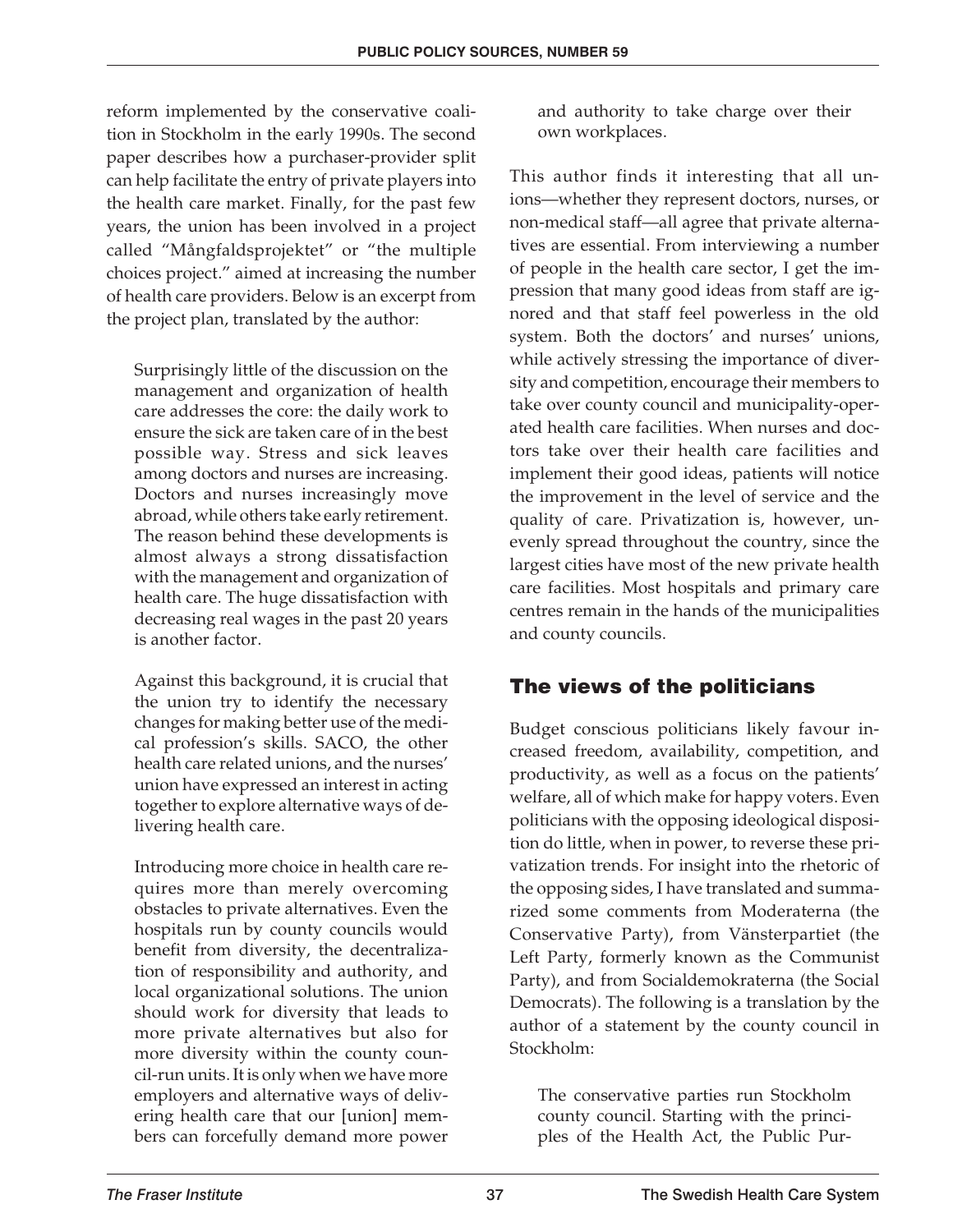chaser Act, the Municipality Law, and the Svea Rikes Law (the Swedish Law), the conservative leadership works with the questions and ideas for which voters gave us a mandate. The conservative health care politics conducted by the Stockholm County Council is a threat to the central government, since the differences between the political ideas are clear. While we work for universal health care, financed by all and for all, as well as health guarantees, greater choice, freedom to choose, clear roles, and better leadership, the central government supports policies that lead to longer line-ups and fewer alternatives. We work with fresh ideas, while the county councils run by the Social Democrats are the models for future central government health care policies. (*www.sll.se*)

At the other end of the spectrum stands the Left Party. At *www.vansterpartiet.se* there is an article, translated here by the author, entitled "Health Care as a Market: How Should the Left React?" Starting with the term comrades, the left-wing party clearly shows that it was once called the Communist Party.

During the 1970s, all parties agreed on the principle that health care and schools should be run by the public, i.e. by politicians. "Today the buzzwords are buy-sell (or purchaser-provider split), competition, run by companies, and privatization. This trend in buzzwords started in the 1980s, during which neo-liberal economists, as well as politicians like Ronald Reagan and Margaret Thatcher, inspired the public debate." The overall message was that high taxes reduce growth, which according to the left-wing party was against the prevailing view. "A very important role in the right-wing ideological offensive was played by think tanks like Timbro and SNS, which held seminars and lectures and wrote papers, often of very high quality. The right wing thereby led the ideological debate." Lowered taxes

and cutbacks in the public sector led to increased waiting lists, and it became hard to recruit health care personnel, which was in line with the right wing's goals, since this made it easier to demand alternatives.

Turning the emergency hospital St. George's into a company diminished the role of the politicians, and the goal of a company is to yield a dividend to its shareholders. Its board of directors has to look at the economy before anything else, and this approach will create a conflict at odds with providing good health care to people in great need.

Strangely enough, the staff and union said that being employed by a company rather than the county council was an advantage. The chances of being represented by the board of directors were better than they were in the multi-layered, hard to penetrate, county council bureaucracy. It is important for the Left Party to continue the ideological struggle against the market as well as against the privatization of health care. At the same time, going back to the old top-down bureaucracy is not an alternative.

Of all the parties, one would assume that the Left Party would be the least in favour of private solutions. Even though, ideologically, it strongly opposes profit and private enterprise, the political reality seems to pulling it in the other direction. It seems to me that the Left Party realizes that the old system did not work and that many people in the health care sector actually prefer working for a private company and favour taking over the health care facility from the county council in the tender process. Since people such as the health care workers form the basis of any left-wing party, the Left Party seems to realize that it cannot hold on to ideology if it is also to hold on to its members.

It only makes sense that, as the world has evolved, politics has changed since Karl Marx'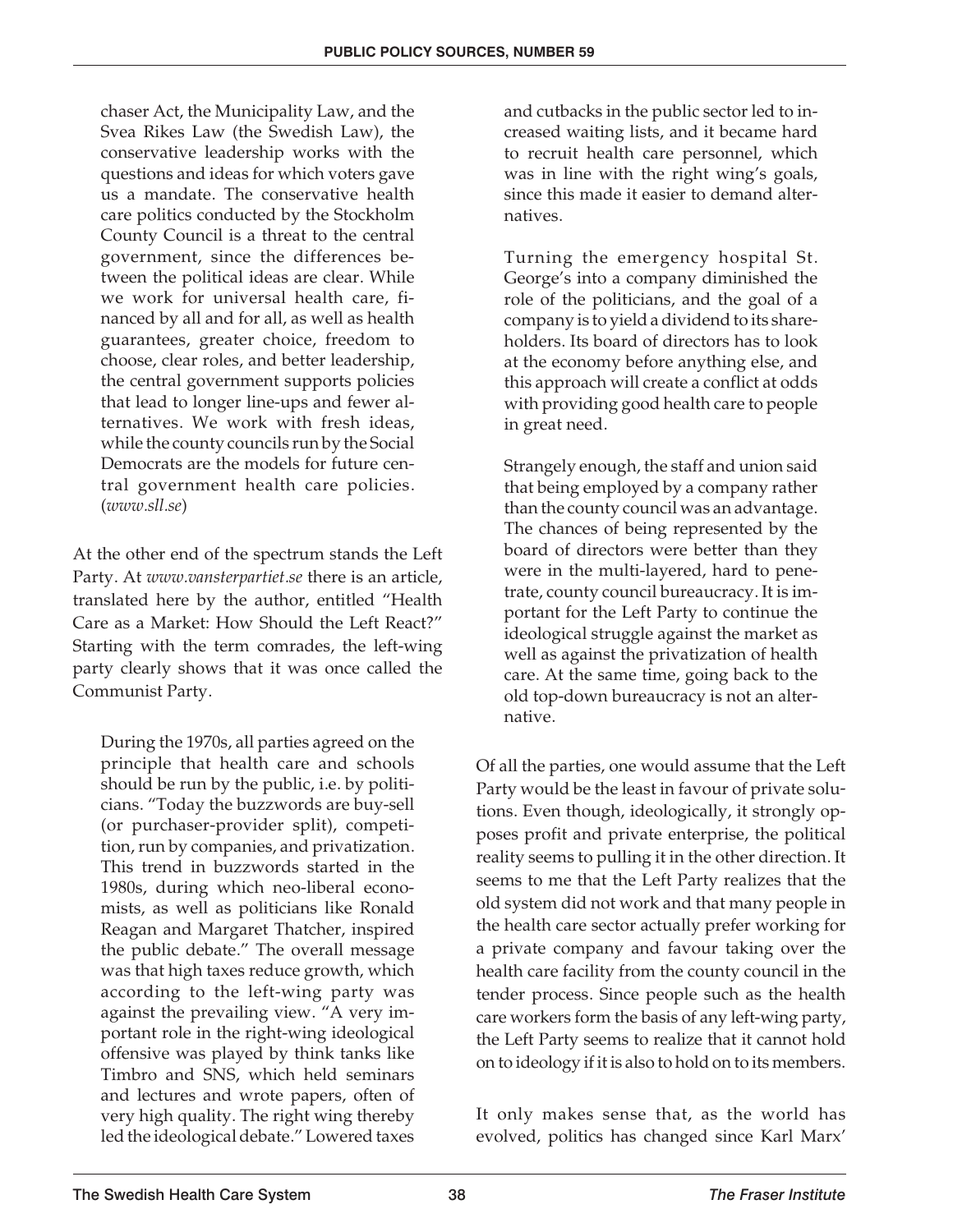era. Today, Swedes have more education, own company shares, go on holidays, work eight hours a day or less, and have a lot of spare time. They have ideas and are not satisfied to remain silent. Many want to make an impact. Since the Left Party comes from an era when workers were dispensable, had little or no education, and little opportunity to make their voices heard, it is in my opinion that what worked 100 years ago cannot work today. Ideology has to give way to reality. Even if the politicians dislike the changing times, they cannot ignore them. Ultimately, the voters will decide which parties will survive as time passes and society changes.

This last piece, summarized and translated by the author, is from the major daily newspaper *Dagens Nyheter* (September 30, 2001):

When the wave of privatization started in the 1980s, the Social Democrats stood on the sidelines. They stubbornly said no to everything and had to retreat during the 1980s. Today, the working-class movement still lacks a strategy regarding future welfare. In late May of 2001, the union Kommunal presented a report called *Solidarity and Freedom to Choose in the Welfare State.* Angry with the union for presenting this report, the Prime Minister said it was doing the right wing a favour and conspiring with the enemy. The union felt forced to withdraw the report.

Words and phrases like "profit," "freedom to choose," and "private companies" are very controversial when the subject is the welfare state. According to Lars-Åke Almqvist, vice-chairman of Kommunal [the union for many poorly paid women in the public service], the reason for the controversy is the lack of left-wing debate on the future of the welfare state. All parties agree that the welfare state should be financed by taxes and its benefits available to all. No party, not even the Conservative Party, wants the rich to access better health care or schools than those without

means.

For the election in the fall of 2002, the Social Democrats have created a slogan: "This election is about a welfare state for all or for the rich only." The Conservative Party and several union leaders find this slogan dishonest. During its party congress, the Social Democrat's wrote that the welfare state should not depend on the stock market and speculation. The vice-president of the largest union, Kommunal, said: "No party or person wants this. The Social Democrats are trying to create a battle with a non-existent opponent. If they want to pick a fight, don't fight profitable companies."

The question is how to use the available resources. The county councils have failed to provide efficient health care. Health care is all about organization, not more money. If the welfare state is unable to deliver what the people paying for it expect, they will buy what they want in the marketplace. As long as a small elite do this, there is no political danger, but the day the middle class finds it politically acceptable, then solidarity and the welfare state will be destroyed, and fast. That day, when money can buy health care, workers and presidents will never meet in the same ward, Lars-Åke Almqvist says.

Today Skandia sells insurance that allows people to jump the queue or get treatment in private clinics if they ever need surgery. It is St. George's Hospital, Sophiahemmet, and Ersta hospital that sell excess capacity to the insurance company. A staff member at Skandia said, "We live off the mistakes of the county council.

The last word in the current debate belongs to those who actually work for private caregivers and experience firsthand the benefits of competition and a more flexible work environment. The unions seem to have listened to their members and have embraced the private caregivers. Even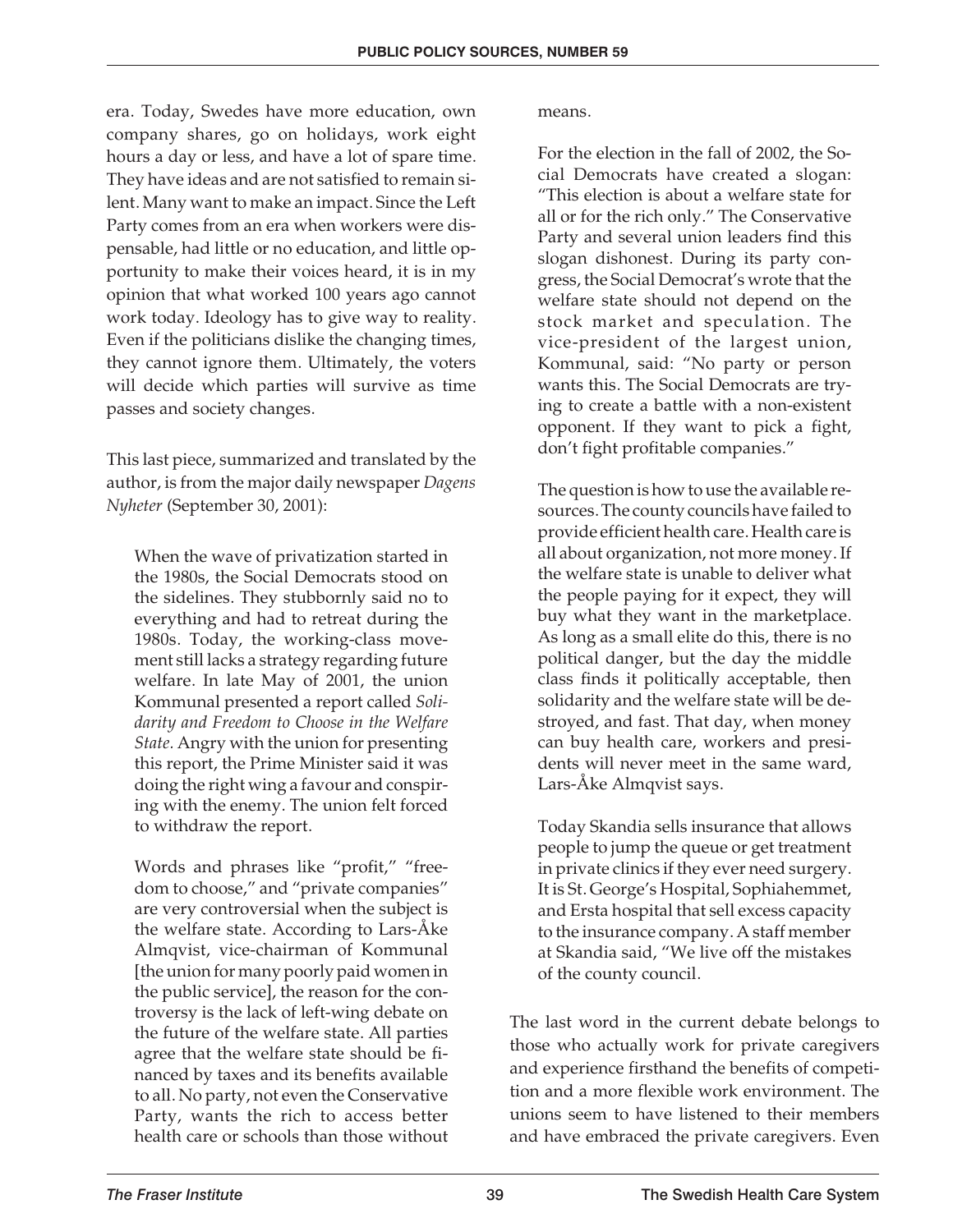some local left-wing politicians seem to recognize the advantages of private alternatives. Die-hard ideology still rules the hearts of many leftwing politicians at the national level. Since the movement towards private alternatives started

at a grassroots level, even the politicians at the national level will eventually listen to what the staff and patients in the private health care sector have to say, since ultimately they are voters.

#### **Are Private Caregivers More Efficient? Results from Various Studies**

Measuring how well private caregivers per-<br>form compared to publicly-owned and<br>run boalth care facilities seems complicated form compared to publicly-owned and -run health care facilities seems complicated. Equally complicated is measuring the impact of competition on both public and private players. A number of studies will nevertheless be presented below. First, however, comes a short explanation of the size and structure of the private health care sector.

Of the total amount spent on health care, Sweden spends 5 to 10 percent on private providers. The private caregivers are found mostly in the primary health care sector. Private care in Sweden usually means care centres run by a private company that are nevertheless publicly funded (Social- och Hälsovårdsnytt i Norden, no 1, 1999. *www.shn.dk/1-99/artiklar/8.html*). In the traditional top-down system, medical staff often feel unable to influence what they do and when. Their frustration resulted in some primary health care centres being privatized, run and owned by the staff.

Some hospitals are also operated like companies. The Stockholm County Council allowed the privatization of the emergency hospital St. George's in 1999.As a first step towards privatization, the county council turns the hospitals into corporations with a professional board of directors and a president. Two of the major hospitals in Stockholm, Huddinge and Danderyd, have been run like companies since April 2000.

One benefit stemming from competition is the quality of service. This parameter, often overshadowed by efficiency, has proven to be the hardest to measure. Just as consumers consider both cost and quality when buying a product, a market-driven health care system relies heavily on these same aspects. Most studies concentrate on costs, but a study by Svalander and Lindqvist (1998) shows that 45 percent of the patients who chose St. George's did so because of its reputation as an excellent hospital. Only about 20 percent of the patients who chose other Stockholm hospitals did so for the same reason. Since St. George's expenses are 10 to 20 percent lower than those of the hospitals owned by the county council, competition seems to have served patients, the county council, and the taxpayers well. An excellent product delivered at a competitive price is not usually associated with a hospital.

As mentioned above, some studies focus on cost efficiency. Gerdtham et al*.* (1997) compared county councils that implemented the purchaser-provider split to those county councils that continued to use global budgets. They looked at the following factors and included them in a comprehensive statistical assessment:

• The introduction of internal markets. Their hypothesis was that county councils that implement internal markets are more efficient than the ones that continue to rely on global budgets.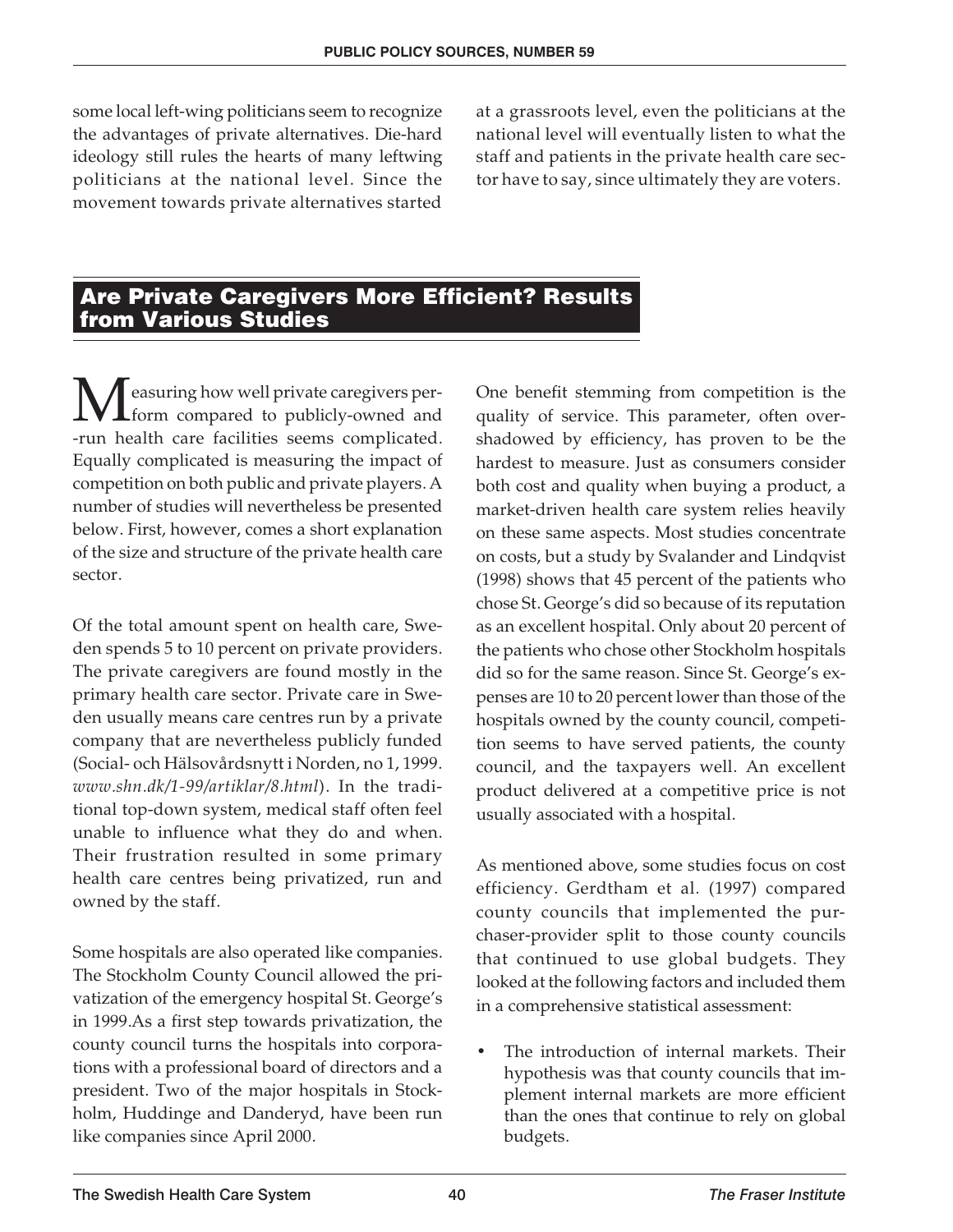- The age of the population. Health costs are often higher when a large proportion of the patients are elderly.
- Economies of scale. The assumption is that larger units are more economical than smaller ones.
- Alternative health care services. These are the private providers that usually exist even in a monopoly market.
- Financial status. Financially distressed county councils are assumed to be under the most pressure to improve productivity.
- The political majority. The hypothesis is that social democratic governments tend to increase public spending faster than non-socialist governments.

The Gerdtham study shows a potential cost saving of about 13 percent for the county councils with global budgets, of which there remain a large number. The researchers found that the estimated effect of internal markets is statistically significant at the one percent level with a negative sign, indicating that hospital services in county councils with internal markets are more efficient than those with global budgets.

Tambour and Rehnberg (1997) looked at all county councils between 1989 and 1994. They measured technical efficiency and productivity growth. They noted that by the early 1990s, five county councils (Stockholm, Dalarna, Örebro, Bohuslän, and Sörmland) had adopted a comprehensive purchaser-provider split system. Tambour and Rehnberg used data from various official records and looked at performance in short-term hospital care. The results show higher efficiency on average for those county councils that use internal markets compared to those that had global budgets. At the beginning of the study period, the potential output increase was about five percent for both groups. However, the situation changed at the end of the period. For example, in 1994 the internal market county councils were close to full efficiency whereas the global budget group had an estimated potential output increase of about 7 percent. Important to notice is that the mean estimates show that both types of county councils had a similar level of efficiency before the internal market period began.

Svalader et al. conducted a third study in 1997, which shows that private primary health care centres run by Praktikertjänst AB are about 20 percent cheaper than those run by municipalities or county councils. Moreover, the salaries for doctors in the privately run units are higher. But due to differences in administration and the use of the nurses' time, the overall cost for the private health care centres remains lower, according to Söderström and Lundbäck (2000).

A fourth study looks at St. George's Hospital (Svalander and Lindqvist 1998). The study was conducted before the hospital became privately operated but after it was turned into a county council owned company. The study does not mention the difference between profit and non-profit health care, since for the period of the study the hospital had no profit-making goal. However, it does reveal something about the differences between independent health care facilities with a board of directors and a president and the county council run units. The study shows that St. George's is 10 to 20 percent more efficient than the hospitals run by the county councils.

Both the third and fourth studies introduce controls for determining the amount of care and money needed for different procedures. In this way, a hospital that handles difficult and expensive procedures more often than other hospitals will not seem to be less efficient because of the higher cost. A weighted average of the procedures ensures that average costs for average procedures are used. These studies indicate that private care is better, but more studies are necessary before a definite conclusion can be drawn.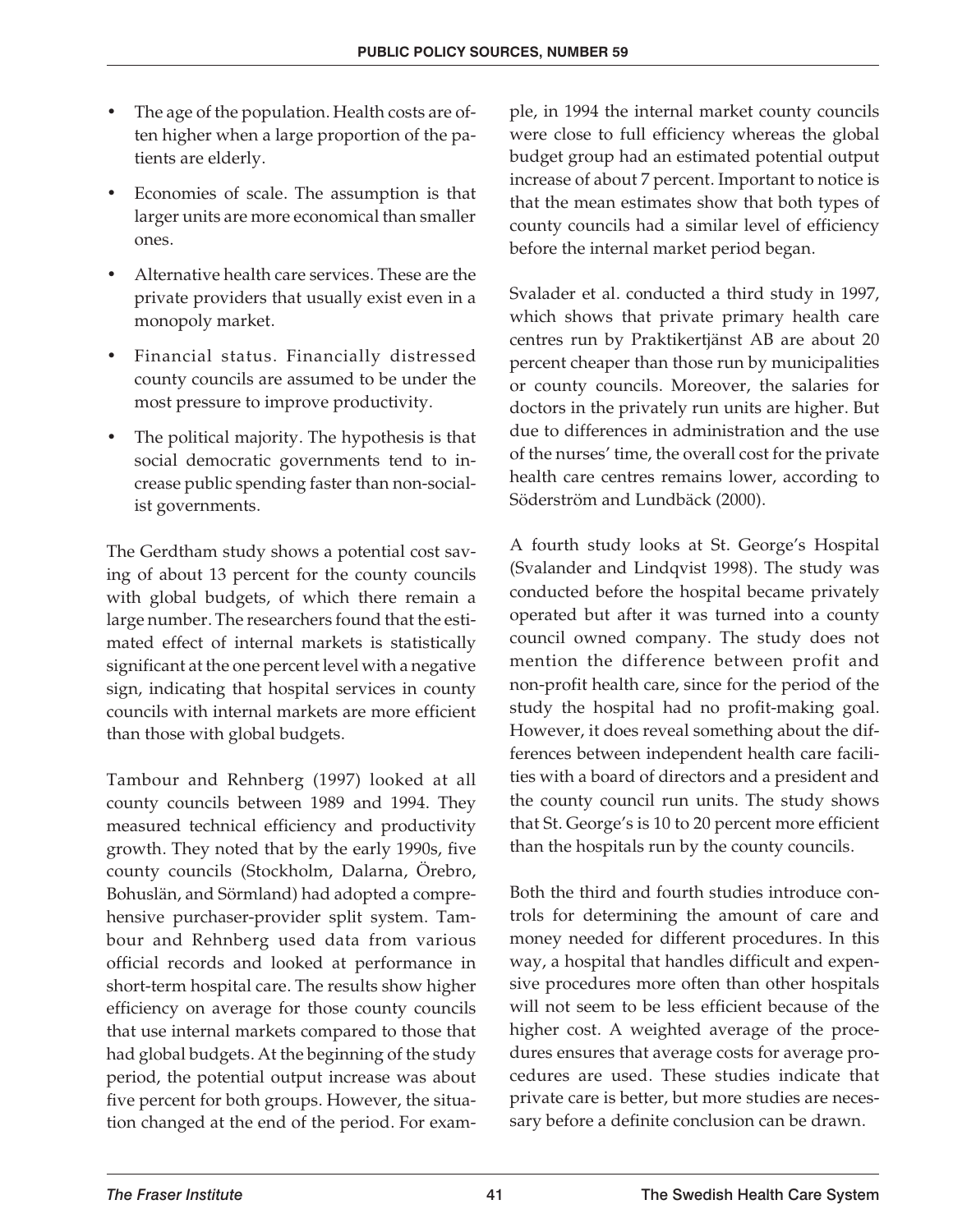#### **Future Needs: Will There Be Enough Medical Staff?**

 $\prod_{m\infty}$ n Sweden, as in many other countries, some problems of the health care system relate to the medical staff. In Sweden, many doctors and nurses are getting old and will soon retire. Many move to Norway to get away from the stress and to get a higher salary. As more Swedes get older and require more care, the shortage of medical staff must be addressed.

Between 1993 and 1998, the number of people working in the Swedish health care system fell from 379,000 to 310,000. A reduction in the number of staff with less education, those involved primarily in taking care of patients, accounted for most of this reduction.

Table 5 shows the average length of stay in in-patient care.

The number of health care employees declined, but so too did the number of days patients stayed in hospital. In 1990, the average length of stay was 18 days, and in 1998, 6.6 days. Two major reasons explain the decrease. First, when the economy deteriorated, hospitals had to close wards and lay off assistant nurses and other hospital staff. And second, new and more efficient methods of treating several illnesses were introduced. Day surgery for cataract patients is one example. The treatment of ulcers with medication instead of surgery is another.

With the Ädel reform, part of the cost of health care has also been delegated to the municipal level. With the old system, some patients would occupy a hospital bed for years, long after they should have been transferred. The Ädel reform changed this. Within three days of the patient being treated and considered well enough to leave the hospital, the municipality takes over responsibility for the patient. The hospital charges the municipality a high fee if it does not assume responsibility for the patient. Most municipalities try hard to return patients to their own homes and provide daily after-care.

Since the number of days patients stay in the hospital fell sharply in the 1990s—due to the Ädel reform, day surgery, and medical advances—the reduction of staff may be a natural result of reduced "bed days," since the staff that was laid off mainly took care of patients. Technological progress, therefore, helps to reduce the problem of the medical staff shortage. However, doctors and nurses are in short supply in many counties. Low wages and a stressful job are two of the reasons. The average starting wage for a doctor is 38,900 crowns per month, which is about 70,000 Canadian dollars per year or less than 60,000 PPP adjusted dollars (OECD 2001). The average salary per month is 42,100 crowns. For the average nurse, wages start at 19,500 and the average salary is 20,700 crowns per month (*Landstingsvärlden* issue 26, 2001, p. 5).

Working as a nurse in a Swedish hospital in the 1970s and the first part of the 1980s was a much easier task than it is today. The expansion of the

| Table 5: Average Length of Stay in In-patient Care (in Days) |      |      |      |      |      |      |      |      |      |      |      |      |      |
|--------------------------------------------------------------|------|------|------|------|------|------|------|------|------|------|------|------|------|
|                                                              | 1960 | 1970 | 1980 | 1985 | 1990 | 1991 | 1992 | 1993 | 1994 | 1995 | 1996 | 1997 | 1998 |
| Canada                                                       | 11.1 | 11.5 | 13.1 | 13.8 | 13.0 | 12.7 | 12.6 |      |      | 10.7 | 10.7 | 8.4  | 8.2  |
| Sweden                                                       | 31.8 | 27.2 | 23.2 | 21.2 | 18.0 | 16.8 | 10.1 | 9.4  | 8.1  | 7.8  | 75   | 6.6  | 6.6  |
| Source: OECD, Health Data 2001.                              |      |      |      |      |      |      |      |      |      |      |      |      |      |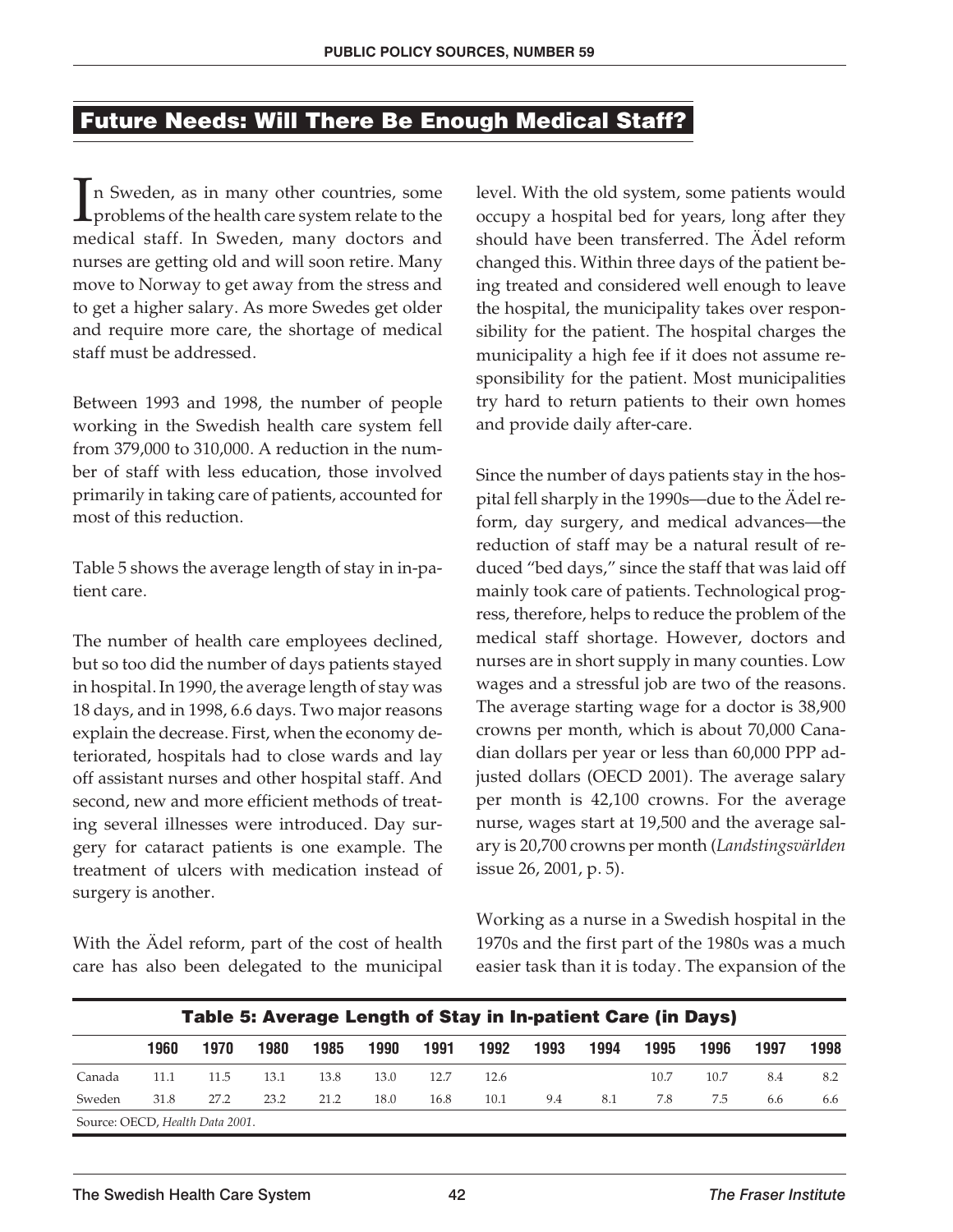public sector during the 1970s resulted in more nurses and money in the health care system. Sweden had a large number of nurses per capita, 10.7 per 1,000 inhabitants in 1996, according to the OECD. In addition, there was also a large number of support staff, making the beds, etc. Partly because of the recession in the early 1990s, cuts were made throughout the public sector. Even though the number of nurses and doctors actually increased during the 1990s, the number of support staff fell dramatically (Anell and Persson, 1996). This in turn led to a substantial workload increase for the nurses, who had to perform duties like making beds. Since wages did not increase with the workload, nurses became increasingly dissatisfied. The nurses who had spent years in training only to see their duties reduced to making beds were especially dissatisfied.

Even though, compared to nurses in other countries, Swedish nurses have been underpaid for many years by about 20 percent, their workload in the past was not very heavy, which compensated somewhat for the lower wages (Werkö and Enkvist, 2000). The heavier workload of the 1990s, combined with continued low wages for the hospital sector, made it hard to retain staff and also to train and recruit new nurses and doctors.

#### **Doctors and nurses with foreign degrees: a way to help fill the gap**

To make up for the shortage of medical staff through retirement and fewer students in the medical schools, many counties have turned to doctors and nurses with a foreign degree. Some counties have encouraged foreign doctors and nurses to live and work in Sweden. Other counties have worked on upgrading the skills of those immigrants living in Sweden who possesses a foreign degree that does not qualify them to work as doctors or nurses in Sweden.

In 1995, 995 doctors received licenses to practice (Socialstyrelsen, 2001, no. 2001-125-34). Of those, 234, or 23.5 percent, had a foreign degree. By 2000, the number of doctors with foreign degrees had risen to 36 percent. A main reason for the increase is that many county councils actively recruit in Poland, Germany, and Spain. For nurses, the number of foreign degree holders increased from 8.5 percent in 1995 to 14 percent in 2000. Of the dentists who received licenses in 1995, 3.4 had a foreign degree. In 2000, the number rose dramatically to 20.2 percent. Through specially designed educational programs, these foreign doctors and nurses can quickly acquire the skills necessary to work in the Swedish health care system (*Landstingsvärlden* 2001, issue 23, p. 14).

#### **How to attract and retain medical staff**

Discussions with medical staff and union employees reveal two major determinants that will decide whether the future will have enough medical staff. The major problems seem to be salary and responsibility. For many years, hospital staff were paid according to parameters they were unable to change. Paid according to age or number of years of service, an employee has little incentive to work hard. In the past few years, nurses have started receiving salaries based on, among other things, competence. If they work hard and are ambitious, they get more money.

Since this reward system is closely related to responsibility, the challenge is to increase employee responsibilities and then reward them with higher salaries when they perform well. Such a system will likely result in a sufficient number of medical staff for the health care system. With an aging population and a growing demand for health care, the price for failing to attract and retain personnel will be very high. So far, it appears that private health care companies that reward individual performance when deciding salaries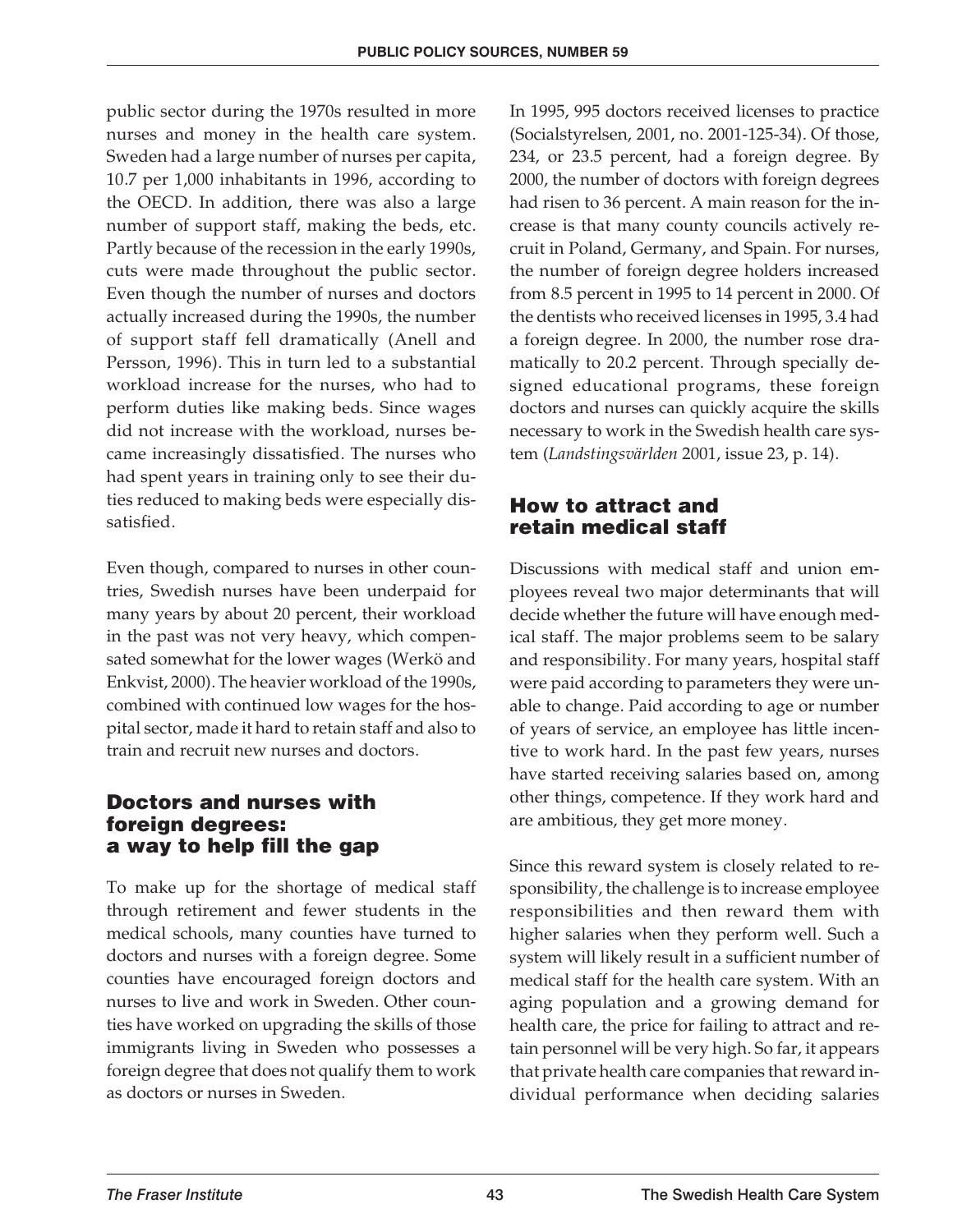have the advantage when it comes to attracting and retaining medical staff.

The publicly operated health care sector has a lot to learn about revenue, costs, individual salaries, efficiency, and so on from the private sector. The coming years will determine if the publicly operated health care facilities will be able to stand up to the private newcomers.

#### **Conclusions**

<sup>t</sup>he Swedish health care sector expanded rapidly in the 1960s and 1970s. In the 1980s, the nation experienced budget deficits and problems with increasingly long waiting lists. It became evident that global budgets and a lack of incentives to be efficient caused problems that required attention. Although the health care system continues to be publicly financed, the views on who should provide the health care is shifting in favour of private caregivers. This development started when patients became outraged by poor medical treatment and long line-ups, and when hospital staff grew tired of low wages and their lack of influence over working conditions. In addition, taxpayers who face the highest taxes in the world were not impressed with the growing cost of health care and the possibility of tax increases to cover these costs. In the early 1990s, a major re-structuring of the system was overdue. This report focuses on Greater Stockholm where most of the initiatives to increase patient choice, accessibility, and competition began.

*The Patient Choice and Care Guarantee* was introduced in 1992. This guarantee promises patients treatment within three months of being diagnosed and the right to go to another hospital, even in another county, if they fail to receive elective care at the hospital of their choice within that time frame. At the same time, as a guarantee of prompt treatment for procedures with long waiting periods, the central government granted the county councils extra money. Between 1992 and 1993, waiting lists ceased to be a political issue when they were reduced by 22 percent.

#### **The purchaser-provider split**

Traditionally, almost all care in Sweden was purchased and provided by the public health care system. Global budgets were eventually deemed cost inefficient. The belief grew that competition would lead to decreased costs and increased efficiency. Of all health care reforms, the purchaser-provider split increased efficiency the most. Some county councils implemented it in the early 1990s. A process was introduced in which both the traditional public providers, as well as the private ones, competed for contracts. Often the cheapest bid was accepted, and care was provided at a lower cost. In the beginning, the media reported the mistreatment of elderly patients, which led to a public outcry. As the purchaser became increasingly sophisticated, however, contracts began to include measurements of quality.

#### **Effects of the reforms**

These reforms led to increased competition and led to Sweden's first privately operated primary health care centre and first privately operated emergency hospital. These health care facilities became more efficient than the ones operated by the county councils and municipalities. Various studies show that costs are 10 to 30 percent lower in the privately run units. Given greater responsibilities, often higher wages, and in some cases options and profit sharing, the staff also feel happier working for a private caregiver.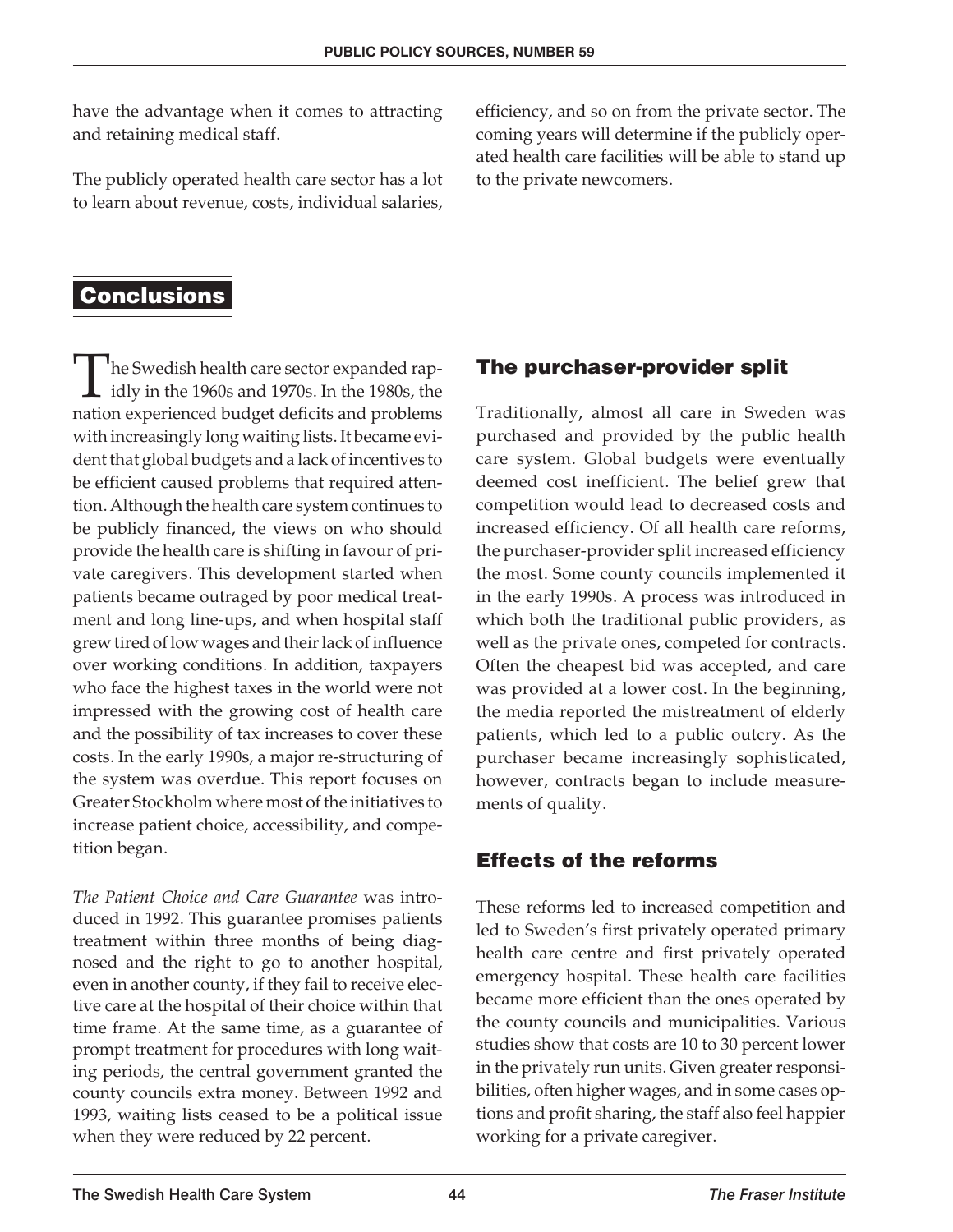Patients are also often happier being treated as customers who can influence decisions on their treatment. The unions all support private health care, realizing that it provides greater opportunities for their members. The politicians have embraced private alternatives in many municipalities and counties. Many left-wing politicians on the national level, however, are still against private solutions. They fail to understand how these health care facilities function and the positive impact they often have on patients and staff. When the Social Democrats on the national level declared their opposition to private health care, the Stockholm County Social Democrats were appalled. Afraid to lose votes because of the rhetoric from central government politicians, the Stockholm County Social Democrats realize that voters demand private alternatives. Eventually, even the central government Social Democrats might one day embrace private alternatives: the evidence from those involved with private caregivers is that they provide an excellent compliment to the publicly provided health care units.

#### **Lessons for Canada**

Since Canada struggles with the same problems as Sweden—without having dealt with them yet—it can learn a couple of things from the Swedish experience. For a country that wants a publicly funded health care system but lacks sufficient funds to sustain such a system based on global budgets, the most important initiative is to introduce competition. A purchaser-provider split, in which both public and private health care providers can bid, is an important first step.

Measuring costs and revenue with the help of DRG points, or other similar systems, is pivotal if increased efficiency is to be achieved. With global budgets, neither hospital staff nor politicians are fully aware of the costs for different procedures, making it hard to decide on strategies to increase efficiency. Increasing responsibility and salaries for medical staff, along with profit-sharing and options, are additional ways to involve staff in the work of increasing efficiency. These tools have been successfully implemented at St. George's Hospital in Stockholm.

In Sweden, the changes started with a recession and a public uproar. People were fed up with waiting in line for years for surgery, and finally local politicians understood the needs of the public as well as the needs of dissatisfied hospital staff. This has been something of a grassroots revolution, where medical staff and patients have seen the benefits of change. Local politicians and taxpayers have also benefited from efficient health care facilities. Many politicians on the national level also embrace private health care. When society as a whole recognizes the benefits of mixing private and public approaches, society will change, and the politicians who are against private alternatives will have to change too.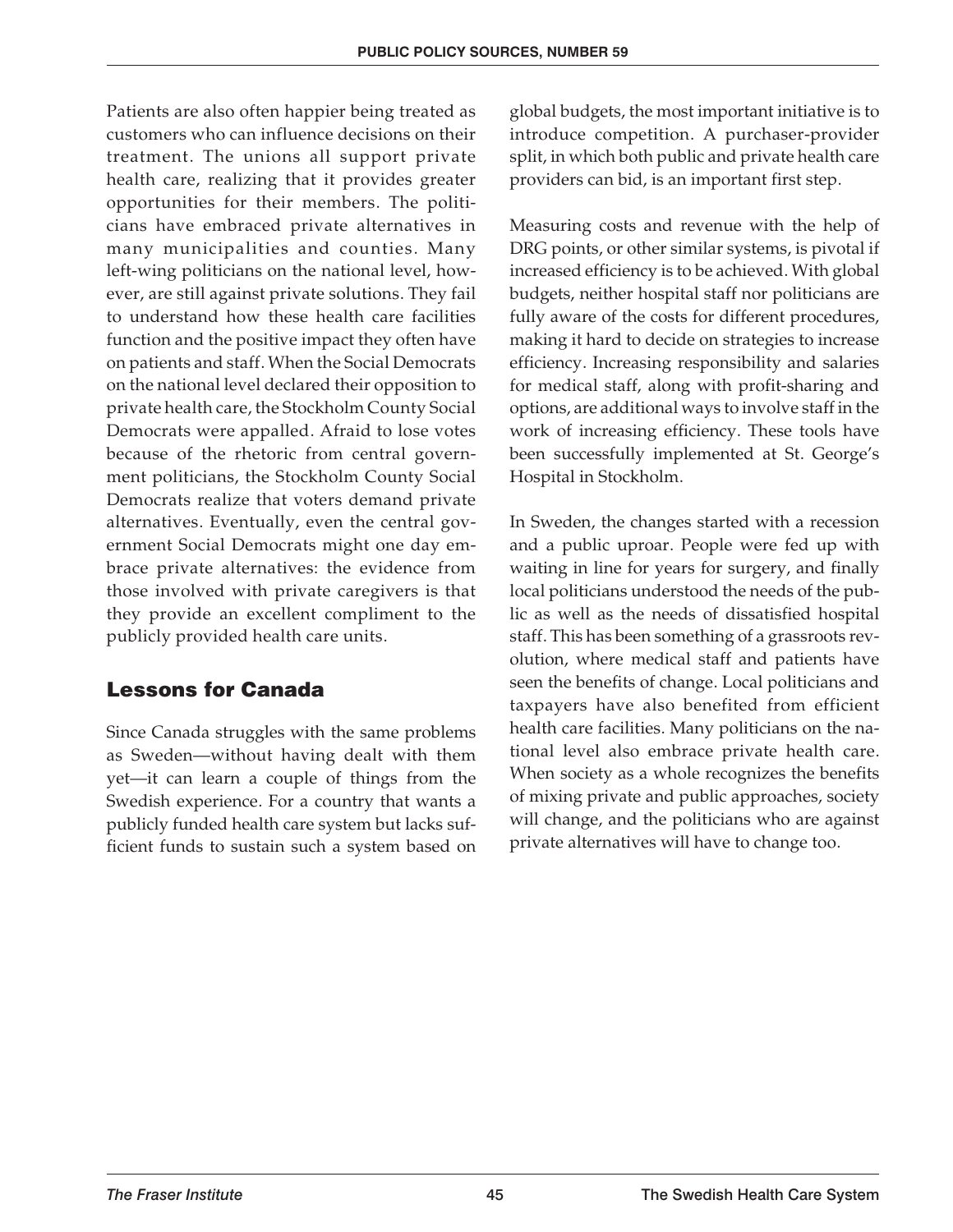#### **References**

- Aftonbladet October 2, 2001. "Första babyn på nya BB Stockholm."
- Anell A, M. Persson (1996). Personalresurser i svensk sjukvård: utvecklingslinjer och internationella jämförelser. Lund IHE (IHE Arbetsrapport 1996:9)
- Apoteket AB, Svensk Läkemedelsstatistik 1997 and 1999.
- Bunker J.P., H.S. Frazier, F. Hosteller (1994). "Improving health: measuring effects of medical care." Milbank Q 1994; 72:225-58.
- Blomqvist A. (2001). "International Health care models: Sweden." Unpublished working paper presented at the 2001 meetings of the Canadian Health Economics Research Association (CHERA) meetings in Toronto.
- Blomqvist A., Y. Bourdet, and I. Persson (1993). Discussion paper No. 93-09. Kingston: Queens University Ontario.
- Blomqvist P. and B. Rothstein (2000). Välfärdsstatens Nya Ansikte Demokrati och Marknadsreformer inom den offentliga sektorn. Agora, Stockholm. Available on the Internet at *http://adore-sthlm.com.*
- Brolin, E. (personal communication via e-mail).
- Bruce A., E. Jonsson (1996). *Competition in the Provision of Health Care: The Experience of the US, Sweden and Britain.* Arena, Ashgate Publishing Limited.
- Brunsson N. (1995). Lecture at Stockholm School of Economics, Fall.
- Charpentier C. and L.A. Samuelsson (1999). Effekter av en sjukvårdsreform, en analys av Stockholmsmodellen, Stockholm.
- Council of Europe's Recommendation (No R(99)21) on Criteria for the Management of Waiting Lists and Waiting Times in Health Care.
- Dagens Nyheter October 28. "Skillnaderna blev inte så stora."
- Dagens Nyheter. (2001). "Välfärden en ödesfråga för S" September 30.
- Erixson D. Bakom Vårdpolitikens dimridåer. Om jämlikhet och patientmakt. Timbro/CVV Stockholm, 2000.
- Federation of Swedish County Councils (1993). *Health Care Utilization and Resources in Sweden, 1980-1992*. Stockholm Health Care.
- Filip T. (2001). Patientmätning och Personalnöjdhet 2001 Utvecklingsnyckel 18 april 2001 och Vårdkvalitet Pyramid 2001 Svensk vårdkvalitet ur patientperspektiv. Vårdkvalitetsundersökning 2001 St. Görans sjukhus maj.

Fölster, Stefan (2001). Interview (September).

- Fölster S. (1993). "Effekter av kommunal privatisering och decentralisering". In Fölster et al. *Sveriges systemskifte i fara?* Stockholm:IUI
- Gerdtham U-G, Rehnberg C and Tambour M. (1997). *The Impact of Internal Markets on Health Care Efficiency: Evidence from Health Care Reforms in Sweden.* Centre for Health Economics, Stockholm School of Economics, Stockholm, Sweden. Working Paper Series in Economics and Finance, No 170.

Granath, G. (2001). Interview (September).

- Hanning, M. (2001). Interview (September).
- Hanning and Winblad-Spångberg (2000). Follow-Up of the Implementation of the Original Waiting Time Guarantee.
- Hanning M. (1996). "Maximum Waiting Time Guarantee—An Attempt to Reduce Waiting Lists in Sweden." *Health Policy* 36:17-35.
- Hanning M. (2000). "Maximum Waiting Time—A Threat to Clinical Freedom? Implementation of a Policy to Reduce Waiting Time." *Health Policy* 52: 15-32.
- Harrison M and Calltorp J. (2000). "The Reorientation of Market-oriented Reforms in Swedish Health Care." *Health Policy* 50: 219-240.
- Hjertqvist, J. (2001). Interview (September).
- Hjertqvist J. (2000). *Sjukvårdens Kulturrevolution den stora upphandlingen visioner och förberedelser.* Stockholm: Timbro.
- Hjertqvist J. (2001). *Swedish Health Care in Transition.* AIMS Health Care Commentary, August 11-15.

HSN survey 1999 in Hjertqvist 2000.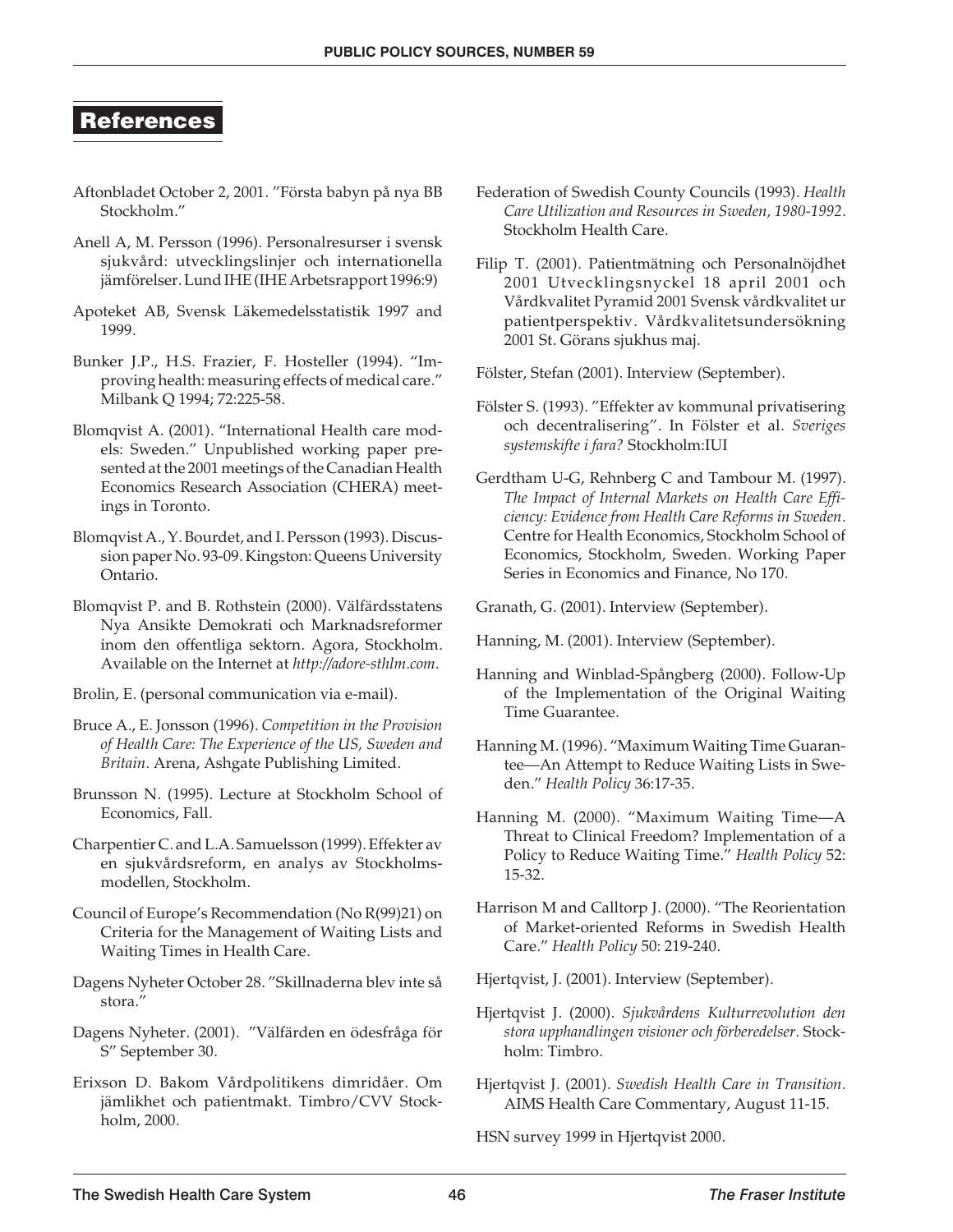- Jacobsson B. (1993). Reformer och organisatorisk identitet-sjukvård i förändring. Lund: Företagsekonomi, Lunds universitet.
- Jonsson E. (1996). Har betalning-per-patient givit mer vård för pengarna? En jämförande utvärdering för perioden 1986-1993 (Spri förmedlar 4).
- Kouzes J.M. and P.S. Mico (1979). "Domain Theory. An Introduction to Organizational Behavior in Human Service Organizations." *The Journal of Applied Behavioral Science*15**.**
- Landstingens ekonomi Maj 1998 Landstingsförbundet.
- Landstingsvärlden number 23, 2001 p. 14.
- Landstingsvärlden number 26, 2001 p. 5 and p. 9.
- Lindbeck A. (1997). *The Swedish Experiment.* Stockholm SNS Förlag.
- Maddison A. (1982). *Phases of Capitalist Development.* Oxford: Oxford University Press.
- Palme J. *et al.* (2001). Välfärdsbokslut för 1990-talet committe done October 23. Available on the internet at *http://social.regeringen.se/propositionermm/sou/pdf/sou2001\_79a.pdf* (and 79b.pdf)
- Pockettidningen R. (1/2000). "Förnedrande sälja ut de sjuka till lägstbjudande" Stig Linnell.
- Pockettidningen R. (1/2000). "Sjukvårdens Gräddfiler Förtur i Kön" Ernemo B.

Proposition 1987/88:176.

- "Regeringen bryter mot avtal om läkemedelskostnader." Landstingsförbundet kräver överläggningar, 2001-11-15. Available on the Internet at *www.lf.se/nyheter/nyhet.asp?id=450*.
- Sahlin-Andersson K. (1994). "Group Identities as the Building Blocks of Organizations. A Story About Nurses' Daily Work." *Scandinavian Journal of Management* Vol 10, no 24.
- Salvatore D. (1991).*National Economics Policies*. Amsterdam; Oxford: Oxford University Press.
- Social och Hälsovårdsnytt i Norden Number 1, 1999. Available on the Internet at *www.shn.dk/ 1-99/artiklar/8.html.*
- Socialstyrelsen (ISBN 91-7201-573-X. Article number 2001-125-34,2001).
- Socialstyrelsen. Den kommunala hälso—och sjukvårdens omfattning. (ISBN:91-7201-572-1. Article no. 2001-110-17).
- Socialstyrelsen. Folkhälsorapport 1997. SoS-rapport 1997:18. Stockholm: Socialstyrelsen; 1997.
- Socialstyrelsen. Folkhälsorapport 2001 Modin-Tryck, Stockholm, 2001.
- Socialstyrelsen 1999. Konkurrensutsättning och entreprenader inom äldreomsorgen. Äldreuppdraget 99:6. Stockholm: Socialstyrelsen.
- Socialstyrelsen 2000c. Patientavgifter och vårdefterfrågan. En kunskapsöversikt SoS rapport 2000:8 Stockholm: Socialstyrelsen.

Socialstyrelsen. Sjukvården i Sverige 1998.

- Socialstyrelsen. Hälso- och sjukvårdsstatistisk årsbok 2000. Available on the Internet at *http://www.sos.se/ fulltext/0046-001/0046-001.htm.*
- SOU 2001:79 Välfärdspolitikens förutsättningar och utmaningar.

St. Görans årsredovisning 1994.

- Statistiska Centralbyrån (2001). *Utgifter för det sociala skyddet i Sverige och Europa samt utgifternas finansiering 1993-1999.* Stockholm: Statistiska Centralbyrån.
- Styrborn K. and M. Thorslund (1993). "'Bed Blockers': Delayed Discharge of Hospital Patients in a Nationwide Perspective in Sweden." *Health Policy* 26 (1993):155-70.
- Svalander P.-A., T. Jugner, and R. Lindqvist (1997). Kostnadsjämförelser privata och offentliga läkarmottagningar, Landstingsförbundet, Stockholm.
- Svalander P.-A. and R. Lindqvist (1998). *S:t Göran som benchmark för sjukhusstyrelsens sjukhus.* SLC, Landstingskontoret. Lund, Stockholm.
- Söderström L and Lundbäck M. Vinsten som drivkraft. Industriförbundet 2000 Industrilitteratur AB
- Tambour M. and C. Rehnberg (1997). *Internal Markets and Performance in Swedish Health Care*. Working Paper No. 161 (March).

Thompson, K. (2001). Interview (September).

- Timbro/CVV. *Mer sjukvård för mindre pengar. Nöjda patienter ger lägre kostnader*. Timbro/CVV Stockholm 2000.
- Trydegård G.-B. (2001). "Välfärdstjänster till salu privatisering och alternativa driftformer under 1990-talet."Iin Szebehely M. (red). *Välfärdstjänster i*